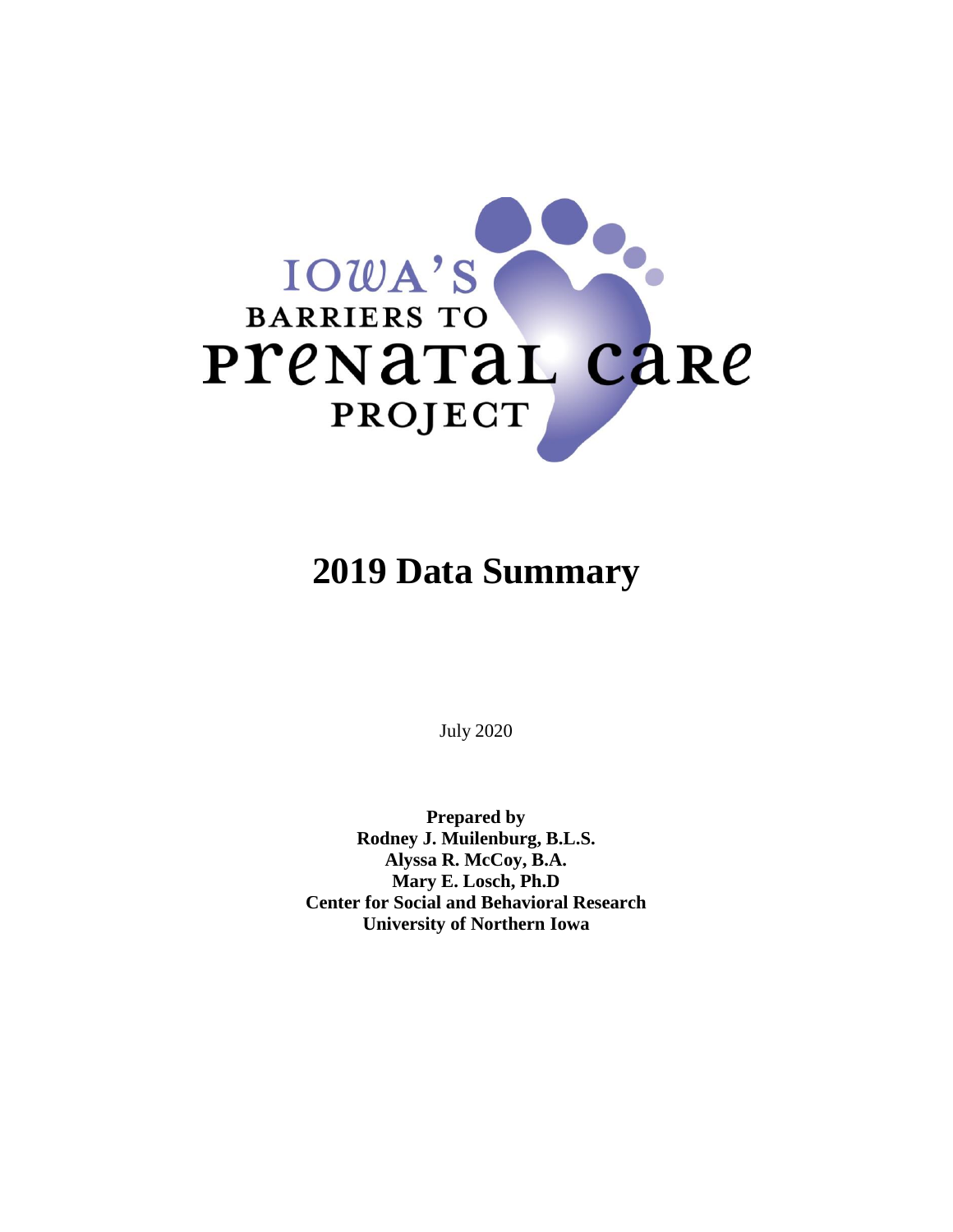#### **OVERVIEW**

The findings in this summary are based on the Iowa Barriers to Prenatal Care project. Ongoing since 1992, the purpose of this project is to obtain brief, accurate information about women delivering babies in Iowa hospitals. Specifically, the project seeks to learn about women's experiences getting prenatal or delivery care during their current pregnancy. Other information is included which may be pertinent to health planners or those concerned with the systematic development of health care services.

This project is a cooperative venture of all Iowa's maternity hospitals, the University of Northern Iowa center for Social and Behavioral Research, and the Iowa Department of Public Health. The Robert Wood Johnson Foundation funded the first three years of this project. The current funding is provided by the Iowa Department of Public Health. The Director is Dr. Mary Losch, University of Northern Iowa Center for Social and Behavioral Research. The Coordinator for the project is Rodney Muilenburg.

The questionnaire is distributed to all seventy maternity hospitals across the state of Iowa (currently about 65). Nursing staff or those responsible for obtaining birth certificate information in the obstetrics unit are responsible for approaching all birth mothers prior to dismissal to request their participation in the study. The questionnaire takes approximately ten minutes to complete. Completed questionnaires are returned to the University of Northern Iowa Center for Social and Behavioral Research for data entry and analysis. Returns are made monthly, weekly, or biweekly depending on the number of births per week in a given hospital. Except in the case of a mother who is too ill to complete the questionnaire, all mothers are eligible to be recruited for participation.

The present yearly report includes an analysis of large Iowa cities, a trend analysis of the last ten years, and a frequency analysis of all variables included in the 2019 questionnaire. Unless otherwise noted, all entries reflect percentages. Please note that, because percentages were rounded, total values may not equal 100%. Data presented are based upon 2019 questionnaires received to date ( $n = 19,007$ ). All analyses reflect unweighted percentages of those responding.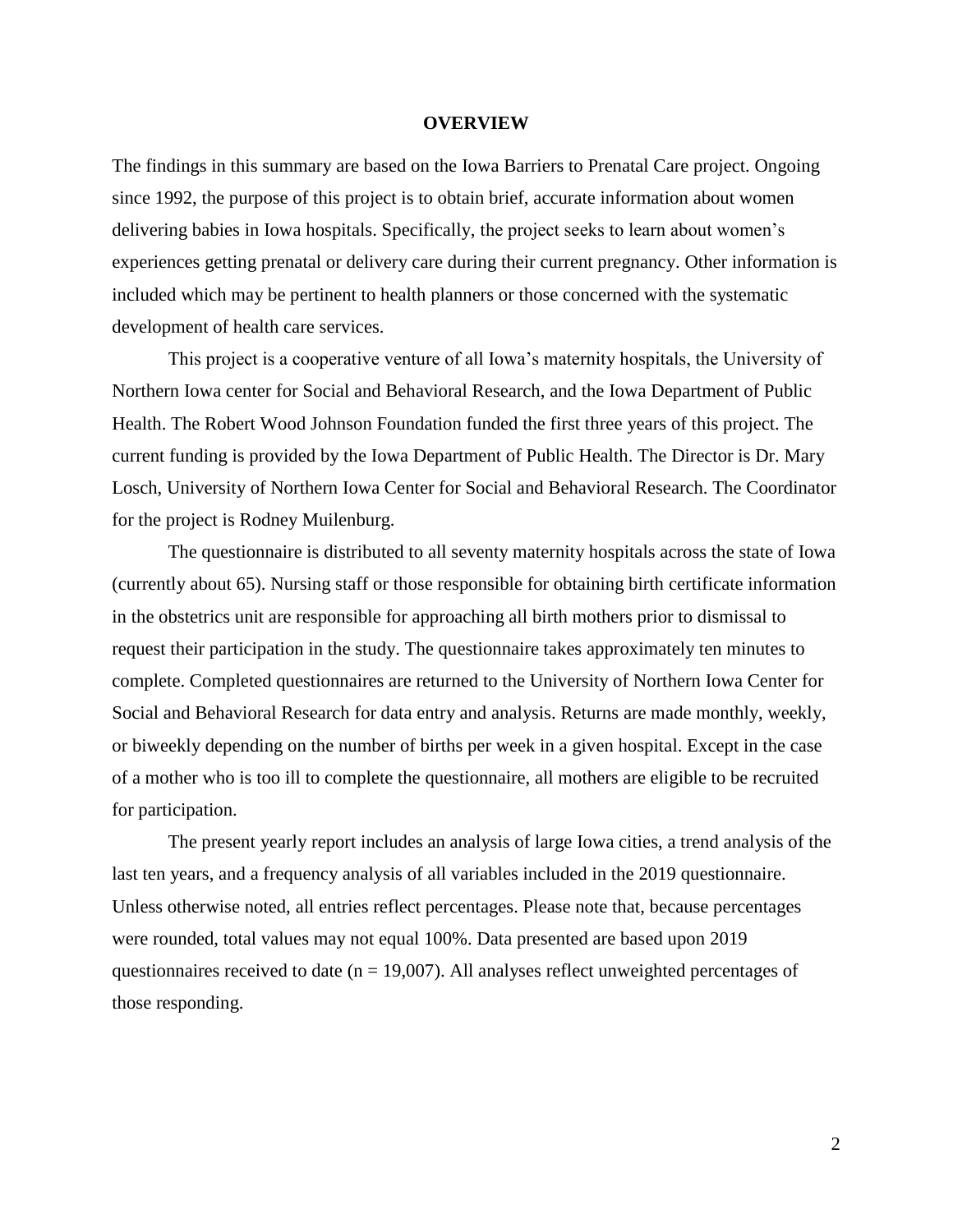#### **Questions concerning this project or additional data requests may be addressed to:**

Mary Losch, Ph.D. Director, Center for Social and Behavioral Research University of Northern Iowa Cedar Falls, IA 50614-0402 Phone: (319) 273-2105 Fax: (319) 273-3104 [mary.losch@uni.edu](mailto:mary.losch@uni.edu)

Rodney Muilenburg, B.L.S. Field Supervisor, Center for Social and Behavioral Research University of Northern Iowa Cedar Falls, IA 50614-0402 Phone: (319) 273-2105 Fax: (319) 273-2104 [rod.muilenburg@uni.edu](mailto:rod.muilenburg@uni.edu)

## **Recommended Citation:**

Muilenburg, R. J., McCoy, A. R., & Losch, M. E. (2020). Iowa Barriers to Prenatal Care Project. Iowa Department of Public Health, University of Northern Iowa Center for Social and Behavioral Research: 2019 Data Summary.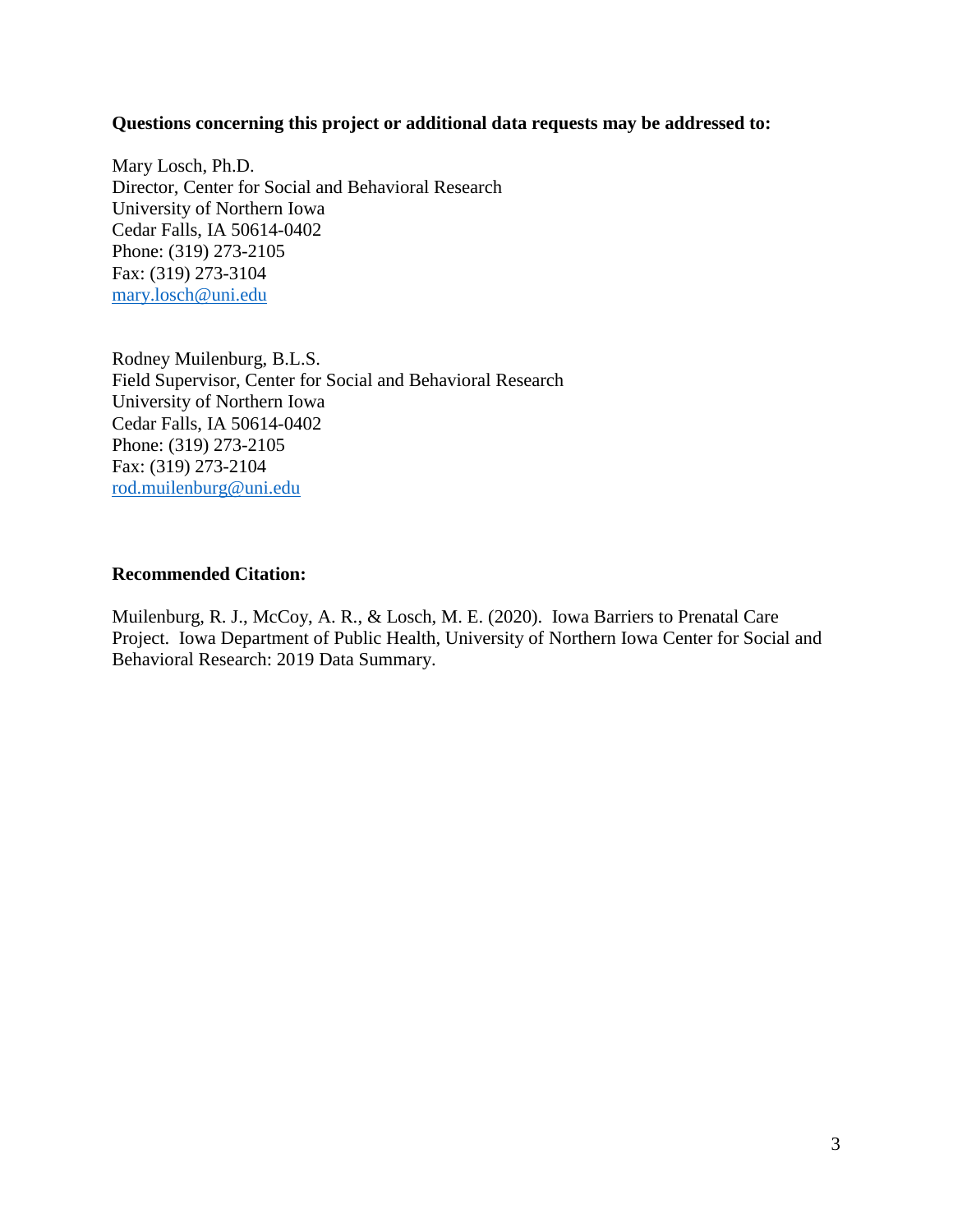# **TABLE OF CONTENTS**

- A. Analysis of Selected Variables by City
- B. Trend Analysis of Barriers Data: 2010-2019
- C. 2019 Questionnaire Frequency Tables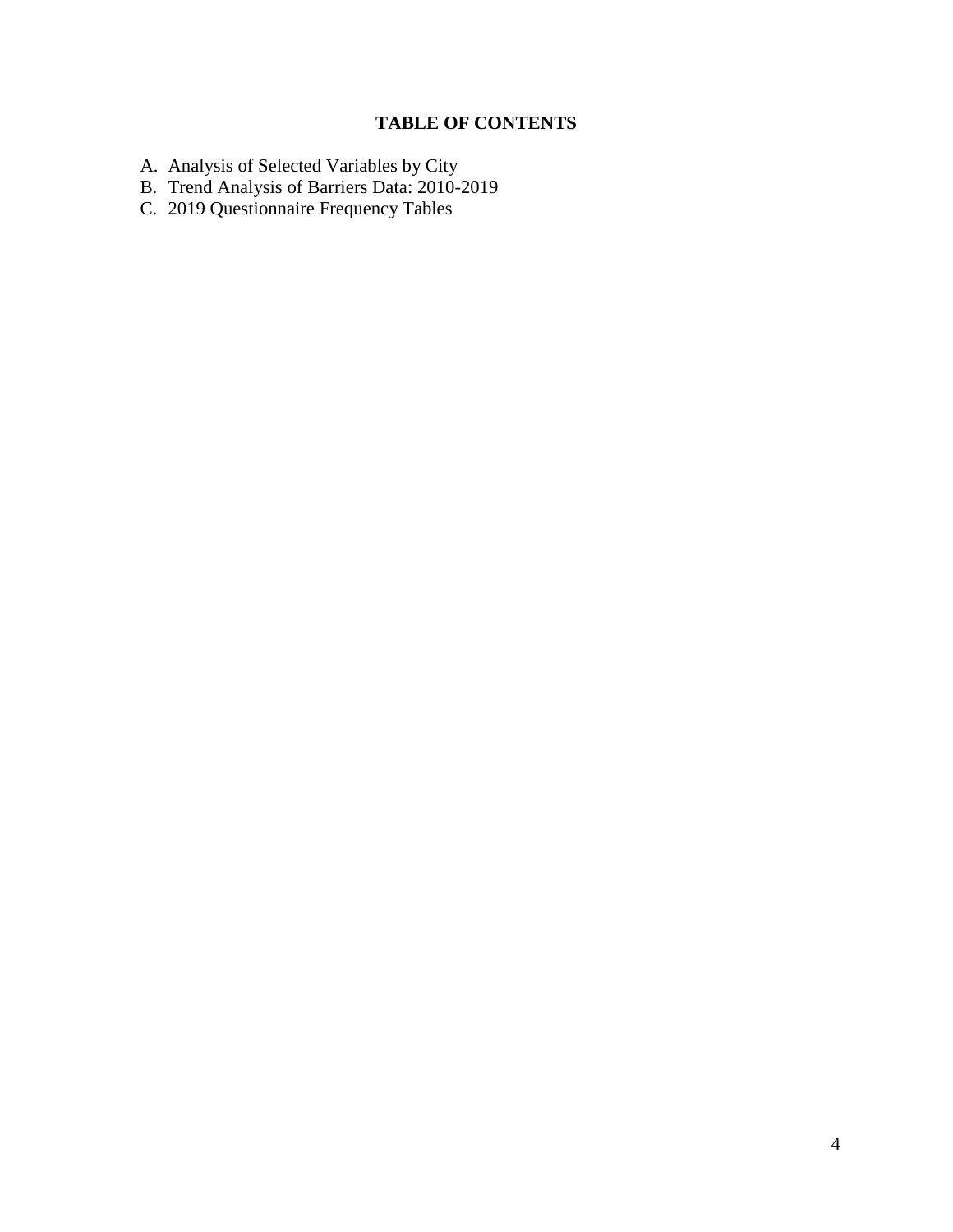#### **Analysis of Selected Variables by City**

The present section compares the findings across the following cities for all 2019 data received  $(n = 11,405)$ . It is important to note that location of hospital where mothers gave birth is the basis for analysis, not the mothers' home zipcode.

> $DM = Des$  Moines (n = 5,152)  $QC = Quad Cities (n = 832)$  $SC =$  Sioux City (n = 491)  $WL = Waterloo (n = 1,654)$  $CR = Cedar Rapids (n = 1,511)$  $DB = Dubuque (n = 685)$  $IC = Iowa City (n = 1,080)$

\*all data provide in the following tables reflect percentages unless otherwise noted.

#### **Mother/Family Characteristics**

Overall, the age of the mothers in the cities closely matched the state data. Dubuque had the lowest number of mothers between the ages of 20 to 25 (16%) and the highest percentage of mothers between the ages of 26 to 30 (43%; see Table A1). Iowa City has the largest percentage of mothers over 35 (14%).

|                 | <b>STATE</b> | <b>DM</b> | <b>QC</b> | <b>SC</b> | WL | CR | <b>DB</b> | IC |
|-----------------|--------------|-----------|-----------|-----------|----|----|-----------|----|
| $<$ 18 years    | 01           | 01        | 01        | 01        | 01 | 01 | $\leq$ 1  | 01 |
| $18 - 19$ years | 03           | 02        | 03        | 02        | 03 | 02 | 02        | 01 |
| $20 - 25$ years | 24           | 21        | 26        | 26        | 23 | 22 | 16        | 17 |
| $26 - 30$ years | 37           | 37        | 33        | 34        | 38 | 35 | 43        | 38 |
| $31 - 35$ years | 26           | 28        | 28        | 26        | 25 | 29 | 28        | 29 |
| $>$ 35 years    | 10           | 12        | 08        | 12        | 11 | 10 | 11        | 14 |

**Table A1. Mother's Age**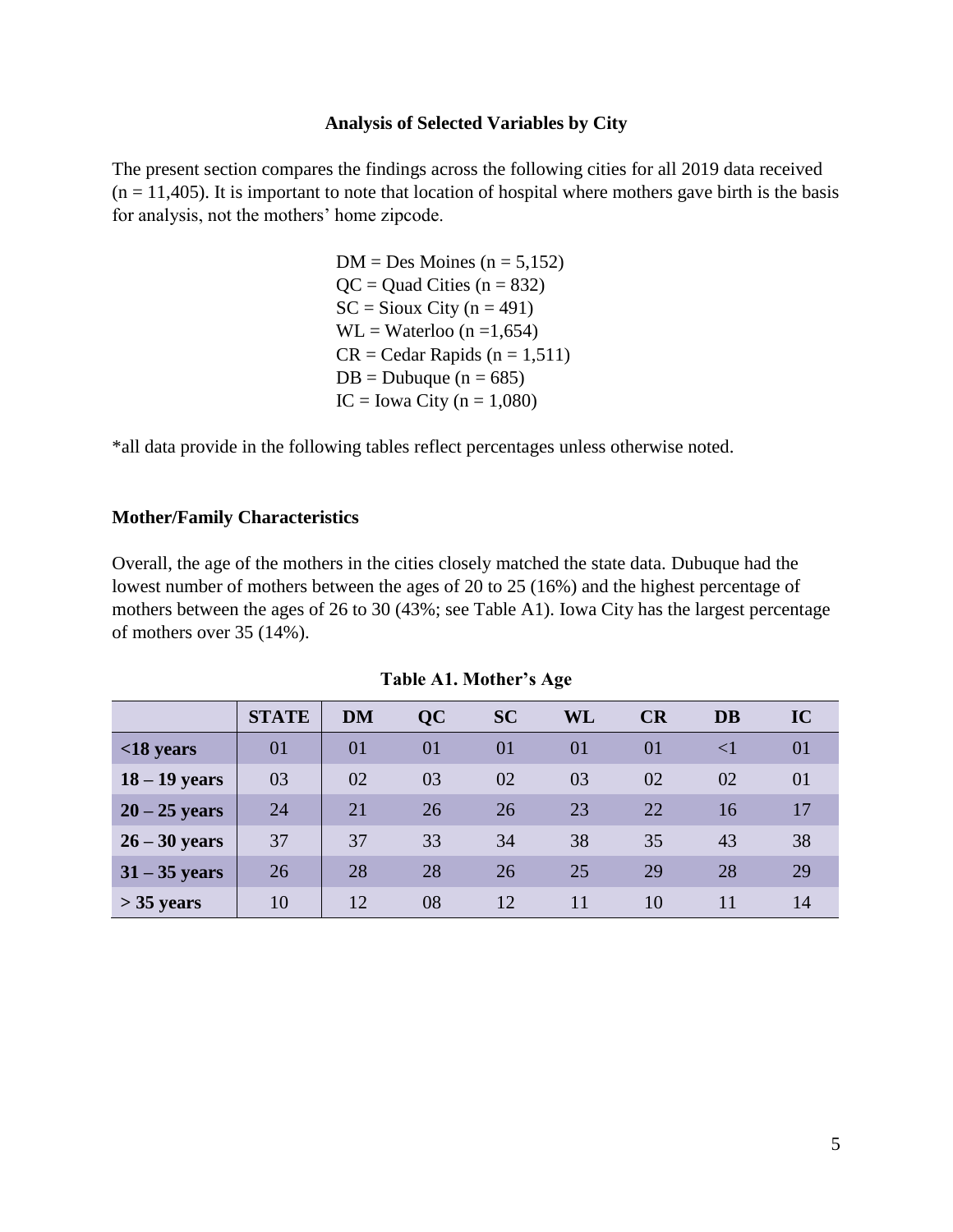Sioux City had the largest percentage of Hispanic mothers (22%) and American Indian mothers (5%). Dubuque had the lowest percentage of Black mothers (3%) and Waterloo had the highest percentage of Black mothers (11%; see Table A2).

|                               | <b>STATE</b> | <b>DM</b> | QC | <b>SC</b> | WL | CR       | <b>DB</b> | IC       |
|-------------------------------|--------------|-----------|----|-----------|----|----------|-----------|----------|
| <b>Hispanic</b>               | 08           | 08        | 13 | 22        | 05 | 04       | 03        | 07       |
| <b>Non-Hispanic</b>           | 92           | 92        | 87 | 78        | 95 | 96       | 97        | 93       |
| <b>White</b>                  | 90           | 87        | 86 | 86        | 85 | 89       | 94        | 87       |
| <b>Black</b>                  | 06           | 08        | 09 | 06        | 11 | 08       | 03        | 08       |
| <b>Asian/Pacific Islander</b> | 03           | 04        | 03 | 03        | 04 | 03       | 03        | 04       |
| <b>American Indian</b>        |              | 01        | 01 | 05        | 01 | $\leq$ 1 | $\leq$ 1  | $\Omega$ |

**Table A2. Race Ethnicity**

As shown in Table A3, the Quad Cities had the lowest proportion of mothers born in Iowa (50%) while Waterloo and Cedar Rapids had the highest percentage of mothers who were born in Iowa (70%). Sioux City had the highest percentage of mothers who were born outside of the U.S.  $(12\%)$ .

**Table A3. Mother's Place of Birth**

|                          | <b>STATE</b> | <b>DM</b> | OC | SC | <b>WL</b> | <b>CR</b> | DB | IC |
|--------------------------|--------------|-----------|----|----|-----------|-----------|----|----|
| In Iowa                  | 65           | 65        | 50 | 60 | 70        | 70'       |    | 60 |
| In U.S., outside of Iowa | 27           | 25        | 40 | 28 | 22        | 25        | 28 | 30 |
| Outside of U.S.          | 08           |           | 10 | 12 | 08        |           | 04 |    |

In general, mothers throughout the major cities attain similar levels of education as compared to educational attainment across the state. Mothers in Iowa City had the highest proportion completing graduate school (23%). Sioux City had the highest percentage (31%) of mothers attaining a high school education or less. (see Table A4).

|                                                                                                                        | <b>STATE</b> | <b>DM</b> | QC | <b>SC</b> | WL | CR | DB | IC |
|------------------------------------------------------------------------------------------------------------------------|--------------|-----------|----|-----------|----|----|----|----|
| <high school<="" th=""><th>07</th><th>05</th><th>08</th><th>09</th><th>09</th><th>07</th><th>03</th><th>05</th></high> | 07           | 05        | 08 | 09        | 09 | 07 | 03 | 05 |
| <b>High School</b>                                                                                                     | 21           | 19        | 22 | 22        | 19 | 17 | 12 | 14 |
| <b>Some College</b>                                                                                                    | 33           | 30        | 34 | 33        | 32 | 34 | 30 | 28 |
| <b>College</b>                                                                                                         | 27           | 32        | 23 | 24        | 29 | 28 | 37 | 31 |
| <b>Graduate School</b>                                                                                                 | 12           | 14        | 13 | 11        | 11 | 14 | 18 | 23 |

**Table A4. Education**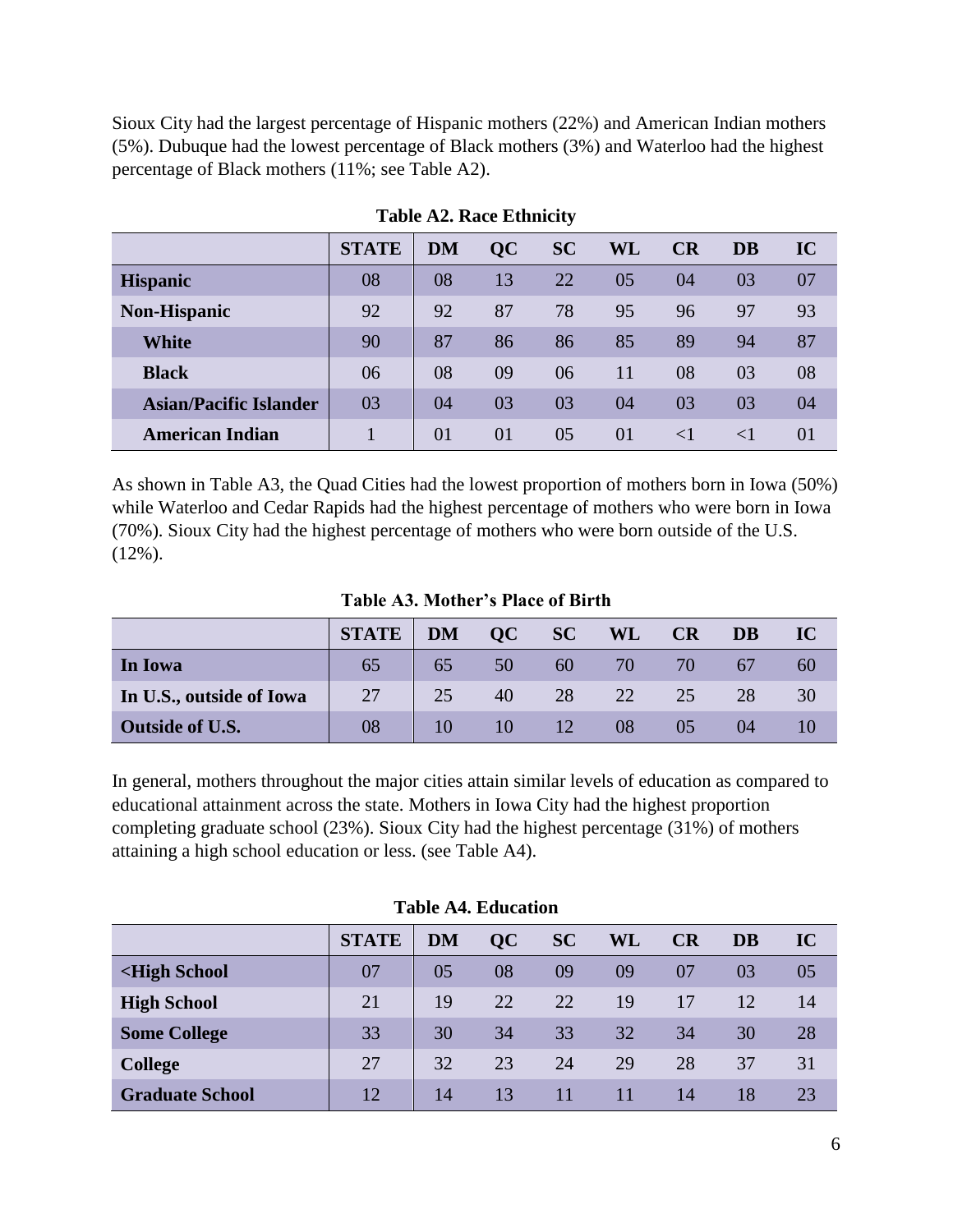The major cities tend to have a higher proportion of mothers reporting an annual income of \$70,000 or more compared to the state as a whole. Quad Cities and Waterloo had the highest proportion of mothers (14% and 13% respectively) reporting an annual income of under \$10,000 (see Table A5).

|                       | <b>STATE</b> | <b>DM</b> | QC | <b>SC</b> | WL | CR | <b>DB</b> | IC |
|-----------------------|--------------|-----------|----|-----------|----|----|-----------|----|
| <b>Under \$10,000</b> | 11           | 09        | 14 | 11        | 13 | 10 | 06        | 08 |
| $$10,000 - $19,999$   | 08           | 07        | 09 | 09        | 08 | 07 | 05        | 07 |
| $$20,000 - $29,000$   | 09           | 07        | 10 | 10        | 07 | 10 | 06        | 08 |
| \$30,000 - \$39,999   | 08           | 08        | 10 | 09        | 08 | 08 | 06        | 06 |
| \$40,000 - \$49,999   | 07           | 07        | 07 | 10        | 08 | 06 | 05        | 07 |
| \$50,000 - \$59,999   | 07           | 06        | 06 | 08        | 07 | 08 | 09        | 07 |
| $$60,000 - $69,999$   | 07           | 06        | 06 | 07        | 08 | 07 | 09        | 09 |
| \$70,000 or more      | 42           | 51        | 39 | 37        | 41 | 44 | 54        | 49 |

**Table A5. Annual Family Income Last Year**

# **During Pregnancy**

A majority of women in the major cities did visit the dentist during their pregnancy; however, a slightly lower percentage of women visited the dentist in the Quad Cities (55%) and Sioux City (53%) as compared to the state (57%; see Table A6).

|                | <b>STATE</b>   | <b>DM</b>      | $\overline{\mathbf{Q}\mathbf{C}}$ | <b>SC</b> | WL | <b>CR</b> | <b>DB</b> |  |
|----------------|----------------|----------------|-----------------------------------|-----------|----|-----------|-----------|--|
| N <sub>0</sub> | 4 <sub>3</sub> | 4 <sub>l</sub> | 4 <sub>5</sub>                    |           |    |           |           |  |
| Yes            |                | 59             | 55                                |           |    |           |           |  |

**Table A6. Visited a Dentist**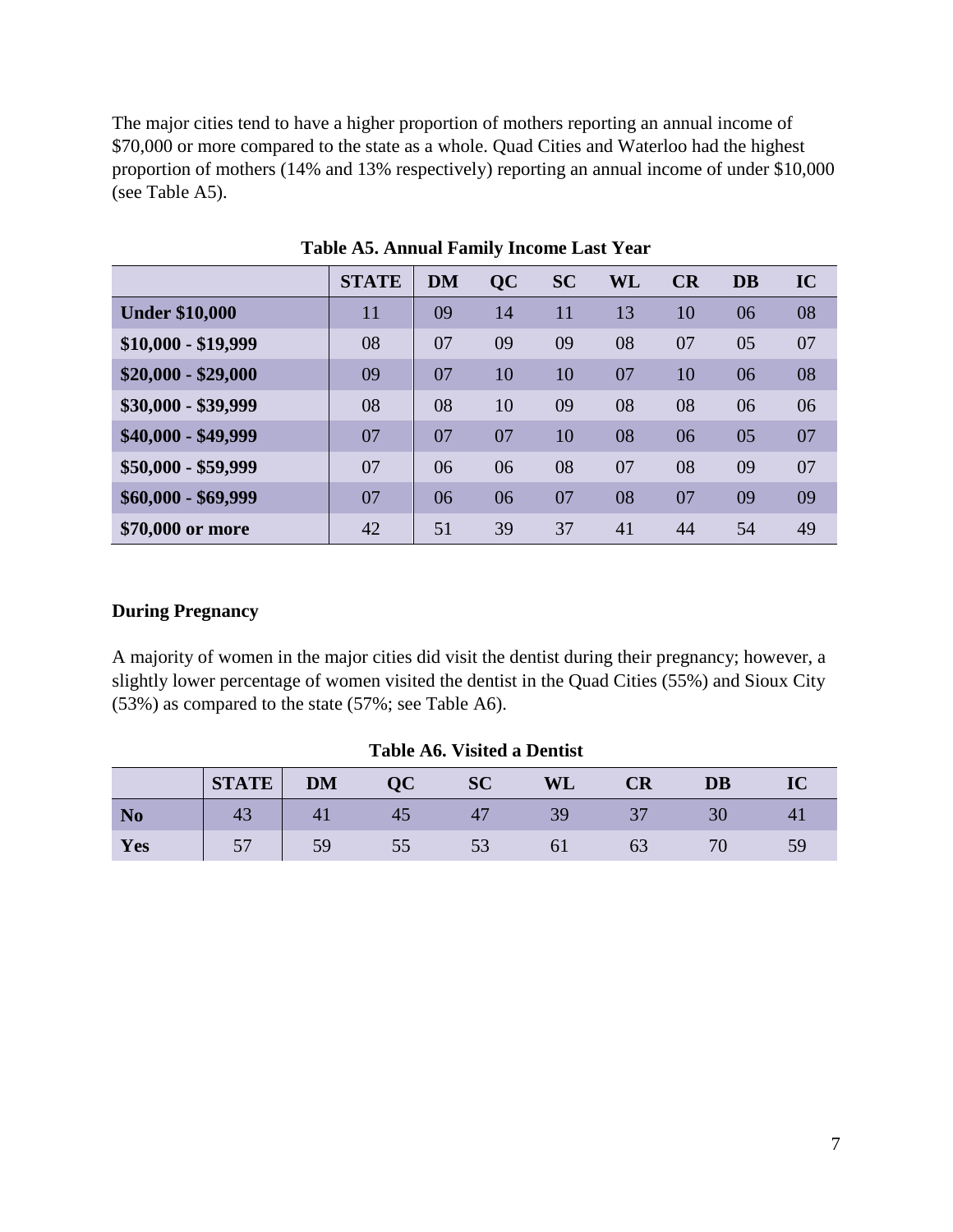Mothers in Dubuque were most likely to report not being able to take time off work or being too busy to visit the dentist (16%) compared to the other major cities. Mothers in the Quad Cities had the highest percentage (14%) reporting that they did not think it was important to visit the dentist (see Table A7).

|                                               | <b>STATE</b> | <b>DM</b> | QC | <b>SC</b> | <b>WL</b> | CR       | <b>DB</b> | IC       |
|-----------------------------------------------|--------------|-----------|----|-----------|-----------|----------|-----------|----------|
| Didn't think it was important                 | 11           | 12        | 14 | 12        | 11        | 12       | 05        | 11       |
| No insurance/Cost                             | 10           | 09        | 08 | 10        | 09        | 08       | 11        | 09       |
| <b>Wouldn't accept Medicaid/Title 19</b>      | 07           | 04        | 05 | 08        | 07        | 06       | 07        | 05       |
| Nervous/Afraid                                | 06           | 05        | 06 | 06        | 06        | 07       | 09        | 04       |
| Didn't have transportation                    | 02           | 01        | 02 | 01        | 02        | 02       | 01        | 01       |
| Couldn't take time off work/Too busy          | 10           | 10        | 12 | 12        | 10        | 11       | 16        | 09       |
| Doctor/Nurse told me not to go                | $\leq$ 1     | $\leq$ 1  | 01 | $\leq$ 1  | $\leq$ 1  | $\leq$ 1 | $\leq$ 1  | $\leq$ 1 |
| Dentist office said to wait until after       | 01           | 01        | 02 | 02        | 01        | $\leq$ 1 | $\leq$ 1  | 02       |
| Read/Heard not safe to go when<br>pregnant    | 02           | 02        | 02 | 02        | 02        | 02       | $\leq$ 1  | 02       |
| Didn't routinely go when I wasn't<br>pregnant | 23           | 22        | 22 | 22        | 21        | 25       | 19        | 23       |
| Went before pregnancy                         | 24           | 26        | 27 | 21        | 25        | 22       | 33        | 25       |
| <b>Other</b>                                  | 04           | 03        | 03 | 05        | 05        | 05       | 06        | 04       |

**Table A7. Reasons for Not Visiting Dentists**

Quad Cities (21%) had the highest percentage of women reporting smoking in the last two years while Dubuque (11%) had the lowest percentage (see Table A8).

**Table A8. Smoked in Last Two Years**

|                               | <b>STATE</b>   DM |    | $\sim$ OC | SC | WL  | <b>CR</b> | <b>DB</b> | IC |
|-------------------------------|-------------------|----|-----------|----|-----|-----------|-----------|----|
| Not smoked in last 2 years    |                   | 16 |           | 18 | 19. | 19        |           |    |
| <b>Smoked in last 2 years</b> |                   | 84 | 79.       |    |     |           |           |    |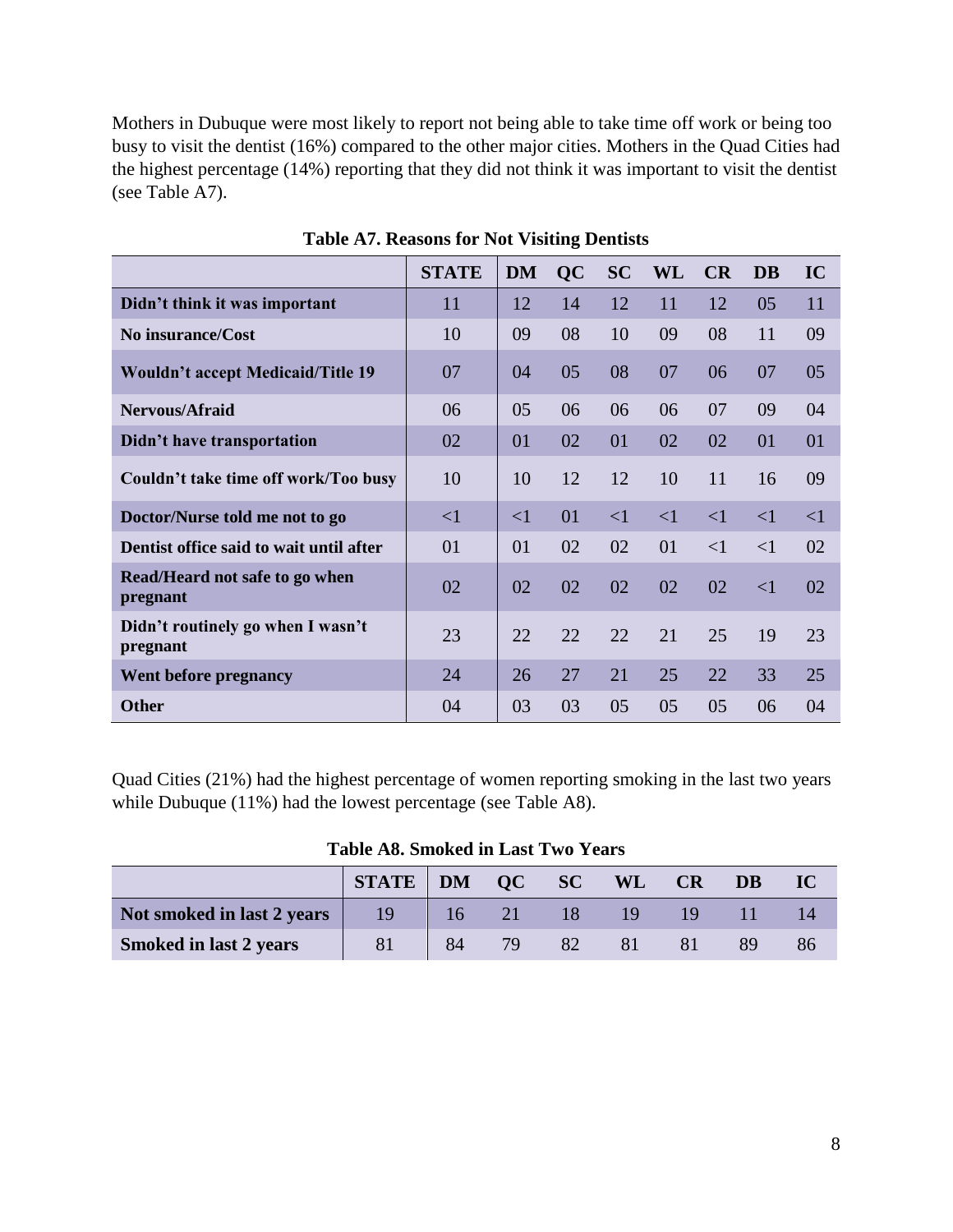Iowa City mothers had the highest percentage (66%) not smoking any cigarettes in the last three months of their pregnancy. Forty-six percent of mothers in Waterloo reported smoking one to ten cigarettes per day during the last three months of their pregnancy (see Table A9).

|                                                    | <b>STATE</b> | <b>DM</b> | QC | <b>SC</b> | WL | <b>CR</b> | <b>DB</b> | IC       |
|----------------------------------------------------|--------------|-----------|----|-----------|----|-----------|-----------|----------|
| <b>Zero in last three months</b><br>of pregnancy   | 54           | 56        | 52 | 57        | 50 | 57        | 64        | 66       |
| 1-10 per day in last three<br>months of pregnancy  | 41           | 39        | 42 | 36        | 46 | 37        | 31        | 29       |
| 11-20 per day in last three<br>months of pregnancy | 05           | 05        | 05 | 06        | 03 | 06        | 04        | 05       |
| $>20$ per day in last three<br>months of pregnancy | 01           |           | 01 | 01        | 01 |           | $\Omega$  | $\Omega$ |

**Table A9. Cigarettes Smoked Per Day in Last 3 Months of Pregnancy**

Sioux City and the Quad Cities (30%) had the highest rate of unintended pregnancy (see Table A10). Women in Dubuque had the lowest reports of unintended pregnancies (22%). Comparing unintended pregnancies across the major cities (mistimed/unwanted), Des Moines (75%), Sioux City (76%), and Waterloo (77%) had the highest proportion of women reporting an unintended pregnancy while not using birth control compared with a state average of 72% (see Table A11).

**Table A10. Pregnancy Intent**

|                   | <b>STATE</b> | <b>DM</b> | OC | <b>SC</b>       | <b>WL</b> | CR | <b>DB</b> | IC |
|-------------------|--------------|-----------|----|-----------------|-----------|----|-----------|----|
| <b>Intended</b>   | 70           | 74.       | 70 | 70 <sub>1</sub> | 72        |    |           |    |
| <b>Unintended</b> | 28           |           | 30 | 30              | 28        |    |           |    |

|                                              | STATE   DM QC SC WL CR DB |    |    |    |             |                 |     | $\bf IC$ |
|----------------------------------------------|---------------------------|----|----|----|-------------|-----------------|-----|----------|
| <b>Unintended -</b><br>no birth control used | 72                        |    |    |    | 75 73 76 77 | 70 <sub>l</sub> | -67 | 70       |
| Unintended -<br>birth control used           | 28                        | 25 | 27 | 24 | 23          | 30              | 33  | 30       |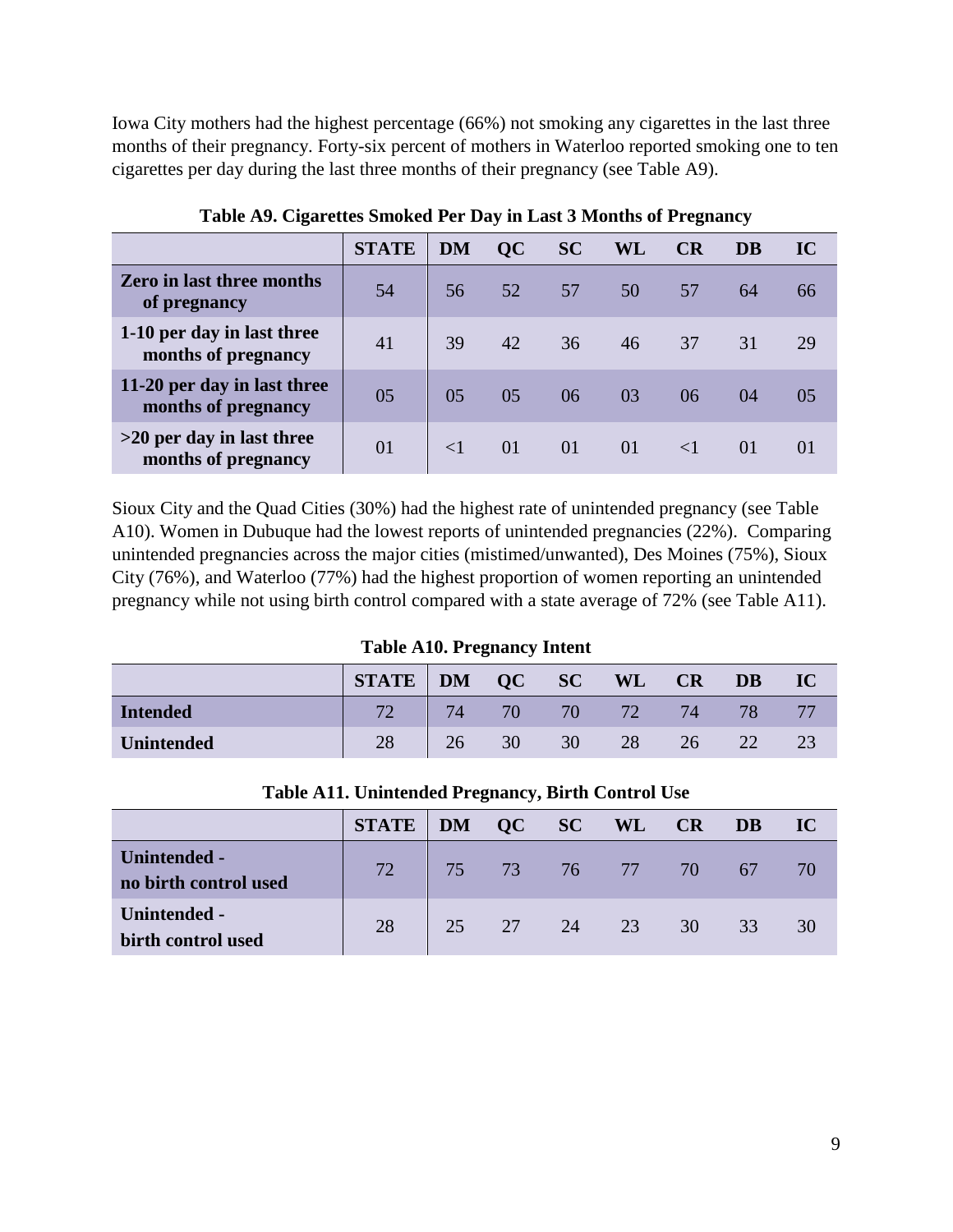Statewide, the three most common stressors were: moving homes (20%), close friends or family dying (15%), and close family members being sick and hospitalized (13%). In the city comparison, the Quad Cities had the highest reports of mothers moving homes (22%). Mothers in Cedar Rapids and Iowa City (16%) were most likely to report experiencing a friend or family member die during their pregnancy more often than the other major cities. Iowa City mothers also reported experiencing more close family members being sick and hospitalized (15%) compared to the other cities (see Table A12).

|                                                                                 | <b>STATE</b> | <b>DM</b> | <b>QC</b> | <b>SC</b> | <b>WL</b> | CR | <b>DB</b> | IC       |
|---------------------------------------------------------------------------------|--------------|-----------|-----------|-----------|-----------|----|-----------|----------|
| A close family member was very<br>sick and had to be hospitalized               | 13           | 13        | 11        | 12        | 11        | 13 | 14        | 15       |
| I got separated or divorced from my<br>husband or partner                       | 03           | 02        | 03        | 05        | 02        | 02 | 02        | 02       |
| I moved to a new address                                                        | 20           | 20        | 22        | 18        | 19        | 21 | 16        | 19       |
| I was homeless<br>(had to sleep outside, in a car, or in a homeless<br>shelter) | 01           | 01        | 01        | 01        | 01        | 01 | $\leq$ 1  | 01       |
| My husband or partner lost their<br>job                                         | 04           | 04        | 05        | 05        | 03        | 04 | 03        | 03       |
| I lost my job                                                                   | 05           | 05        | 06        | 06        | 05        | 05 | 02        | 04       |
| I argued with my husband or<br>partner more than usual                          | 08           | 08        | 10        | 10        | 09        | 07 | 07        | 08       |
| My husband or partner said they<br>didn't want me to be pregnant                | 02           | 02        | 02        | 02        | 02        | 02 | 01        | 01       |
| I had a lot of bills I couldn't pay                                             | 06           | 06        | 08        | 10        | 07        | 05 | 04        | 05       |
| I was in a physical fight                                                       | 01           | $\leq$ 1  | 01        | $\leq$ 1  | $\leq$ 1  | 01 | $\leq$ 1  | $\leq$ 1 |
| My husband or partner<br>or I went to jail                                      | 02           | 01        | 02        | 02        | 02        | 02 | 02        | 01       |
| A family member or close friend has<br>a bad problem with drinking or<br>drugs  | 04           | 03        | 05        | 04        | 03        | 04 | 03        | 04       |
| A family member or close friend<br>died                                         | 15           | 14        | 13        | 13        | 13        | 16 | 14        | 16       |

**Table A12. Possible Stressors during Pregnancy**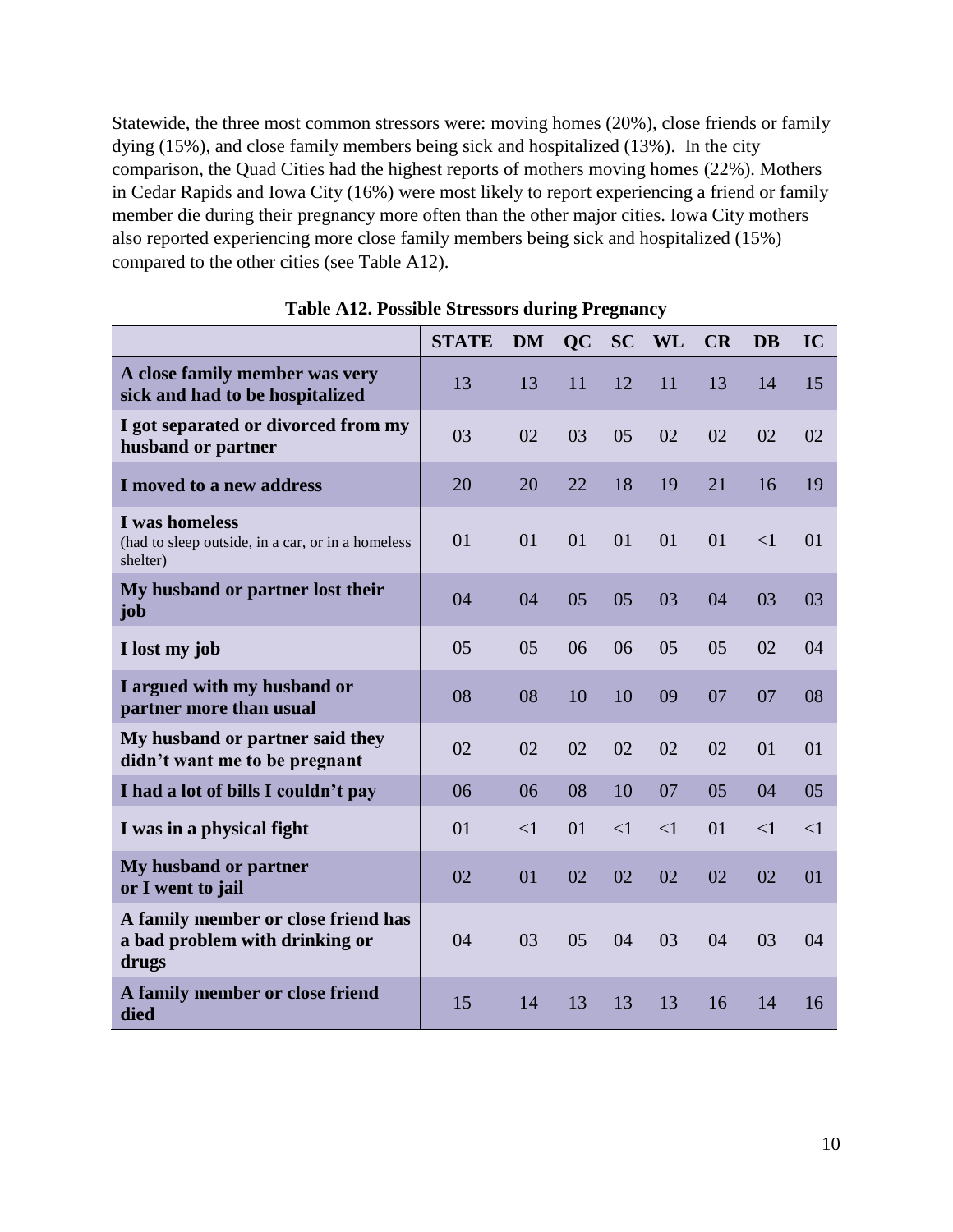The major cities had similar percentages of respondents reporting they had been diagnosed with depression during their pregnancy. Cedar Rapids had the highest rate of respondents diagnosed with depression before their pregnancy (14%; see Table A13).

|                                 | STATE DM QC SC WL CR DB IC |                 |            |          |                        |                 |      |  |
|---------------------------------|----------------------------|-----------------|------------|----------|------------------------|-----------------|------|--|
| Yes                             |                            | 03 <sup>2</sup> | $04$ 04 03 |          |                        | 04              | - 01 |  |
| N <sub>0</sub>                  | 85                         | 87              |            | 86 87 85 |                        | 82              | -89  |  |
| No - Diagnosed before pregnancy | 11                         |                 |            |          | $10 \t 10 \t 10 \t 12$ | $\frac{14}{14}$ | -09  |  |

**Table A13. Diagnosed with Depression**

Iowa City had the highest percentage of mothers who took prescription medicine for depression during their pregnancy (58%). Dubuque had the highest percentage of mothers (15%) deciding on their own to not take prescription medicine for depression during their pregnancy (see Table A14).

|                               | <b>STATE</b> | DM QC SC WL CR DB IC |    |          |       |    |     |      |
|-------------------------------|--------------|----------------------|----|----------|-------|----|-----|------|
| Yes                           | 52           | 54                   |    | 49 55 45 |       | 52 | 49  | - 58 |
| N <sub>0</sub>                | 32           | 32                   | 38 | 32       | $-40$ | 32 | 33  | -29  |
| $No - Doctor$ told me to stop | 05           | 03                   | 04 | 03       | 04    | 05 | 03  | -03  |
| $No-I decided to stop$        | 11           | 11                   | 08 |          | 09 11 | 10 | -15 |      |

**Table A14. Take Prescription Medicine for Depression**

Statewide about three in ten mothers received counseling for depression during their pregnancy (29%). Across cities, Iowa City (39%) had the highest percentage of mothers who had counseling for depression during their pregnancy and Sioux City had the lowest (20%) (see Table A15).

|           | STATE DM QC SC WL CR DB IC |  |                         |       |     |
|-----------|----------------------------|--|-------------------------|-------|-----|
| Yes       |                            |  | 29 31 29 20 36 26 24 39 |       |     |
| <b>No</b> |                            |  | 71   69 71 80 64        | 74 76 | -61 |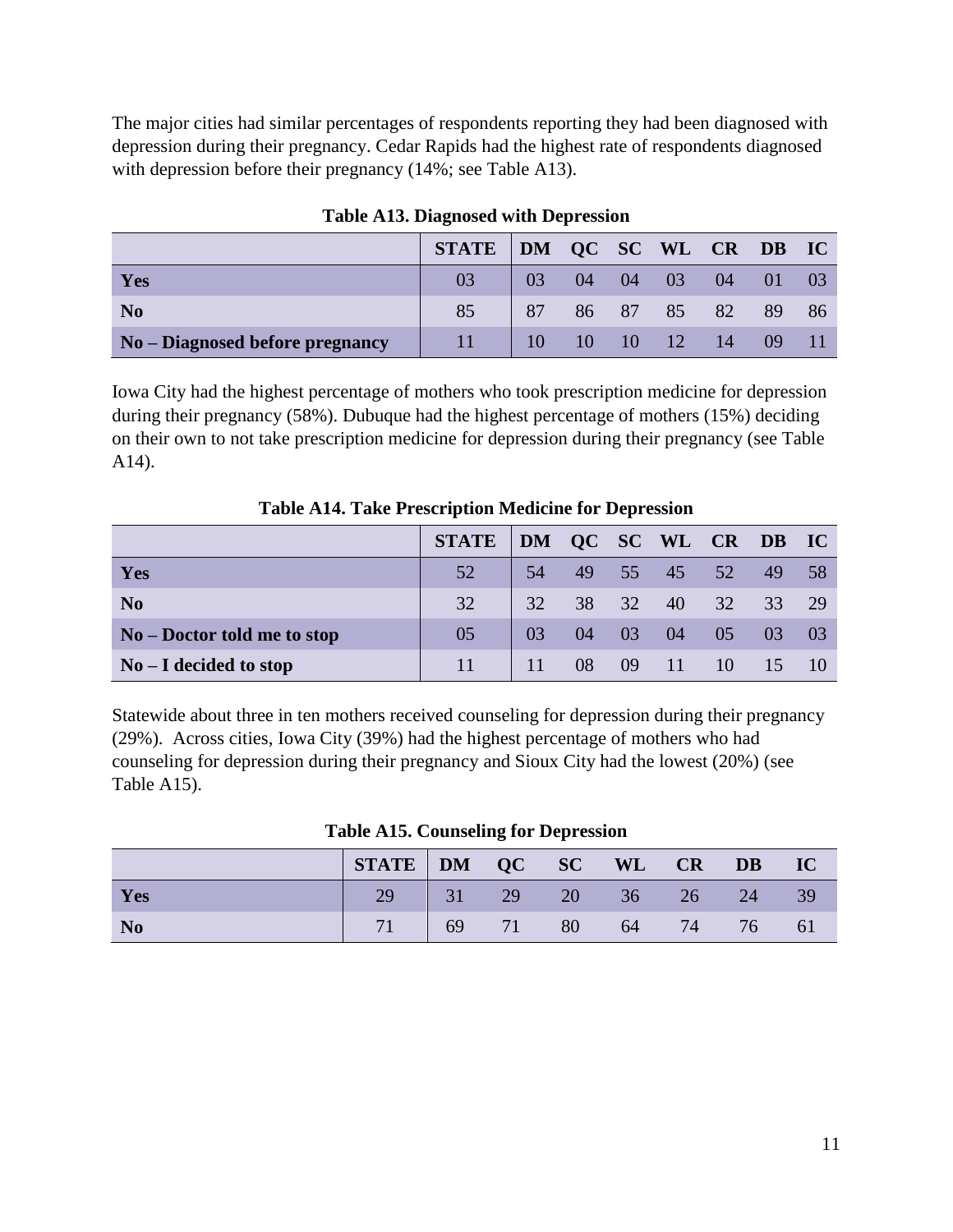Quad Cities had the highest proportion (6%) of mothers reporting someone other than themselves smoked in the house daily during the pregnancy. Iowa City had the highest percentage of mothers (96%) reporting no one smoking in their home during their pregnancy (see Table A16).

|                          | <b>STATE</b> | <b>DM</b>   | QC          | <b>SC</b> | <b>WL</b> | CR       | <b>DB</b> | IC     |
|--------------------------|--------------|-------------|-------------|-----------|-----------|----------|-----------|--------|
| <b>Daily</b>             | 04           | 03          | 06          | 03        | 04        | 04       | 03        | 02     |
| <b>Weekly</b>            | 01           | 01          | 01          | 01        | 01        | 01       | 01        | 01     |
| <b>Monthly</b>           | $\leq$ 1     | $\langle$ 1 | $\langle$ 1 | $\leq$ 1  | $\leq$ 1  | $\leq$ 1 | $\leq$ 1  | $\leq$ |
| <b>Less than monthly</b> | 01           | 01          | 02          | 01        | 01        | 01       | 01        | 01     |
| <b>Never</b>             | 93           | 94          | 91          | 95        | 93        | 93       | 95        | 96     |

**Table A16. Someone Smoking in the Home**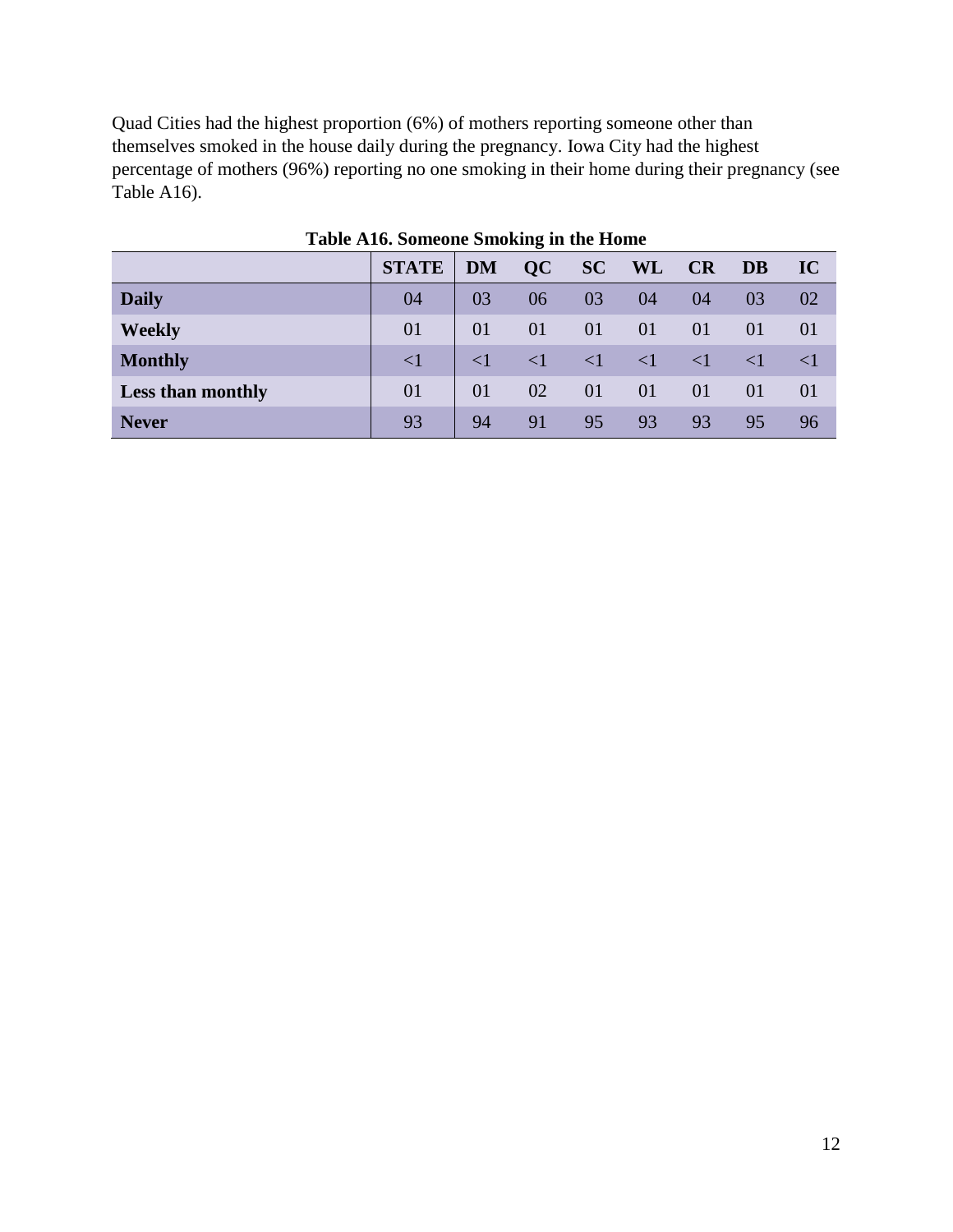# **Prenatal Care**

How to monitor changes in the baby's activity (82%) and medicines that are safe to take during pregnancy (81%) were the most frequently reported types of information received during pregnancy. Iowa City and the Quad Cities had an even higher percentage of mothers compared to the state and other major cities reporting receiving information about monitoring changes in the baby's activity (87%). Mothers in Des Moines (63%), who smoked in the past 2 years, were less likely than mothers in the other locations to report receiving information about how smoking may affect their baby (see Table A17).

|                                                                              | <b>STATE</b> | <b>DM</b> | <b>QC</b> | <b>SC</b> | WL | CR | <b>DB</b> | IC |
|------------------------------------------------------------------------------|--------------|-----------|-----------|-----------|----|----|-----------|----|
| How smoking during pregnancy may affect baby (overall)                       | 51           | 45        | 57        | 52        | 53 | 50 | 49        | 50 |
| How smoking during pregnancy may affect baby (smoked in the<br>past 2 years) | 71           | 63        | 75        | 73        | 74 | 68 | 68        | 73 |
| <b>Breastfeeding my baby</b>                                                 | 68           | 61        | 73        | 70        | 71 | 65 | 73        | 73 |
| How drinking during pregnancy may affect baby                                | 49           | 44        | 56        | 51        | 52 | 49 | 50        | 50 |
| Using a seatbelt during pregnancy                                            | 42           | 35        | 53        | 41        | 40 | 42 | 38        | 44 |
| Medicines safe to take during pregnancy                                      | 81           | 82        | 84        | 79        | 78 | 79 | 84        | 86 |
| How using illegal drugs may affect baby                                      | 40           | 34        | 46        | 42        | 44 | 42 | 39        | 40 |
| How using prescription medications may affect baby                           | 48           | 45        | 51        | 48        | 51 | 48 | 51        | 53 |
| Doing tests on me/baby to screen for birth defects/diseases                  | 75           | 75        | 78        | 71        | 75 | 76 | 77        | 81 |
| What to do if I feel depressed during pregnancy/after baby born              | 57           | 54        | 63        | 50        | 59 | 58 | 53        | 64 |
| Physical abuse to women by their husbands or partners                        | 30           | 25        | 37        | 30        | 33 | 30 | 29        | 33 |
| Signs and symptoms of preterm labor                                          | 62           | 58        | 70        | 61        | 60 | 58 | 63        | 68 |
| What to do if labor starts early                                             | 66           | 63        | 72        | 65        | 64 | 62 | 68        | 73 |
| How to monitor changes in baby's activity during pregnancy                   | 82           | 84        | 87        | 81        | 78 | 81 | 83        | 87 |
| What to do if baby had not felt as active as expected                        | 72           | 72        | 78        | 71        | 69 | 71 | 76        | 76 |
| <b>The Zika Virus</b>                                                        | 32           | 29        | 36        | 33        | 26 | 29 | 53        | 33 |
| Not provided with any information listed above                               | 04           | 04        | 04        | 06        | 04 | 05 | 04        | 03 |

**Table A17. Information Provided by a Health Care Professional during This Pregnancy**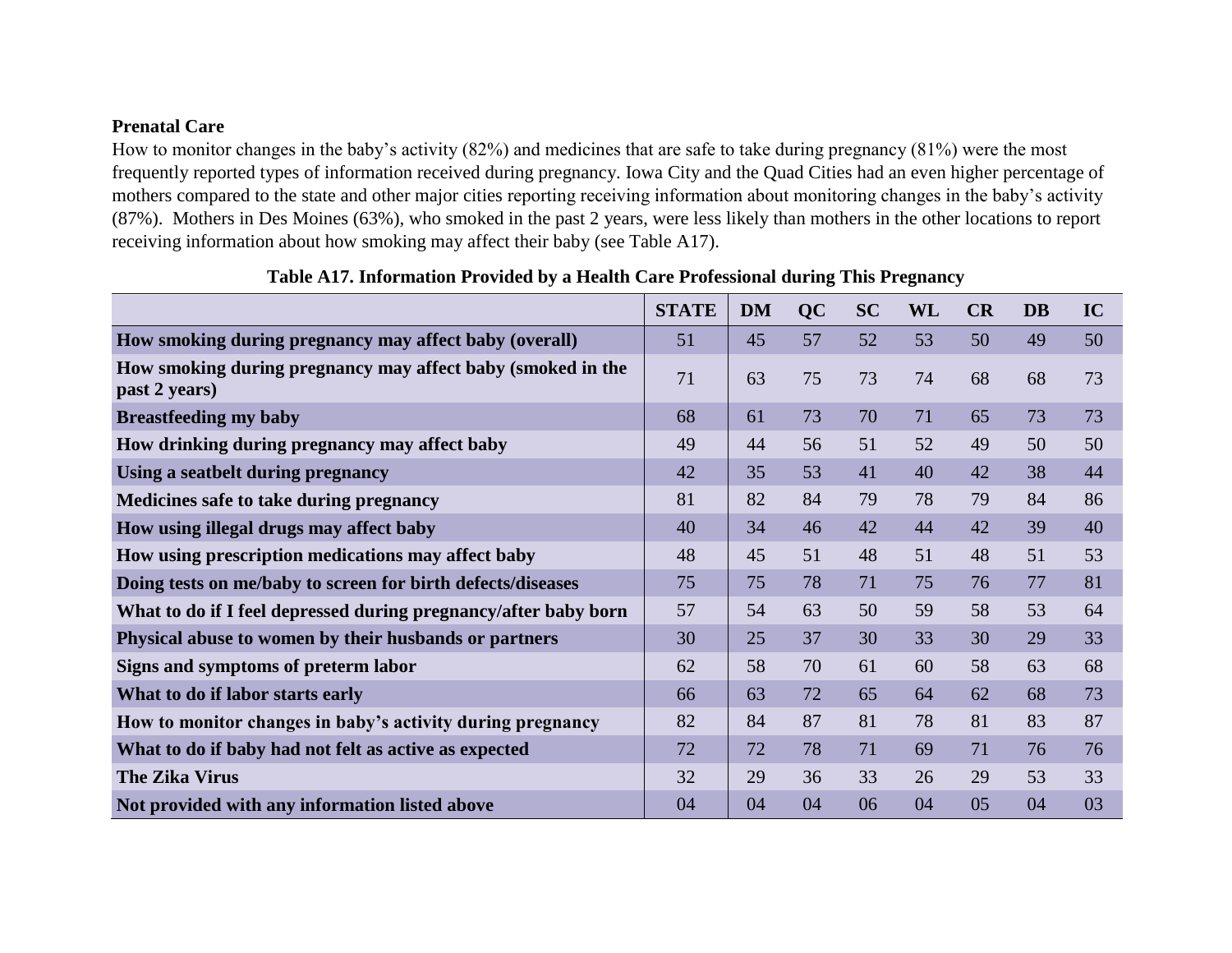The Quad Cities location had the highest percentage of mothers who were tested for HIV/AIDS during their pregnancy (65%) and Des Moines had the highest percentage of mothers reported that they were not tested (42%; see Table A18).

|                               | <b>STATE</b>   DM |    | OC | SC | <b>WL</b>       | CR              | <b>DB</b> | IC |
|-------------------------------|-------------------|----|----|----|-----------------|-----------------|-----------|----|
| <b>Tested</b>                 | 60                | 57 | 65 | 63 | 60              | 63              | 46.       |    |
| Not tested                    | 38                | 42 | 33 | 35 | 37 <sup>°</sup> | 36 <sup>7</sup> | 51        |    |
| <b>Offered but not tested</b> | 02                | 02 | 02 | 03 | 03              |                 |           |    |

# **Table A18. HIV/AIDS Testing**

Similar to HIV/AIDS testing, the Quad Cities birth location had the highest percentage of mothers (68%) tested for syphilis during their pregnancy; Dubuque had the lowest percentage (42%) of mothers reporting being tested (see Table A19).

|                               | STATE   DM QC SC |    |    |    | WL CR |    | <b>DB</b> | IC |
|-------------------------------|------------------|----|----|----|-------|----|-----------|----|
| <b>Tested</b>                 |                  | 55 | 68 | 59 | 56    | 59 | 42        | 60 |
| <b>Not tested</b>             | 42               | 44 | 31 | 39 | 41    | 40 | 56        | 38 |
| <b>Offered but not tested</b> | 02               | 01 | 01 | 02 | 03    | 01 | 02        | 02 |

**Table A19. Syphilis Testing**

Most mothers statewide (56%) reported that they were able to travel to their prenatal care visits in under 15 minutes; however, mothers giving birth in Iowa City were least likely to report the ability to travel to their provider in under 15 minutes (45%) compared to other major cities. Higher percentages of mothers in Iowa City also reported travel times in the 31 to 60 minute range (20%) and in the greater than 60 minute category (8%; see Table A20).

|                | <b>STATE</b> | <b>DM</b> | OC | SC | WL | <b>CR</b> | <b>DB</b> | IC |  |  |
|----------------|--------------|-----------|----|----|----|-----------|-----------|----|--|--|
| $<$ 15 Minutes | 56           | 56        | 63 | 66 | 57 | 63        | 56        | 45 |  |  |
| 16-30 Minutes  | 28           | 30        | 24 | 19 | 27 | 24        | 24        | 26 |  |  |
| 31-60 Minutes  | 13           | 11        | 13 | 13 | 14 | 12        | 18        | 20 |  |  |
| >60 Minutes    | 02           | 03        | 01 | 02 | 02 | $\Omega$  | 02        | 08 |  |  |

## **Table A20. Travel Time to Prenatal Care Visits**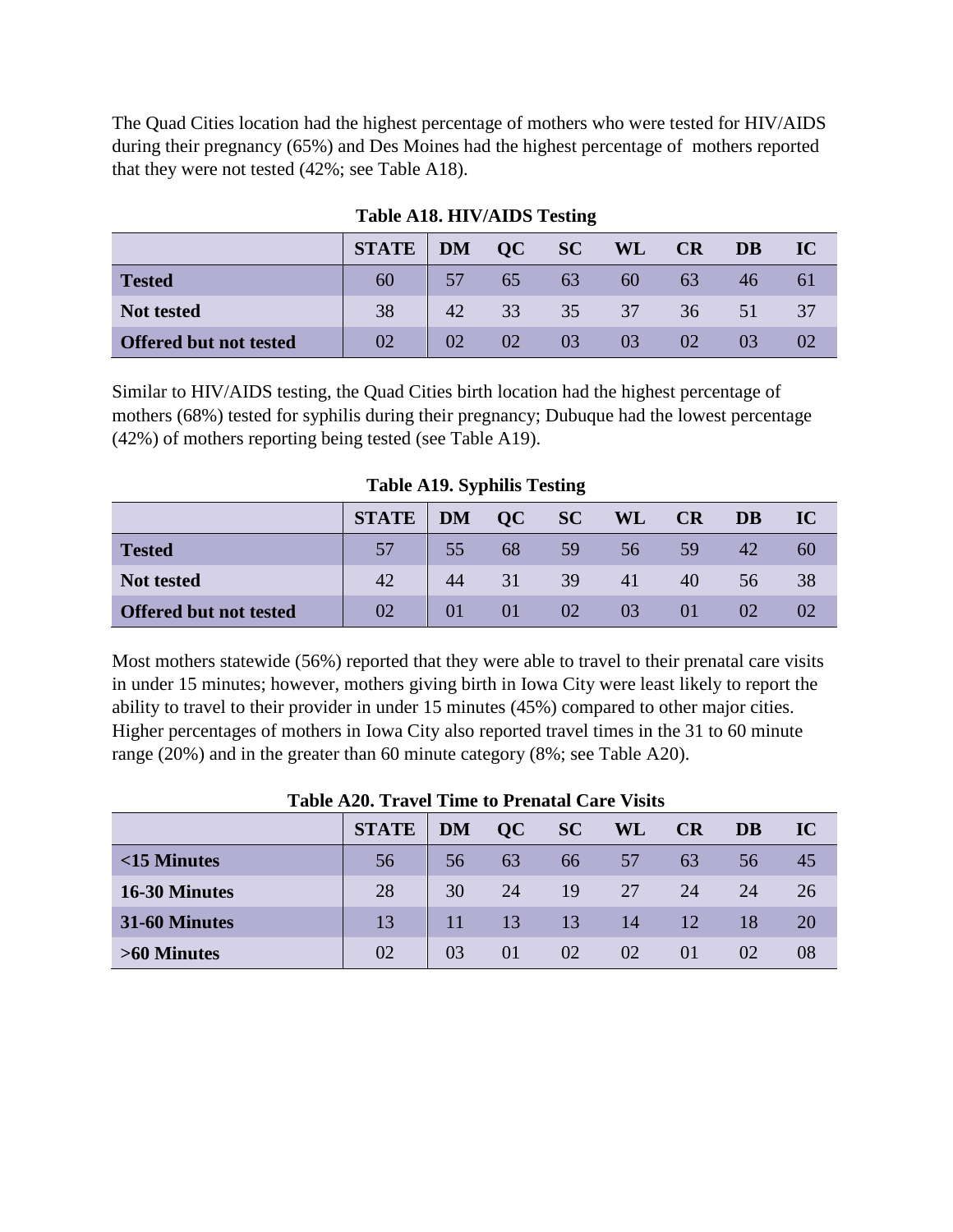# **Hospital Care**

Mothers giving birth in Iowa City had the highest reports of encouragement to breastfeed (89%) following the birth of their baby and mothers in Sioux City and Cedar rapids had the highest reports of not receiving encouragement to breastfeed (16%) following the birth of their baby (see Table A21).

|                  | <b>STATE</b>   DM |    | $QC$ SC |    | WL         | <b>CR</b> | <b>DB</b> | IC |
|------------------|-------------------|----|---------|----|------------|-----------|-----------|----|
| Yes              | 84                | 84 | 86      | 82 | 82         | 82        | 82        | 89 |
| N <sub>0</sub>   | 13                | 13 | 11      |    | $16 \t 15$ | 16        | 15        | 10 |
| I don't remember | 03                | 03 | 03      | 02 | 03         | 02        | 02        |    |

**Table A21. Encouraged to Breastfeed by Hospital Staff**

Mothers in Sioux City had higher reports of receiving information about action steps you can take when their baby cries (68%), how to lay their baby down to sleep (68%), and the dangers of shaking an infant (74%) compared to those giving birth in other major cities and the state as a whole. Only about a third of those giving birth in the Quad Cities and Dubuque reported being given information on the dangers of shaking an infant (see Table A22).

|                                                                                       | <b>STATE</b> | <b>DM</b> |    |     | QC SC WL        | CR | DB | $\bf IC$ |
|---------------------------------------------------------------------------------------|--------------|-----------|----|-----|-----------------|----|----|----------|
| <b>Action steps to decrease</b><br>frustration when my infant cries                   | 47           | 35        | 35 | 68  | 35 <sup>7</sup> | 58 | 40 | 39       |
| How to lay my baby down to sleep                                                      | 60           | 51        | 46 | 68  | 57              | 67 | 56 | .58      |
| Dangers of shaking an infant                                                          | 45           | 34        | 33 | 74  | 34              | 59 | 33 | 35       |
| Did not receive information and<br>have not scheduled time to discuss<br>these topics | 27           | 36        | 40 | -14 | 29              | 18 | 33 | 29       |

**Table A22. Information Provided by a Health Care Professional during This Pregnancy**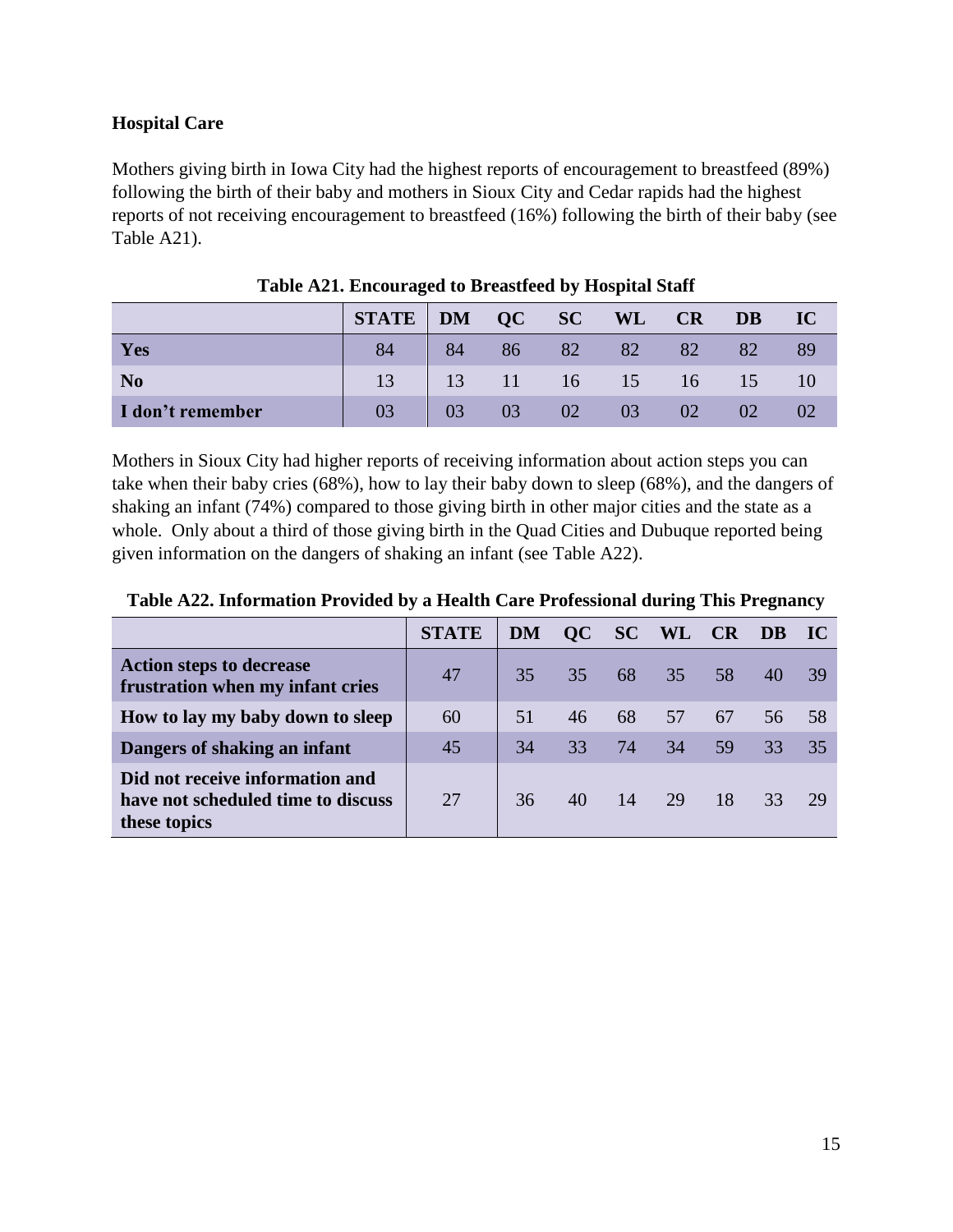Iowa City had the highest percentage of mothers indicating that they planned to lay their baby on their back to sleep (96%). The mothers in the Quad Cities had the highest reports of no preference (7%) for the position they plan to lay their baby in to sleep (see Table A23).

|                       | <b>STATE</b> | <b>DM</b> | OC | SC       | <b>WL</b> | CR              | DB | IC |
|-----------------------|--------------|-----------|----|----------|-----------|-----------------|----|----|
| On his or her back    | 94           | 95        | 90 | 92       | 94        | 95              | 95 |    |
| On his or her side    | 02           | 01        | 03 | 03       | 02        | 02              | 01 |    |
| On his or her stomach | $\leq$ 1     | 01        |    | $\leq 1$ | $\leq$ 1  | $\overline{01}$ |    |    |
| No preference         | 04           | 04        | 07 |          | 04        |                 | 04 |    |

**Table A23. Baby's Sleep Position**

Mothers in the Quad Cities reported the highest percent for planning to have the baby sleep in the same bed on a daily basis (9%); whereas mothers in Sioux City had the highest reports of never planning on having the baby sleep with anyone (88%; see Table A24).

|                                                             | Table A2+. I lan to thave baby bleep in banne bea |           |    |            |           |    |    |    |  |  |  |  |  |  |
|-------------------------------------------------------------|---------------------------------------------------|-----------|----|------------|-----------|----|----|----|--|--|--|--|--|--|
|                                                             | <b>STATE</b>                                      | <b>DM</b> | QC | <b>SC</b>  | <b>WL</b> | CR | DB | IC |  |  |  |  |  |  |
| <b>Daily</b>                                                | 07                                                | 06        | 09 | 03         | 06        | 05 | 05 | 07 |  |  |  |  |  |  |
| <b>Weekly</b>                                               | 06                                                | 04        | 09 | 04         | 07        | 06 | 04 | 06 |  |  |  |  |  |  |
| <b>Monthly</b>                                              | 01                                                | 01        | 01 | $\Omega$ 1 | $\Omega$  | 01 | 01 | 01 |  |  |  |  |  |  |
| A few times a year                                          | 05                                                | 04        | 05 | 04         | 05        | 04 | 05 | 06 |  |  |  |  |  |  |
| Do not plan to have my baby<br>sleep with me or anyone else | 82                                                | 84        | 77 | 88         | 81        | 83 | 85 | 81 |  |  |  |  |  |  |

**Table A24. Plan to Have Baby Sleep in Same Bed**

The highest percentage of mothers reporting they were not offered the IUD/implant after giving birth was in Des Moines (93%). Mothers giving birth in Iowa City (34%) had the highest percentage reporting they were offered the IUD/implant after giving birth (see Table A25).

|           | STATE DM QC SC WL CR DB IC |  |                                            |    |       |    |    |    |  |  |  |  |  |
|-----------|----------------------------|--|--------------------------------------------|----|-------|----|----|----|--|--|--|--|--|
| Yes       |                            |  |                                            |    |       |    |    | 34 |  |  |  |  |  |
| <b>No</b> | 83                         |  | $\begin{array}{ c c } 93 & 75 \end{array}$ | 83 | $-79$ | 84 | 84 | 66 |  |  |  |  |  |

**Table A25. Offered IUD/Implant after Birth**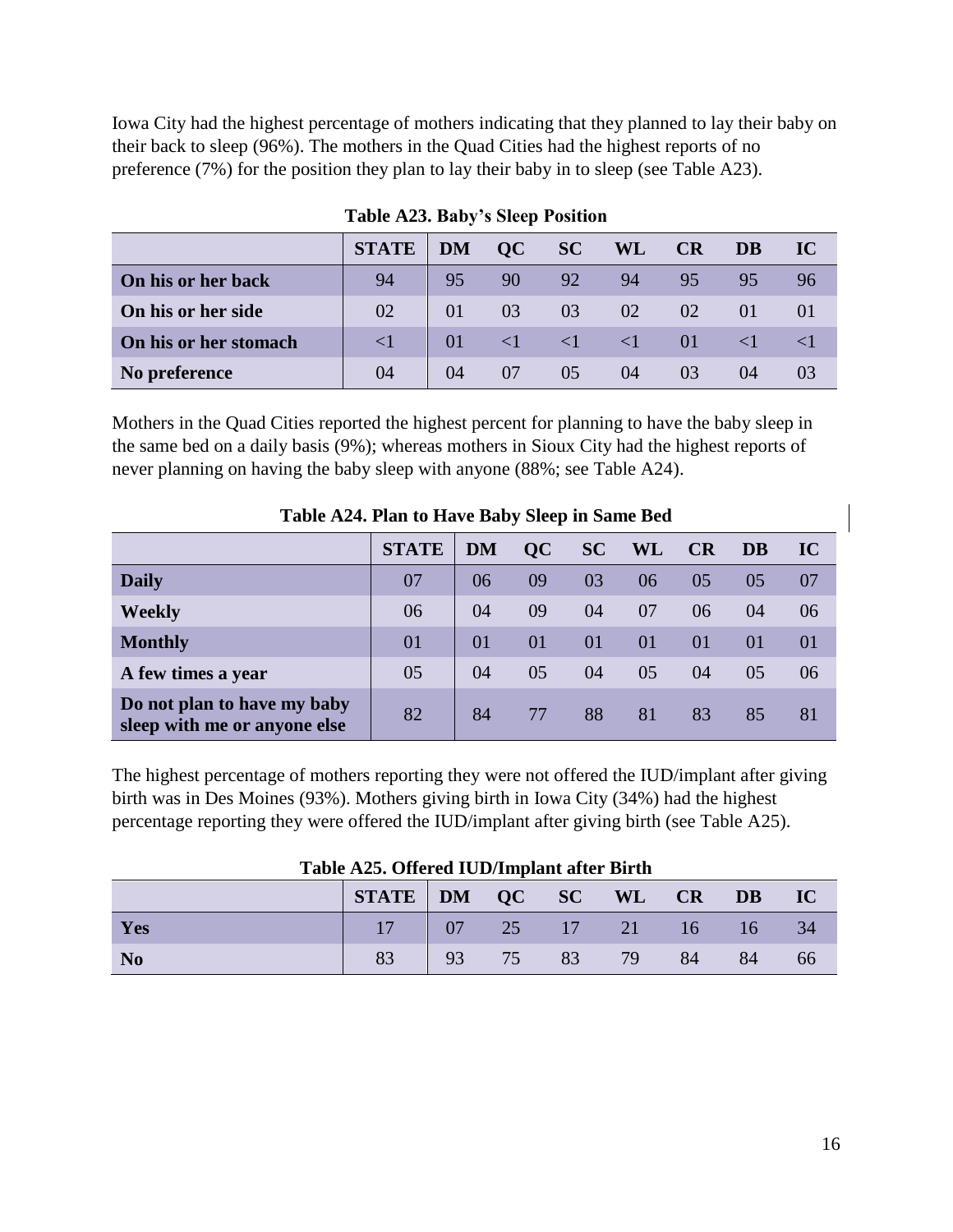Of those who indicated they were offered an IUD, 53% of mothers giving birth in Cedar Rapids reported they have received or will receive the IUD/implant. Among those offered an IUD/implant, mothers giving birth in Dubuque were least likely (29%) to report they would receive one compared to the other major cities (see Table A26).

|                | STATE DM QC SC WL CR DB IC |                |       |    |          |                 |      |
|----------------|----------------------------|----------------|-------|----|----------|-----------------|------|
| Yes            | 41                         |                | 40 32 |    | 34 40 53 | 29 <sub>1</sub> | 45   |
| N <sub>o</sub> |                            | $\parallel$ 60 | $-68$ | 66 | 60       | 47 71           | - 55 |

**Table A26. Will Receive/Have Received IUD/Implant**

Those giving birth in Iowa City reported the greatest travel times to reach the hospital at 31 to 60 minutes (27%) or greater than 60 minutes (14%) which is much higher than the next highest reporting city in those categories (see Table A27).

|                |              | 0<br>$\overline{\phantom{a}}$ |    |    |    |           |    |    |
|----------------|--------------|-------------------------------|----|----|----|-----------|----|----|
|                | <b>STATE</b> | <b>DM</b>                     | OC | SC | WL | <b>CR</b> | DB | IC |
| $<$ 15 Minutes | 48           | 43                            | 58 | 58 | 51 | 58        | 51 | 33 |
| 16-30 Minutes  | 32           | 37                            | 27 | 24 | 30 | 26        | 28 | 26 |
| 31-60 Minutes  | 17           | 15                            | 14 | 17 | 18 | 15        | 19 | 27 |
| >60 Minutes    | 03           | 04                            | 01 | 02 | 01 | 02        | 02 | 14 |

**Table A27. Travel Time to Hospital when Delivering Baby**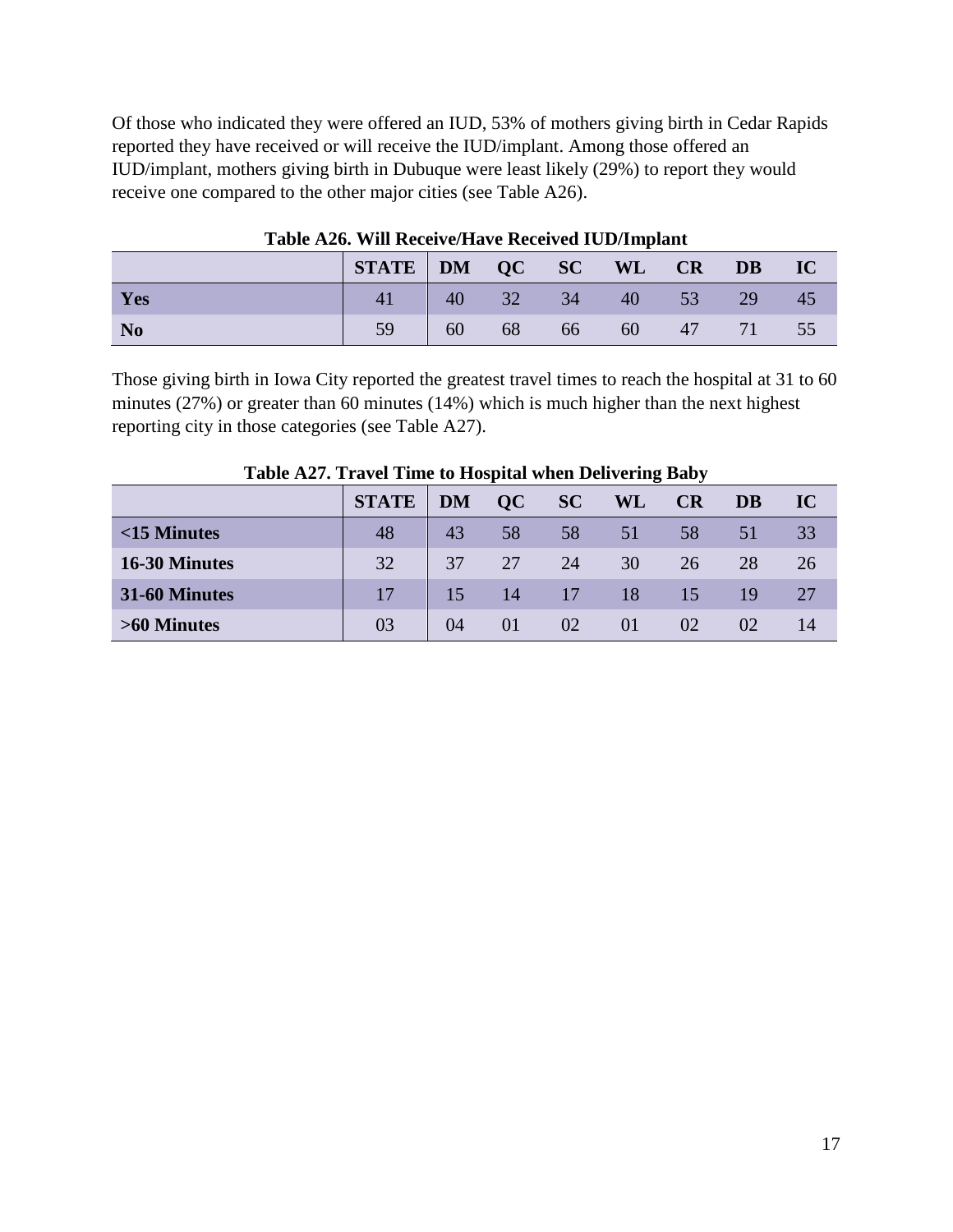## **B. Trend Analysis of Barriers Data 2010 – 2019**

All percentages in the present section reflect statewide percentages. The number of respondents has been declining over the last few years and dipped below 20,000 for the first time in the past decade in 2019.

|      |                                                                                                                             |      |      | <b>Respondents by Year</b> |      |         |      |      |      |
|------|-----------------------------------------------------------------------------------------------------------------------------|------|------|----------------------------|------|---------|------|------|------|
| 2010 | 2011                                                                                                                        | 2012 | 2013 | 2014                       | 2015 | $-2016$ | 2017 | 2018 | 2019 |
|      | $N = \begin{bmatrix} 23,511 & 23,934 & 23,674 & 24,634 & 24,696 & 23,212 & 21,928 & 20,919 & 20,035 & 19,007 \end{bmatrix}$ |      |      |                            |      |         |      |      |      |

#### **Demographics**

The number of mothers who are 26 years old or older has increased since 2010 with mothers between 26 and 30 increasing from 35% to 37%, mothers between 31 and 35 increasing from 21% to 26%, and mothers older than 35 years increasing from 7% to 10% (see Table B1).

|                 |             |      |      |      |      |      | $1.0010$ D II $1.100$ and $0.11$ $1.100$ and $1.00$ |      |      |      |  |  |  |  |  |  |  |  |
|-----------------|-------------|------|------|------|------|------|-----------------------------------------------------|------|------|------|--|--|--|--|--|--|--|--|
|                 | <b>2010</b> | 2011 | 2012 | 2013 | 2014 | 2015 | 2016                                                | 2017 | 2018 | 2019 |  |  |  |  |  |  |  |  |
| $<$ 18 years    | 02          | 02   | 02   | 02   | 01   | 01   | 01                                                  | 01   | 01   | 01   |  |  |  |  |  |  |  |  |
| $18 - 19$ years | 06          | 05   | 05   | 04   | 04   | 04   | 03                                                  | 03   | 03   | 03   |  |  |  |  |  |  |  |  |
| $20 - 25$ years | 30          | 29   | 29   | 29   | 28   | 27   | 26                                                  | 25   | 24   | 24   |  |  |  |  |  |  |  |  |
| $26 - 30$ years | 35          | 35   | 35   | 35   | 35   | 35   | 36                                                  | 36   | 37   | 37   |  |  |  |  |  |  |  |  |
| $31 - 35$ years | 21          | 22   | 22   | 23   | 24   | 25   | 25                                                  | 26   | 26   | 26   |  |  |  |  |  |  |  |  |
| $>35$ years     | 07          | 07   | 07   | 07   | 08   | 08   | 08                                                  | 09   | 09   | 10   |  |  |  |  |  |  |  |  |

**Table B1. Mother's Age Ranges**

Educational attainment of participants has increased over time with smaller percentages of only completing some college (decreasing from 37% to 33%) and increasing percentages of those completing college degrees (25 to 27%) and graduate school (9% to 12%; see Table B2).

|                                                                                                                                              | 2010 | 2011 | 2012 | 2013 | 2014 | 2015 | 2016 | 2017            | 2018 | 2019 |
|----------------------------------------------------------------------------------------------------------------------------------------------|------|------|------|------|------|------|------|-----------------|------|------|
| <b>Mother</b>                                                                                                                                |      |      |      |      |      |      |      |                 |      |      |
| <high school<="" td=""><td>09</td><td>09</td><td>08</td><td>08</td><td>08</td><td>07</td><td>07</td><td>07</td><td>07</td><td>07</td></high> | 09   | 09   | 08   | 08   | 08   | 07   | 07   | 07              | 07   | 07   |
| High school                                                                                                                                  | 20   | 20   | 20   | 20   | 19   | 20   | 20   | 21              | 21   | 21   |
| Some college                                                                                                                                 | 37   | 36   | 36   | 36   | 36   | 35   | 34   | 34              | 33   | 33   |
| College                                                                                                                                      | 25   | 26   | 26   | 26   | 27   | 27   | 27   | 27              | 27   | 27   |
| Graduate school                                                                                                                              | 09   | 10   | 10   | 10   | 10   | 11   | 11   | 12 <sub>1</sub> | 12   | 12   |

|  |  | <b>Table B2. Education</b> |
|--|--|----------------------------|
|--|--|----------------------------|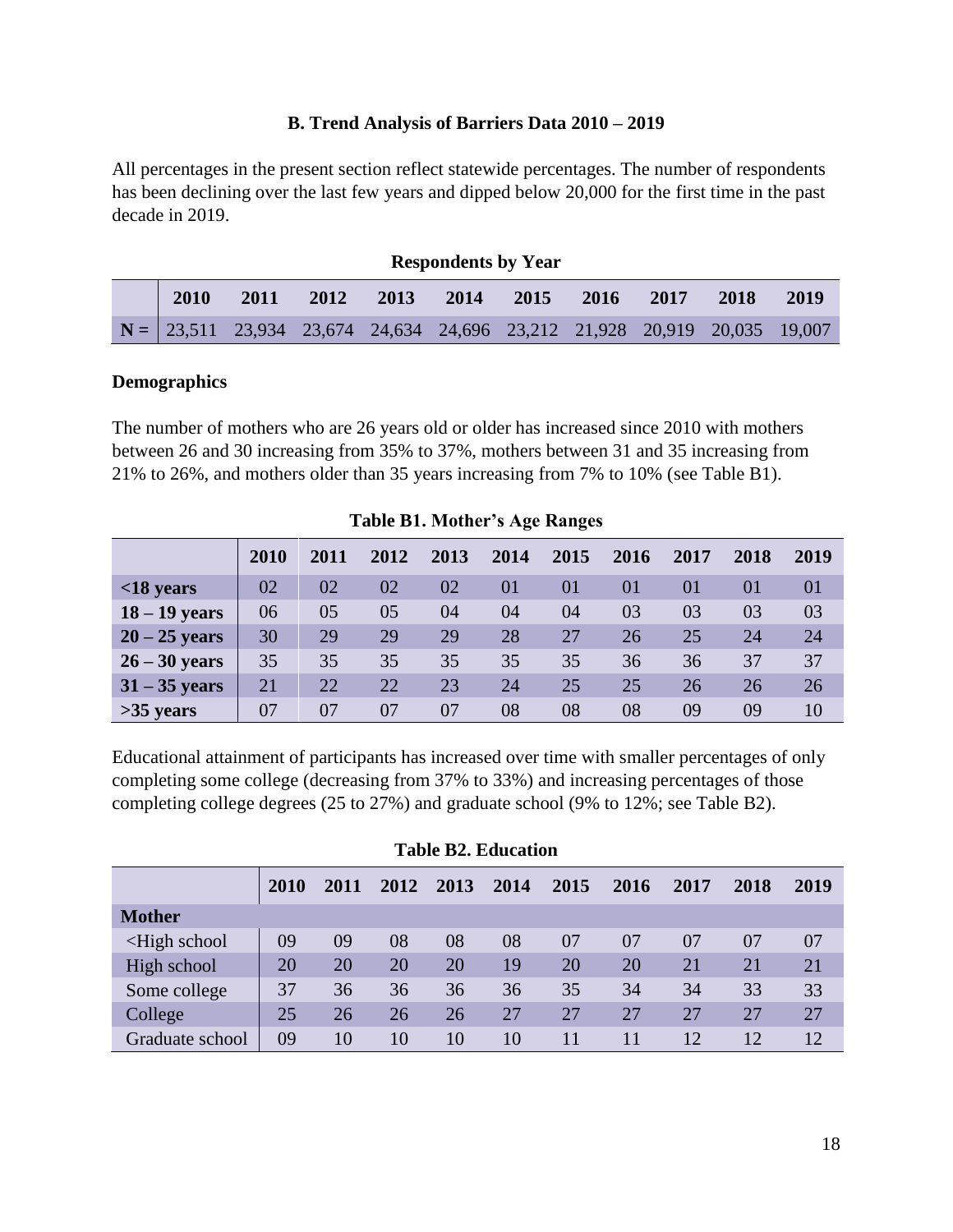Compared to previous years, there is a continued trend of more racial and ethnically diverse mothers. The number of White mothers has decreased slightly from 93% in 2010 to 90% in 2019 with Black mothers increasing from 4% to 6% across those same years. However, the number of Asian/Pacific Islander and American Indian mothers has not changed since 2010 (see Table B3).

|                        | 2010 | 2011 | 2012 | 2013 | 2014 | 2015 | 2016 | 2017 | 2018 | 2019 |
|------------------------|------|------|------|------|------|------|------|------|------|------|
| <b>Mother</b>          |      |      |      |      |      |      |      |      |      |      |
| Hispanic               | 08   | 06   | 06   | 07   | 07   | 07   | 07   | 07   | 08   | 08   |
| Non-Hispanic*          | 93   | 94   | 94   | 93   | 93   | 93   | 93   | 93   | 92   | 92   |
| White                  | 93   | 92   | 91   | 91   | 91   | 91   | 91   | 90   | 90   | 90   |
| <b>Black</b>           | 04   | 05   | 05   | 05   | 05   | 05   | 05   | 06   | 06   | 06   |
| Asian/Pacific Islander | 03   | 03   | 03   | 03   | 03   | 03   | 03   | 03   | 03   | 03   |
| American Indian        | 01   | 01   | 01   | 01   | 01   | 01   | 01   | 01   | 01   | 01   |

**Table B3. Race / Ethnicity**

The percentage of mothers reporting an annual income of under \$10,000 has decreased from 14% to 11% since 2010 while the percentage of mothers reporting an annual income above \$70,000 has increased form 28% to 42% (see Table B4).

|                       | 2010 | 2011 | 2012 | 2013 | 2014 | 2015 | 2016 | 2017 | 2018 | 2019 |
|-----------------------|------|------|------|------|------|------|------|------|------|------|
| <b>Under \$10,000</b> | 14   | 15   | 16   | 16   | 14   | 14   | 12   | 12   | 11   | 11   |
| $$10,000 - $19,999$   | 11   | 11   | 11   | 11   | 10   | 10   | 09   | 09   | 08   | 08   |
| $$20,000 - $29,999$   | 10   | 09   | 10   | 10   | 10   | 09   | 09   | 09   | 09   | 09   |
| \$30,000 - \$39,999   | 10   | 09   | 08   | 08   | 09   | 09   | 09   | 08   | 08   | 08   |
| \$40,000 - \$49,999   | 10   | 09   | 08   | 08   | 08   | 07   | 08   | 07   | 08   | 08   |
| \$50,000 - \$59,999   | 10   | 09   | 09   | 08   | 09   | 08   | 08   | 08   | 08   | 08   |
| $$60,000 - $69,999$   | 09   | 09   | 08   | 08   | 07   | 08   | 07   | 07   | 07   | 07   |
| <b>Above \$70,000</b> | 28   | 29   | 31   | 32   | 33   | 36   | 38   | 39   | 41   | 42   |

**Table B4. Annual Family Income Last Year**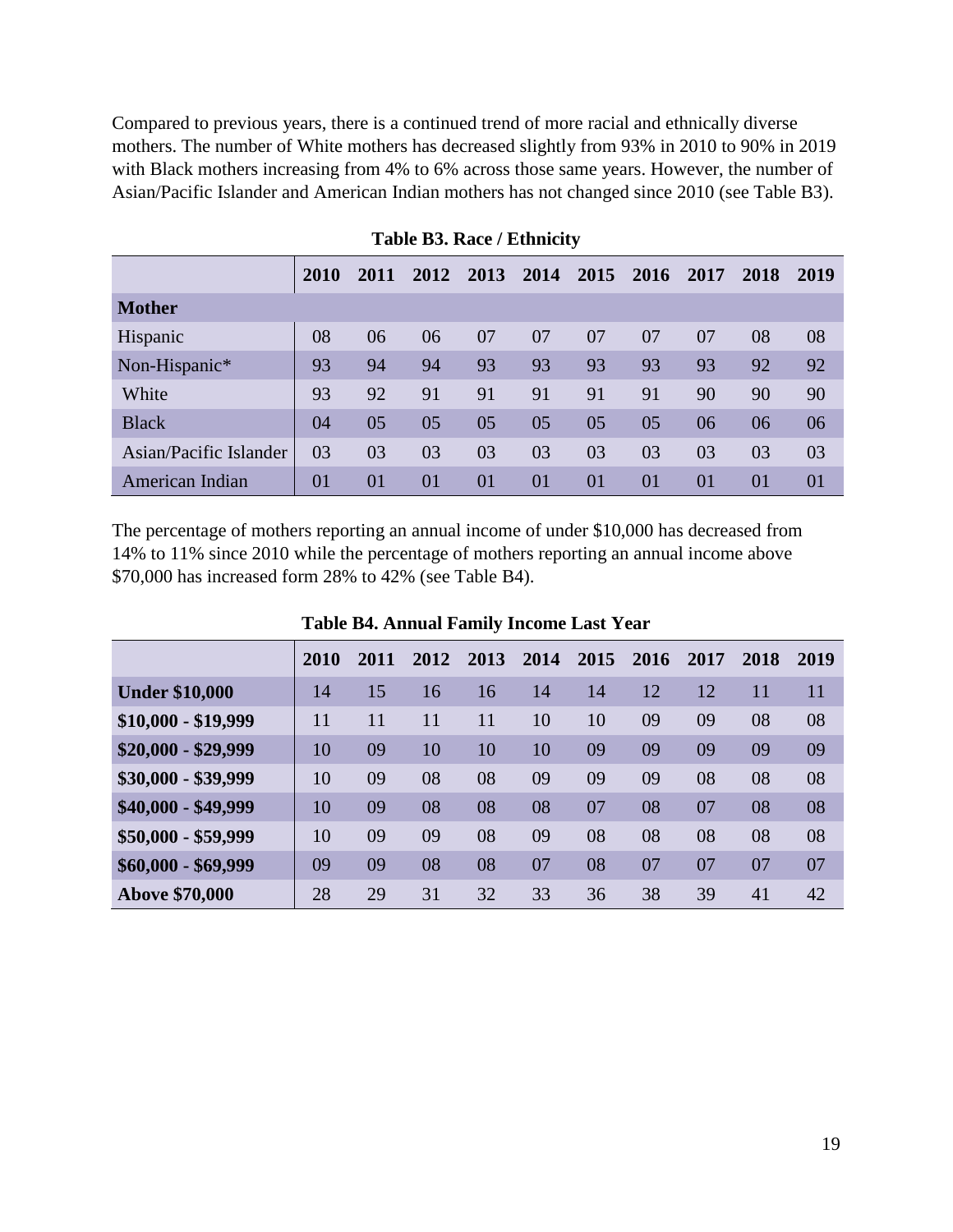# **Prenatal Experiences and Care**

Over the years, the percentage of mothers reporting they were not using birth control at the time of conception has increased from 84% in 2010 to 88% in 2019. There has also been a slight decrease in reported use of condoms at the time of conception from 5% to 3% (see Table B5).

|                                | 2010     | 2011     | 2012     | 2013     | 2014     | 2015     | 2016     | 2017     | 2018     | 2019     |
|--------------------------------|----------|----------|----------|----------|----------|----------|----------|----------|----------|----------|
| No birth control used          | 84       | 84       | 85       | 84       | 86       | 86       | 87       | 86       | 87       | 88       |
| <b>Birth control pills</b>     | 07       | 07       | 07       | 07       | 06       | 06       | 06       | 06       | 06       | 05       |
| <b>Diaphragm</b>               | $\leq$ 1 | $\leq$ 1 | $\leq$ 1 | $\leq$ 1 | $\leq$ 1 | $\leq$ 1 | $\leq$ 1 | $\leq$ 1 | $\leq$ 1 | $\leq$ 1 |
| <b>Spermicidal foam/insert</b> | $\leq$ 1 | $\leq$ 1 | $\leq$ 1 | $\leq$ 1 | $\leq$ 1 | $\leq$ 1 | $\leq$ 1 | $\leq$ 1 | $\leq$ 1 | $\leq$ 1 |
| Condom                         | 05       | 05       | 04       | 04       | 04       | 04       | 03       | 03       | 03       | 03       |
| <b>NFP / Rhythm Method</b>     | 01       | 01       | 01       | 01       | 01       | 01       | 01       | 01       | 01       | 01       |
| <b>Birth control patch</b>     | 01       | $\leq$ 1 | $\leq$ 1 | $\leq$ 1 | $\leq$ 1 | $\leq$ 1 | $\leq$ 1 | $\leq$ 1 | $\leq$ 1 | 01       |
| <b>Birth control injection</b> | 01       | 01       | 01       | 01       | 01       | 01       | 01       | 01       | 01       | 01       |
| <b>NuvaRing</b>                | 01       | 01       | 01       | 01       | 01       | 01       | $\leq$ 1 | $\leq$ 1 | $\leq$ 1 | $\leq$ 1 |
| IUD/IUC                        | 01       | 01       | 01       | 01       | 01       | 01       | 01       | 01       | 01       | 01       |
| <b>Implant / Nexplanon</b>     | --       | $\leq$ 1 | $\leq$ 1 | $\leq$ 1 | $\leq$ 1 | $\leq$ 1 | $\leq$ 1 | $\leq$ 1 | $\leq$ 1 | $\leq$ 1 |
| <b>Other</b>                   |          | $\leq$ 1 | $\leq$ 1 | 01       | 01       | $\leq$ 1 | 01       | $\leq$ 1 | 01       | 01       |

**Table B5. Birth Control Used at Conception**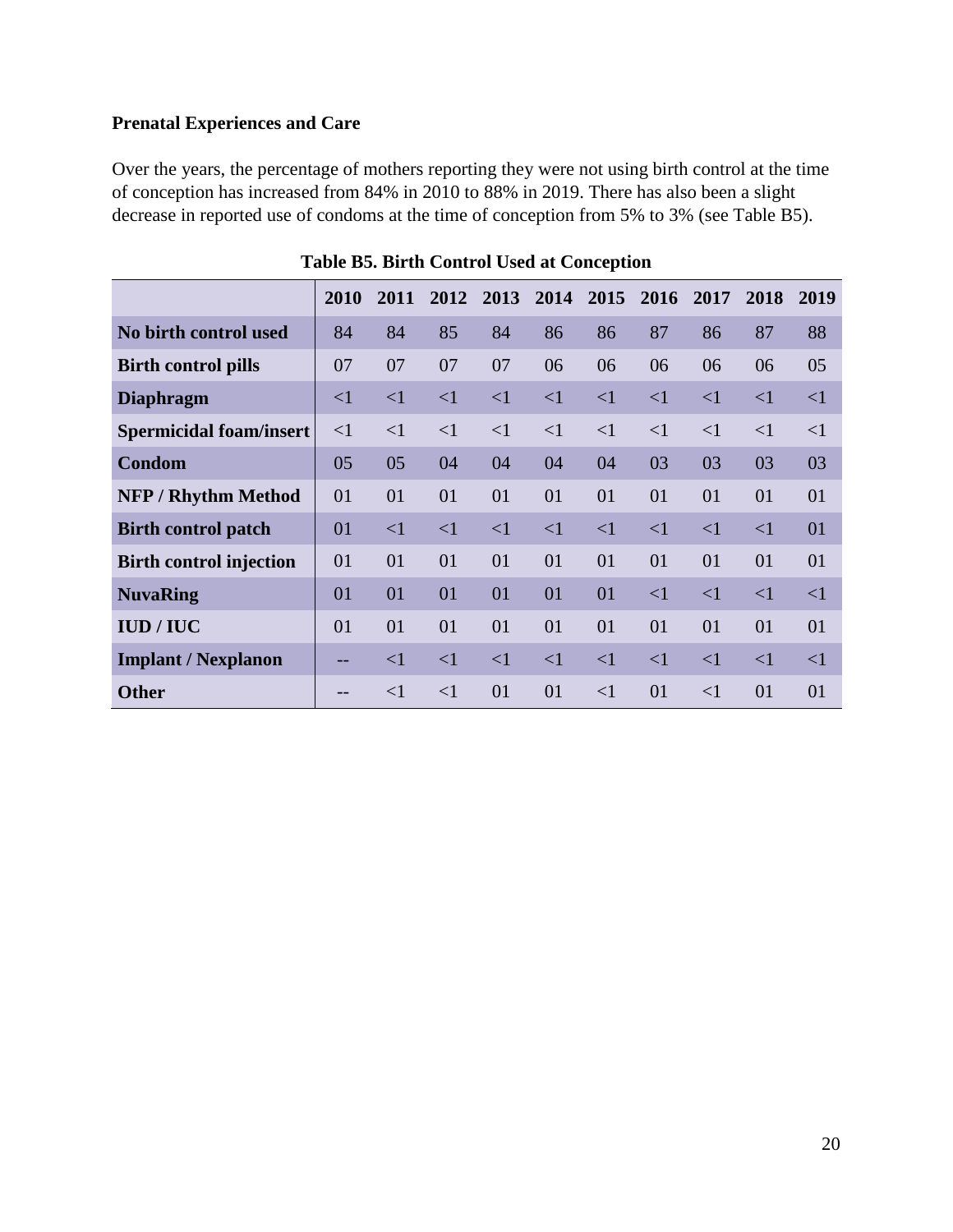Among women not wanting a pregnancy (either mistimed/unwanted), 72% in 2019 reported that they did not use any form of birth control, which has increased from a low of 64% in 2011. The two highest reported forms of birth control used by women not desiring the pregnancy in 2019 were birth control pills (15%) and condoms (6%). The use of both birth control pills and condoms have decreased since 2010 among those not desiring pregnancy (see Table B6).

|                                | 2010     | 2011     | 2012     | 2013     | 2014     | 2015     | 2016     | 2017     | 2018     | 2019     |
|--------------------------------|----------|----------|----------|----------|----------|----------|----------|----------|----------|----------|
| No birth control used          | 65       | 64       | 66       | 66       | 66       | 68       | 70       | 70       | 72       | 72       |
| <b>Birth control pills</b>     | 18       | 19       | 18       | 18       | 17       | 17       | 16       | 16       | 16       | 15       |
| <b>Diaphragm</b>               | $\leq$ 1 | $\leq$ 1 | $\leq$ 1 | $\leq$ 1 | $\leq$ 1 | $\leq$ 1 | $\leq$ 1 | $\leq$ 1 | $\leq$ 1 | $\leq$ 1 |
| Spermicidal foam/insert        | $\leq$ 1 | 01       | $\leq$ 1 | $\leq$ 1 | $\leq$ 1 | $\leq$ 1 | $\leq$ 1 | $\leq$ 1 | $\leq$ 1 | 01       |
| Condom                         | 11       | 12       | 11       | 10       | 09       | 09       | 07       | 08       | 07       | 06       |
| <b>NFP / Rhythm Method</b>     | 02       | 02       | 02       | 01       | 02       | 02       | 02       | 02       | 02       | 02       |
| <b>Birth control patch</b>     | 01       | 01       | 01       | 01       | 01       | 01       | 01       | 01       | 01       | 02       |
| <b>Birth control injection</b> | 01       | 01       | 02       | 02       | 02       | 02       | 01       | 02       | 01       | 02       |
| <b>NuvaRing</b>                | 02       | 02       | 02       | 02       | 01       | 01       | 01       | 01       | 01       | 01       |
| IUD/IUC                        | 01       | 01       | 01       | 01       | 01       | 01       | 01       | 01       | 01       | 01       |
| <b>Implant / Nexplanon</b>     | $\leq$ 1 | $\leq$ 1 | $\leq$ 1 | $\leq$ 1 | $\leq$ 1 | $\leq$ 1 | $\leq$ 1 | 01       | 01       | 01       |
| <b>Other</b>                   | 01       | 01       | 01       | 01       | 01       | 01       | 01       | 01       | 01       | 01       |

**Table B6. Reported Birth Control Type among Those Not Desiring Pregnancy**

There has been a slight increase in the percentage of women reporting wanting to become pregnant at the time of conception and earlier (33% in 2010; 35% in 2019) as well as an increase in the percentage of women reporting that they wanted to become pregnant at that time (33% in 2010 to 37% in 2019). The percentage of women who did not want to become pregnant at the time but did want to sometime in the future has decreased from 30% in 2010 to 24% in 2019. The percentage of women not wanting to become pregnant at all has stayed about the same over the past 10 years (see Table B7).

|                       | 2010 | 2011 | 2012 | 2013 | 2014 | 2015 | 2016 | 2017 | 2018 | 2019 |
|-----------------------|------|------|------|------|------|------|------|------|------|------|
| Yes, and earlier      | 33   | 32   | 33   | 32   | 34   | 33   | 34   | 34   | 35   | 35   |
| Yes, at that time     | 33   | 36   | 35   | 37   | 36   | 38   | 37   | 37   | 37   | 37   |
| No, but in the future | 30   | 29   | 29   | 28   | 27   | 26   | 26   | 25   | 24   | 24   |
| No, nor in future     | 04   | 03   | 03   | 04   | 04   | 04   | 03   | 04   | 03   | 04   |

**Table B7. Desirability of Pregnancy**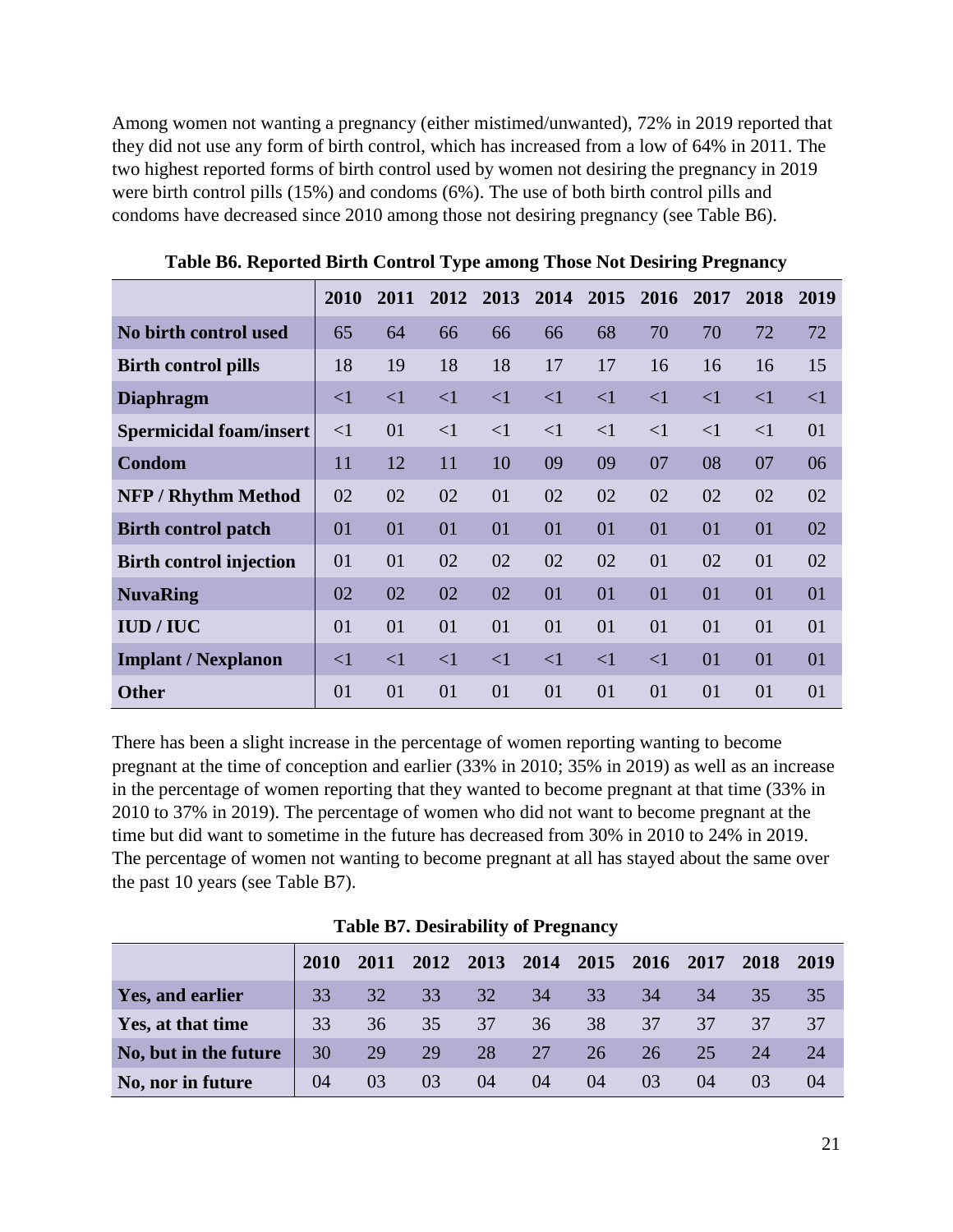Lack of birth control use among mothers not desiring a pregnancy has increased over the past ten years especially for mistimed pregnancies (see Table B8).

|                       | 2010 | 2011 | 2012 | 2013 | 2014 | 2015 | 2016 | 2017 | 2018 | 2019 |
|-----------------------|------|------|------|------|------|------|------|------|------|------|
| Yes, and earlier      | 97   | 96   | 97   | 96   | 97   | 96   | 97   | 96   | 97   | 97   |
| Yes, at that time     | 95   | 94   | 95   | 94   | 94   | 93   | 94   | 94   | 94   | 94   |
| No, but in the future | 65   | 65   | 67   | 67   | 67   | 68   | 71   | 70.  | 73   | 73   |
| No, nor in future     | 61   | 57   | 55   | 61   | 59   | 62   | 63   | 62   | 64   | 65   |

**Table B8. No Birth Control Use by Desirability of Pregnancy**

The most common reason women reported for not using any form of birth control when not desiring a pregnancy was not trying to become pregnant but were not actively preventing the pregnancy (ambivalence) (50.2%). Around 18% of the women who did not desire the pregnancy reported their birth control failed and an increasing number indicated that they experienced physical discomfort or side effects (see Table B9a – note that this table contains a single decimal place owing to the very small percentages and only six years are included owing to a change in question).

|                                                                 | 2014 | 2015 | 2016 | 2017 | 2018 | 2019 |
|-----------------------------------------------------------------|------|------|------|------|------|------|
| Didn't want to ruin mood                                        | 1.1  | 1.0  | 1.0  | 1.0  | 1.0  | 2.7  |
| <b>Physical discomfort / side effects</b><br>from birth control | 8.0  | 8.8  | 10.3 | 10.0 | 11.8 | 12.6 |
| <b>Embarrassed buying or going to</b><br>health care provider   | 0.4  | 0.5  | 0.5  | 0.5  | 0.5  | 0.7  |
| <b>Against religious beliefs</b>                                | 1.2  | 1.4  | 1.5  | 1.5  | 2.0  | 1.6  |
| <b>Judgement impaired</b>                                       | 2.0  | 2.0  | 1.6  | 1.8  | 1.8  | 1.8  |
| Ran out                                                         | 5.7  | 4.4  | 5.1  | 3.8  | 4.8  | 3.4  |
| Did not plan to have intercourse                                | 5.9  | 5.4  | 5.7  | 4.7  | 5.3  | 5.0  |
| <b>Father wanted child / refused</b>                            | 1.0  | 0.9  | 0.8  | 0.7  | 0.8  | 1.5  |
| Preferred method too expensive                                  | 1.9  | 1.4  | 1.0  | 1.1  | 1.0  | 2.2  |
| <b>Birth control failed</b>                                     | 21.3 | 19.1 | 18.9 | 17.9 | 18.4 | 18.5 |
| Not trying to become pregnant,<br>not actively preventing       | 45.6 | 44.8 | 47.7 | 46.2 | 49.9 | 50.2 |
| Thought I (or partner) could not<br>become pregnant             | 8.1  | 9.0  | 8.1  | 8.7  | 9.3  | 11.3 |
| <b>Other</b>                                                    | 7.1  | 5.4  | 6.4  | 5.2  | 5.4  | 6.0  |

#### **Table B9a. Reported Reason for Not Using Birth Control When Pregnancy Not Desired**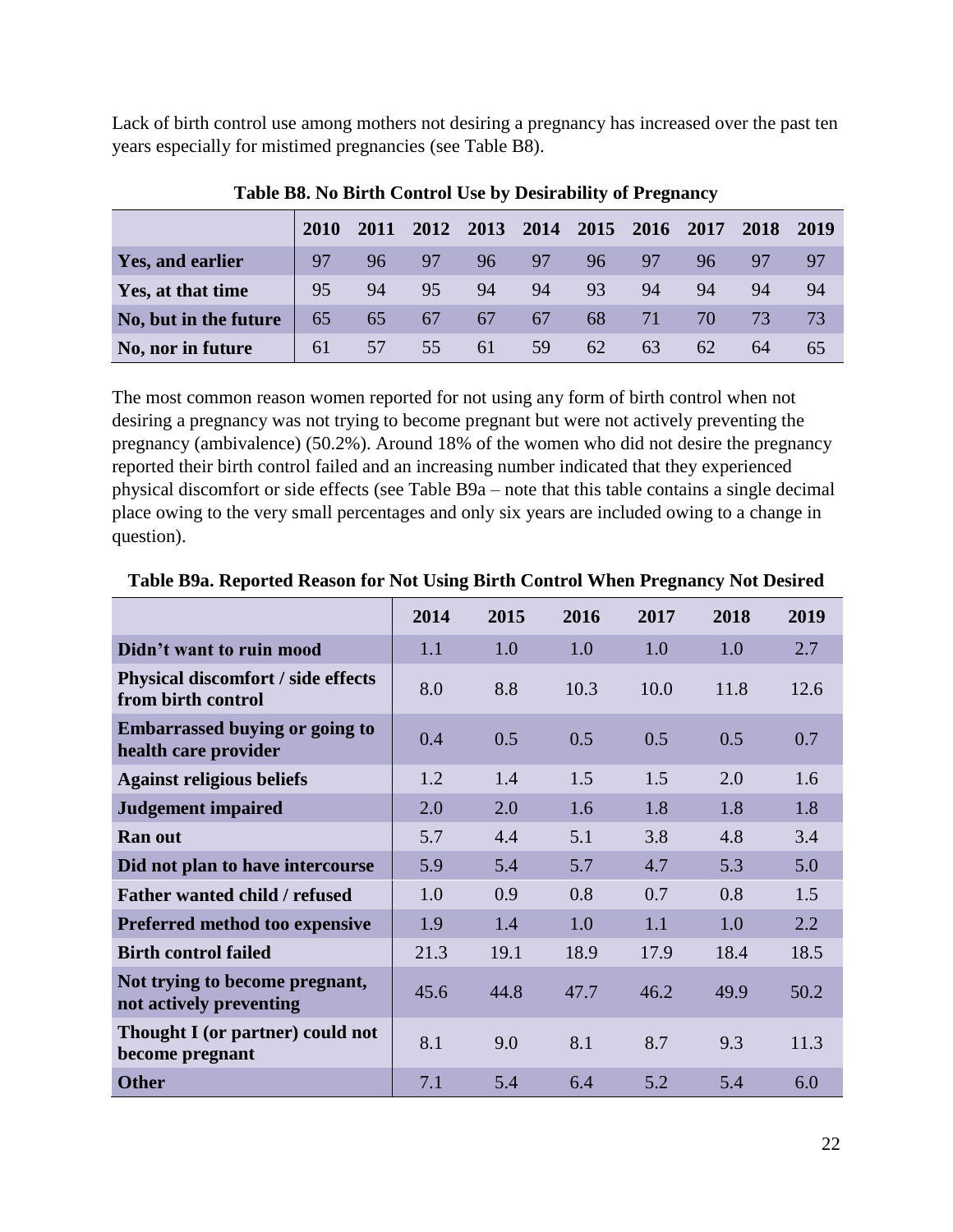As seen in Table B9b, mothers in all age groups, who were not trying to become pregnant and not doing anything to actively prevent it, initially showed an increase and then a decrease in reporting this reason for not using birth control at the time of conception. Mothers 31-35 years old (27%) and over 35 years old (26%) are less likely to say this was why they did not use birth control than mothers in the younger age groups.

|                    | 2014 | 2015 | 2016 | 2017 | 2018 | 2019 |
|--------------------|------|------|------|------|------|------|
| Under 18 years old | 42   | 45   | 40   | 42   | 37   | 39   |
| 18-19 years old    | 41   | 46   | 48   | 46   | 41   | 37   |
| 20-25 years old    | 39   | 45   | 46   | 47   | 39   | 40   |
| 26-30 years old    | 29   | 47   | 45   | 48   | 30   | 33   |
| 31-35 years old    | 28   | 45   | 48   | 46   | 26   | 27   |
| Over 35 years old  | 26   | 42   | 43   | 43   | 26   | 26   |

**Table B9b. Not Trying to Become Pregnant, but Not Actively Preventing by Age Group**

Over time, women reporting that they thought they (or partner) couldn't become pregnant as a reason for not using birth control at the time of conception has stayed relatively consistent. The trend shows more women in the over 35 age group cited this as a reason than the other age groups. In 2019; however, women under age 18 had the highest percentage (16%) reporting this reason (see Table 9Bc – note that some cell sizes are small and rage from 10 to 241).

|                    | 2014 | 2015 | 2016 | 2017 | 2018 | 2019 |
|--------------------|------|------|------|------|------|------|
| Under 18 years old | 07   | 10   | 06   | 11   | 09   | 16   |
| 18-19 years old    | 08   | 10   | 08   | 09   | 10   | 11   |
| 20-25 years old    | 07   | 08   | 07   | 08   | 07   | 07   |
| 26-30 years old    | 04   | 08   | 07   | 07   | 05   | 07   |
| 31-35 years old    | 06   | 09   | 08   | 09   | 05   | 07   |
| Over 35 years old  | 11   | 18   | 14   | 17   | 09   |      |

**Table B9c. Thought I (or Partner) Could Not Become Pregnant by Age Group**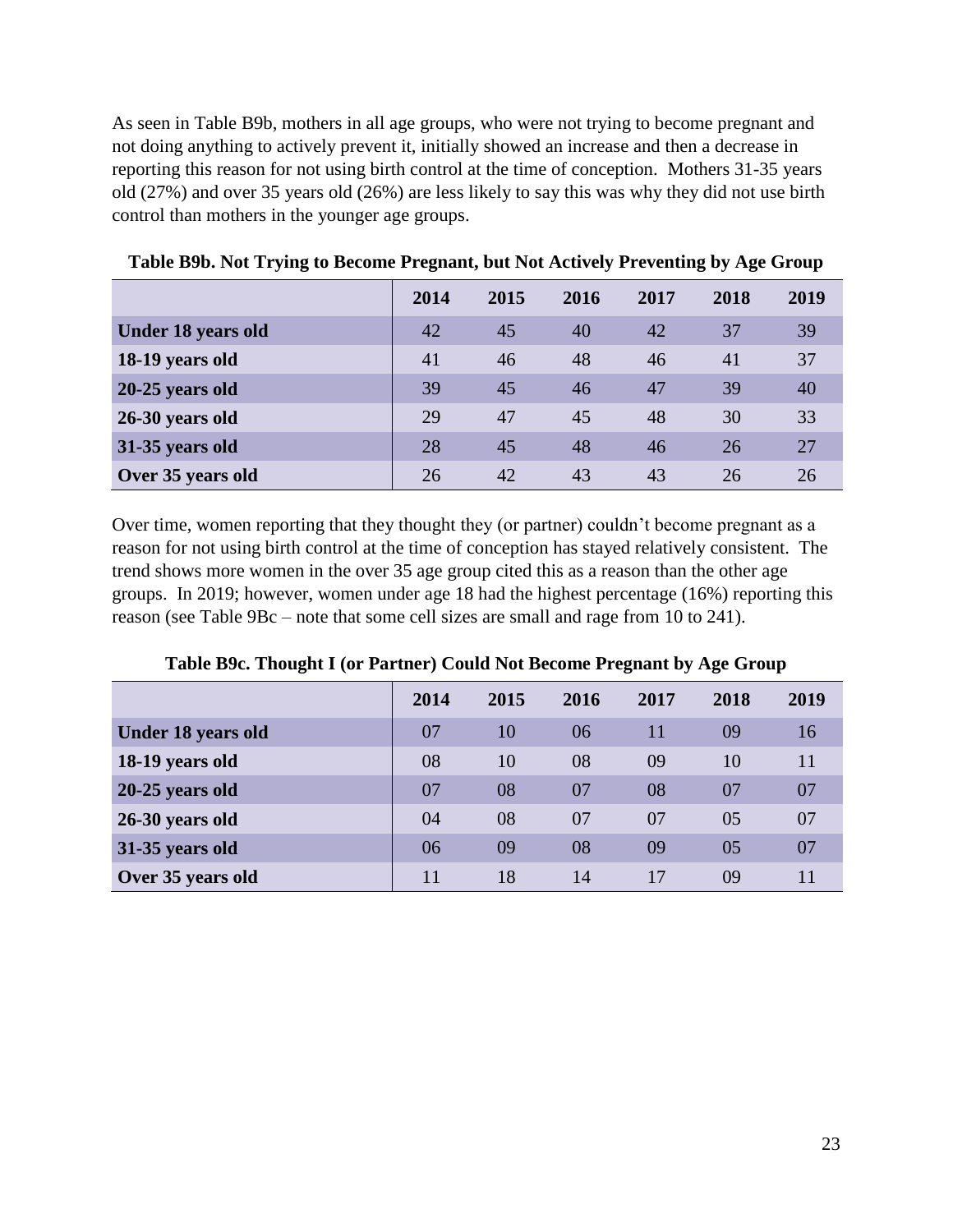# **C. 2019 Questionnaire Frequency Tables**

Presented below is a frequency analysis of all variables in the 2019 questionnaire. Data presented in this section are based upon 2019 questionnaires received to date (n= 19,007). All entries reflect unweighted percentages of those mothers answering the item.

# **MOTHER / FAMILY CHARACTERISTICS**

**1. How old are you (baby's mother)?**

|                 | <b>Frequency</b> | <b>Valid Percent</b> |
|-----------------|------------------|----------------------|
| $<$ 18 years    | 412              | 0.8                  |
| $18 - 19$ years | 528              | 2.8                  |
| $20 - 25$ years | 4,548            | 24.2                 |
| $26 - 30$ years | 6,935            | 36.9                 |
| $31 - 35$ years | 4,829            | 25.7                 |
| $>35$ years     | 1,816            | 9.7                  |

**2. Where were you born?**

|                           | <b>Frequency</b> | <b>Valid Percent</b> |
|---------------------------|------------------|----------------------|
| In Iowa                   | 12,253           | 65.5                 |
| In the US outside of Iowa | 4.997            | 26.7                 |
| <b>Outside the US</b>     | 1,464            | 7.8                  |

**3. What is the highest grade or year of regular school or college that you have completed? (select only one)**

|                                         | <b>Frequency</b> | <b>Valid Percent</b> |
|-----------------------------------------|------------------|----------------------|
| <b>Grade school</b>                     | 225              | 1.2                  |
| <b>Junior high</b>                      | 91               | 0.5                  |
| Some high school                        | 1,021            | 5.4                  |
| $12th$ grade or GED                     | 3,898            | 20.3                 |
| <b>Vocational school or A.A. Degree</b> | 2,698            | 14.2                 |
| Some college                            | 3,538            | 18.7                 |
| <b>Bachelor's degree</b>                | 5,193            | 27.4                 |
| Master's degree                         | 1,684            | 8.9                  |
| <b>Doctoral/Professional degree</b>     | 589              | 3.1                  |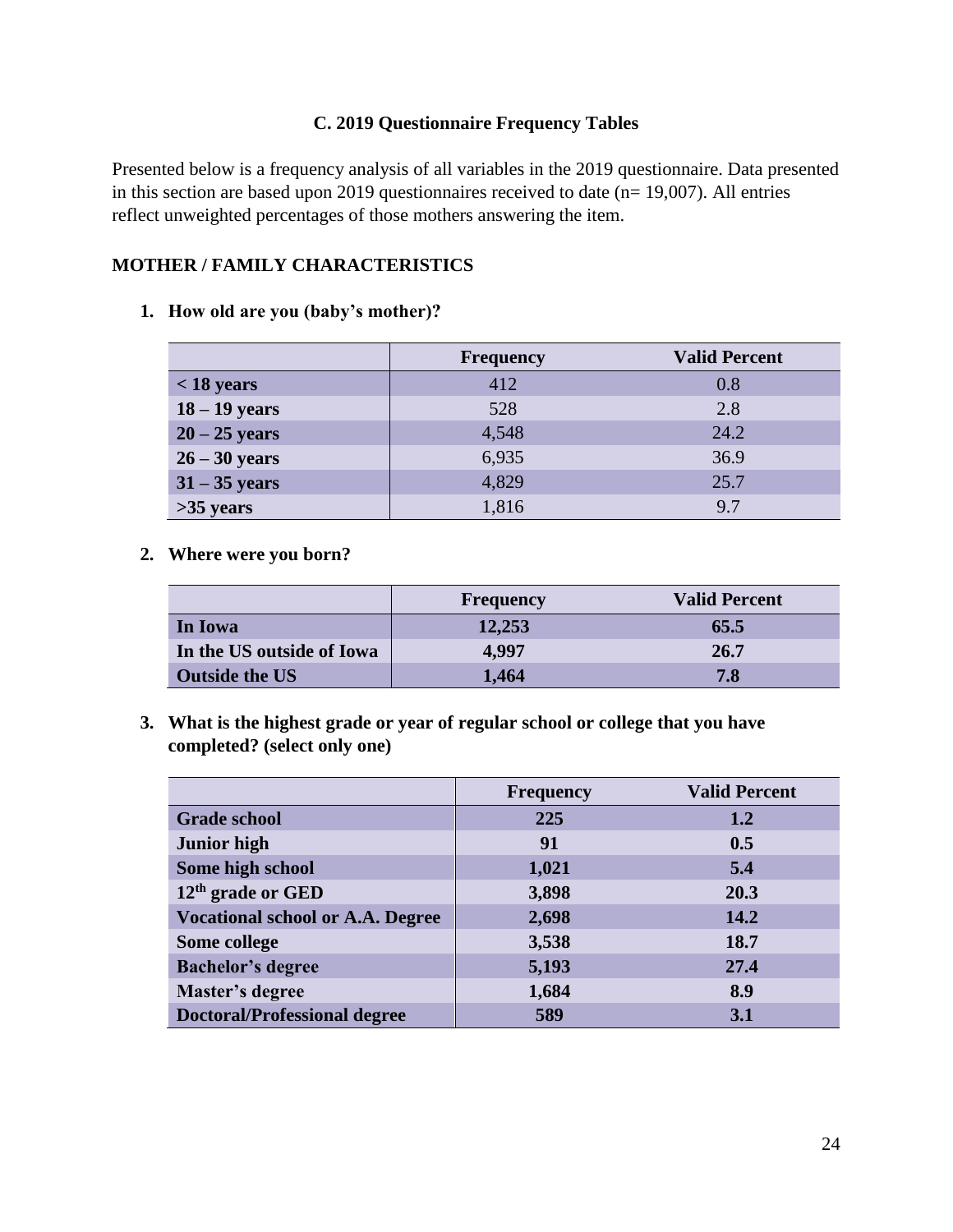**4. Which one of the following best describes your racial background? (select only one) Are you…**

|                                          | <b>Frequency</b> | <b>Valid Percent</b> |
|------------------------------------------|------------------|----------------------|
| <b>Black</b>                             | 16,751           | 89.9                 |
| White                                    | 1,138            | 6.1                  |
| <b>Asian/Pacific Islander</b>            | 590              | 3.2                  |
| <b>American Indian or Native Alaskan</b> | 145              | 0.8                  |

**5. Which one of the following best describes your ethnic background? Are you…**

|                     | <b>Frequency</b> | <b>Valid Percent</b> |
|---------------------|------------------|----------------------|
| <b>Hispanic</b>     | 1,465            | 7.8                  |
| <b>Non-Hispanic</b> | 17,320           | 92.2                 |

**6. What was the general range of your household income before taxes last year – including wages, unemployment, Social Security, and all other sources of income?**

|                       | <b>Frequency</b> | <b>Valid Percent</b> |
|-----------------------|------------------|----------------------|
| <b>Under \$10,000</b> | 2,014            | <b>11.0</b>          |
| $$10,000 - $19,999$   | 1,421            | 7.8                  |
| $$20,000 - $29,999$   | 1,589            | 8.7                  |
| \$30,000 - \$39,999   | 1,546            | 8.4                  |
| \$40,000 - \$49,999   | 1,370            | 7.5                  |
| \$50,000 - \$59,999   | 1,372            | 7.5                  |
| $$60,000 - $69,999$   | 1,354            | 7.4                  |
| \$70,000 or over      | 7,630            | 41.7                 |

**7. During the last year, how many people, including you depended on that income?**

|                  | <b>Frequency</b> | <b>Valid Percent</b> |
|------------------|------------------|----------------------|
|                  | 2,285            | 12.3                 |
| $\overline{2}$   | 5,451            | 29.3                 |
| 3                | 5,411            | 29.1                 |
| $\boldsymbol{4}$ | 3,236            | 17.4                 |
| 5                | 1,399            | 7.5                  |
| 6                | 453              | 2.4                  |
| 7                | 189              | 1.0                  |
| 8                | 67               | 0.4                  |
| 9                | 30               | 0.2                  |
| 10 or more       | 65               | 0.3                  |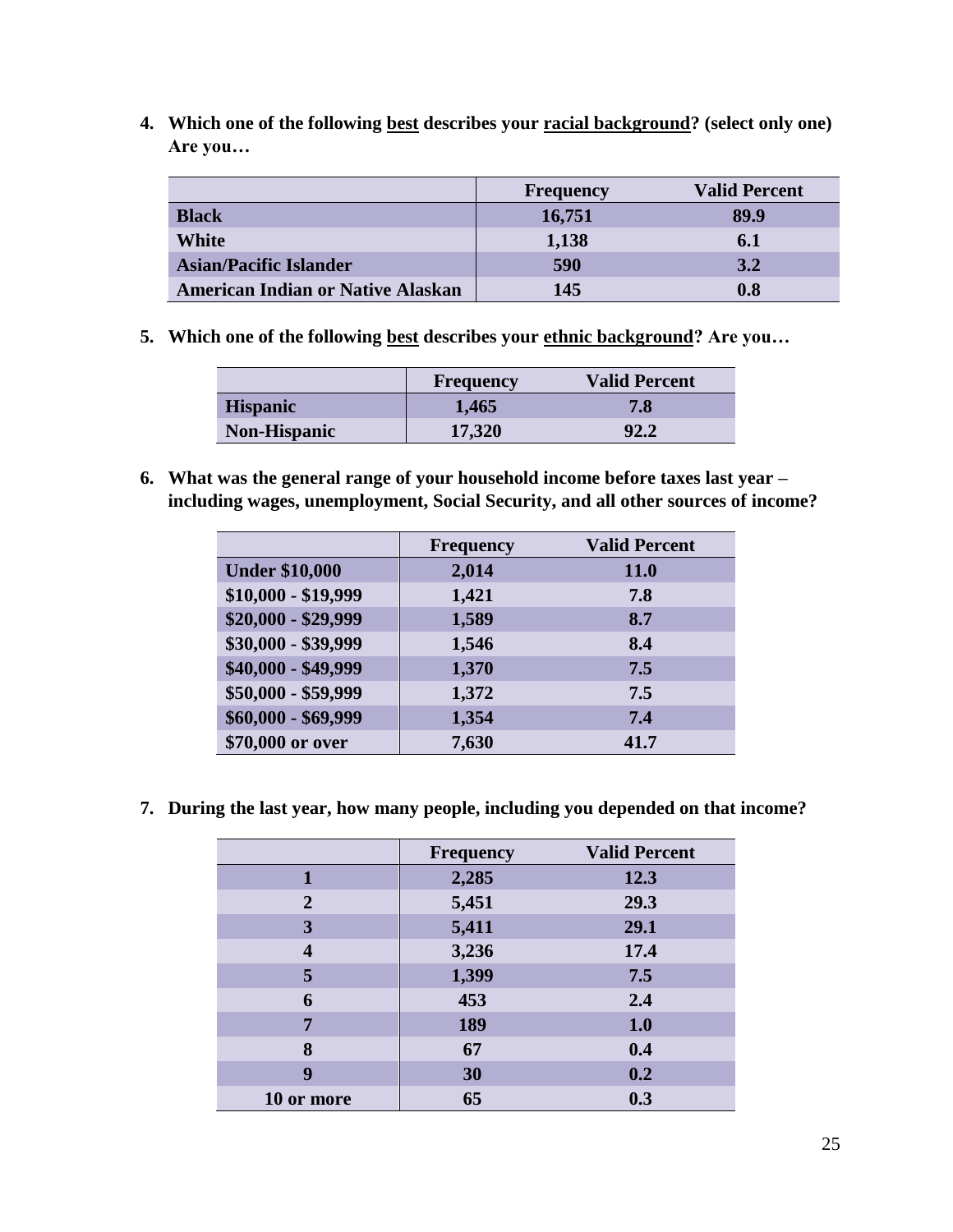# **BEFORE YOU BECAME PREGNANT**

**8. In the twelve months prior to becoming pregnant, did a healthcare provider talk to you about any of the things listed below? (mark all that apply)**

|                                      | Frequency | <b>Valid Percent</b> |
|--------------------------------------|-----------|----------------------|
| <b>Birth control</b>                 | 9,432     | 49.6                 |
| Timing of pregnancy                  | 5,039     | 26.5                 |
| <b>Spacing of children</b>           | 2,365     | 12.4                 |
| Did not see health care professional | 6,268     | <b>33.0</b>          |

**9. In the twelve months prior to becoming pregnant, did a doctor, nurse, dental provider, or other health care professional ever talk to you about any of the following topics as they relate to pregnancy? (mark all that apply)**

|                                               | <b>Frequency</b> | <b>Valid Percent</b> |
|-----------------------------------------------|------------------|----------------------|
| Taking folic acid or a multivitamin           | 8,326            | 43.8                 |
| <b>Smoking</b>                                | 5,656            | 29.8                 |
| <b>Drinking alcohol</b>                       | 4,846            | 25.5                 |
| Your weight                                   | 4,684            | 24.6                 |
| <b>Regular exercise</b>                       | 5,399            | 28.4                 |
| How romantic relationships affect your health | 2,004            | 10.5                 |
| <b>Oral health</b>                            | 4,386            | 23.1                 |
| Did not see health care professional          | 6,048            | 31.8                 |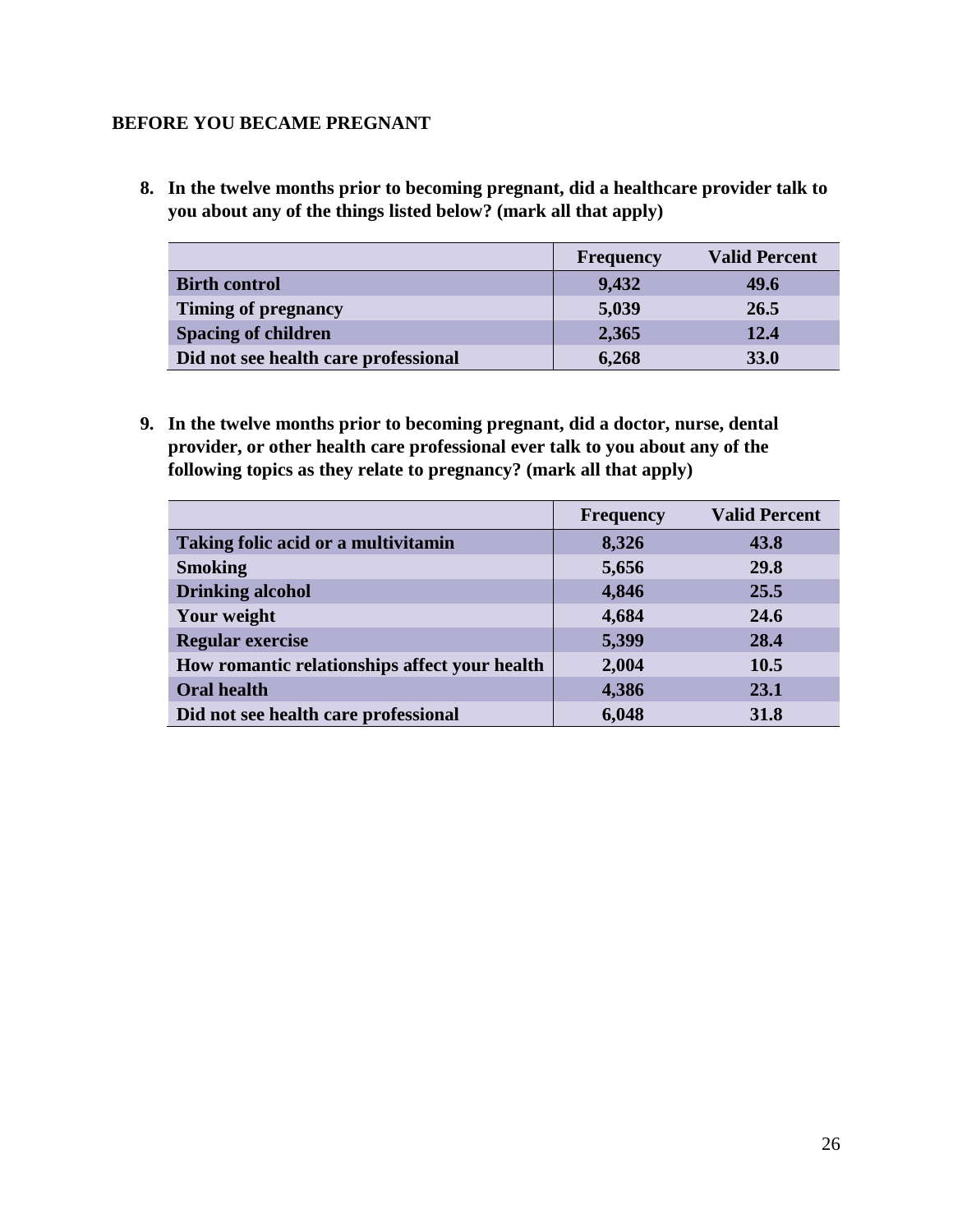# **WHEN YOU BECAME PREGNANT**

**10. Thinking back to the time you became pregnant were you (or your partner) using any form of birth control when you got pregnant? (mark all that apply)**

|                                   | <b>Frequency</b> | <b>Valid Percent</b> |
|-----------------------------------|------------------|----------------------|
| No birth control used             | 16,724           | 88.0                 |
| <b>Birth control pills</b>        | 1,005            | 5.3                  |
| <b>Birth control patch</b>        | 112              | 0.6                  |
| <b>Diaphragm</b>                  | 43               | 0.2                  |
| <b>Spermicidal foam/insert</b>    | 36               | 0.2                  |
| <b>Birth control injection</b>    | 107              | 0.6                  |
| <b>NuvaRing</b>                   | 90               | 0.5                  |
| Condom                            | 477              | 2.5                  |
| NFP or rhythm method              | 214              | 1.1                  |
| IUD/ParaGard/Mirena/Skyla/Liletta | 148              | 0.8                  |
| <b>Implant/Nexplanon</b>          | 87               | 0.5                  |
| <b>Other</b>                      | 102              | 0.5                  |

**11. Thinking back, just before you became pregnant, did you want to become pregnant at that time?**

|                                                                                                    | <b>Frequency</b> | <b>Valid Percent</b> |
|----------------------------------------------------------------------------------------------------|------------------|----------------------|
| Yes, I wanted this pregnancy at an earlier time<br>as well as at that time                         | 6,539            | <b>34.9</b>          |
| Yes, I wanted to become pregnant at that time                                                      | 6,976            | 37.3                 |
| No, I did not want to become pregnant at that<br>time, but I wanted a child sometime in the future | 4,506            | 24.1                 |
| No, I did not want to become pregnant at that<br>time or any time in the future                    | 698              | 3.7                  |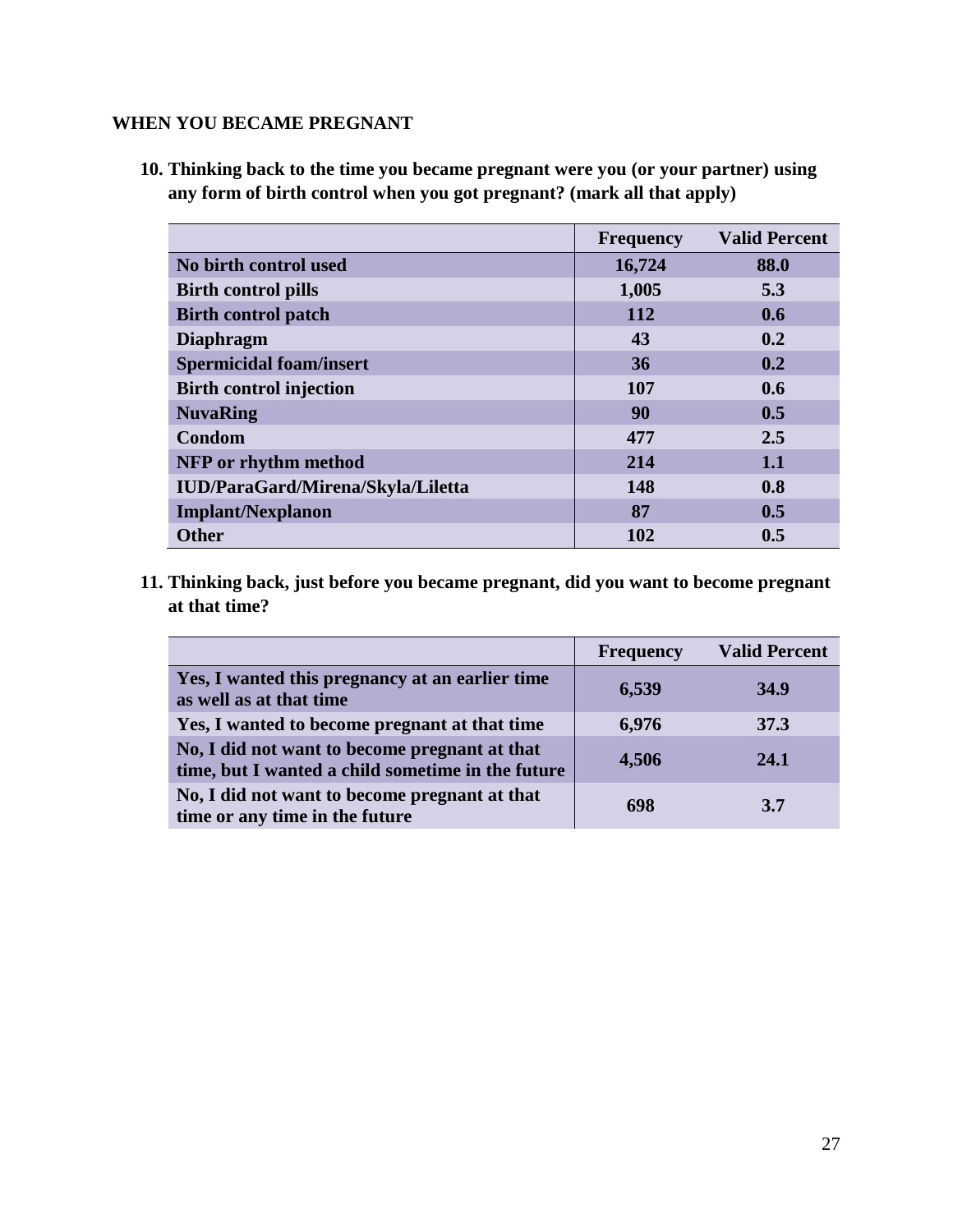|                                                                      | <b>Frequency</b> | <b>Valid Percent</b> |
|----------------------------------------------------------------------|------------------|----------------------|
| Wanted to get pregnant – SKIP TO Q13                                 | 11,090           | 58.3                 |
| Didn't want to ruin the "mood" or was embarrassed                    | 169              | 2.1                  |
| <b>Experienced physical discomfort or side effects</b>               | 664              | 8.4                  |
| Embarrassed buying or uncomfortable going to<br>health care provider | 42               | 0.5                  |
| <b>Against religious beliefs</b>                                     | 95               | 1.2                  |
| Judgement impaired due to alcohol and/or drug use                    | 98               | 1.2                  |
| <b>Ran out of birth control</b>                                      | 178              | 2.2                  |
| Did not plan to have intercourse                                     | 256              | 3.2                  |
| Father wanted child/refused to use birth control                     | 96               | 1.2                  |
| <b>Preferred method too expensive</b>                                | 131              | 1.7                  |
| <b>Birth control failed</b>                                          | 953              | 12.0                 |
| Not trying to become pregnant, not actively<br>preventing it         | 2,630            | <b>33.2</b>          |
| Thought I (or partner) could not become pregnant                     | 613              | 7.7                  |
| <b>Other</b>                                                         | 312              | <b>3.9</b>           |

**12. If you did not want to get pregnant, why did you not use any form of birth control? (mark all that apply)**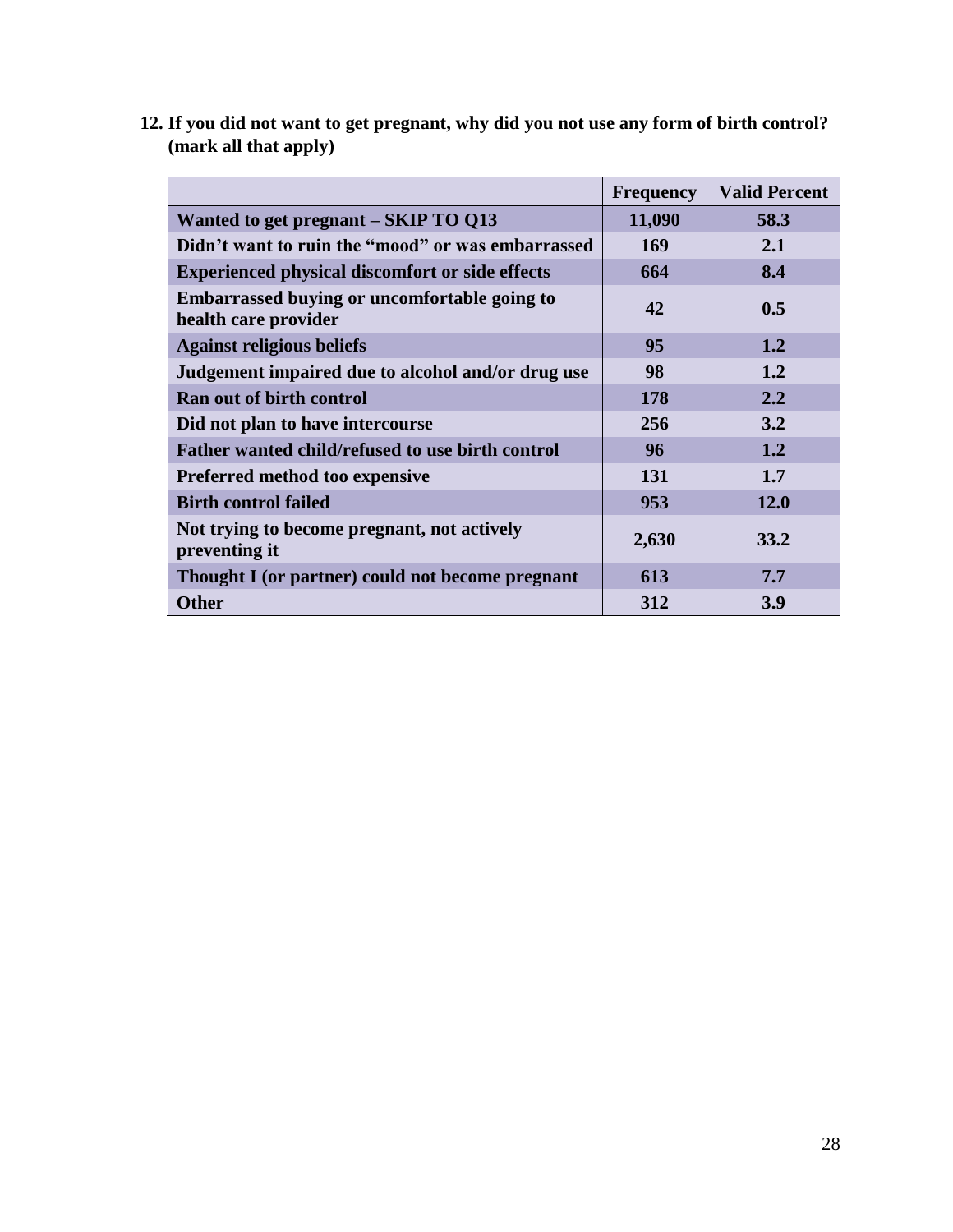# **DENTAL CARE**

**13. During this pregnancy, did you visit a dentist, dental clinic, or get dental care?**

|                   | <b>Frequency</b> | <b>Valid Percent</b> |
|-------------------|------------------|----------------------|
| N <sub>0</sub>    | 7,892            | 42.8                 |
| Yes – SKIP TO Q15 | 10,526           | 57.2                 |

**14. What were the reasons that you did not go to a dentist, dental clinic, or get dental care? (mark all that apply)**

|                                                                                    | <b>Frequency</b> | <b>Valid Percent</b> |
|------------------------------------------------------------------------------------|------------------|----------------------|
| I didn't think it was important to get dental check-<br>ups while pregnant         | 951              | 11.2                 |
| I didn't have dental insurance, or it cost too much                                | 853              | <b>10.1</b>          |
| I couldn't find a dentist who would accept my<br><b>Medicaid/Title 19 coverage</b> | 577              | 6.8                  |
| I was nervous or afraid to go to the dentist                                       | 487              | 5.7                  |
| I didn't have transportation                                                       | 146              | 1.7                  |
| I couldn't take time off of work; I was too busy                                   | 861              | 10.2                 |
| My doctor or nurse told me not to go to the dentist<br>during pregnancy            | 23               | 0.3                  |
| Someone in my dentist's office told me to wait until<br>after my pregnancy         | 105              | 1.2                  |
| I heard or read that it wasn't safe to go to the<br>dentist during pregnancy       | 167              | 2.0                  |
| I do not routinely go to the dentist, even when I'm<br>not pregnant                | 1,974            | 23.3                 |
| I went to the dentist before my pregnancy                                          | 2,059            | 24.3                 |
| <b>Other</b>                                                                       | 335              | 4.0                  |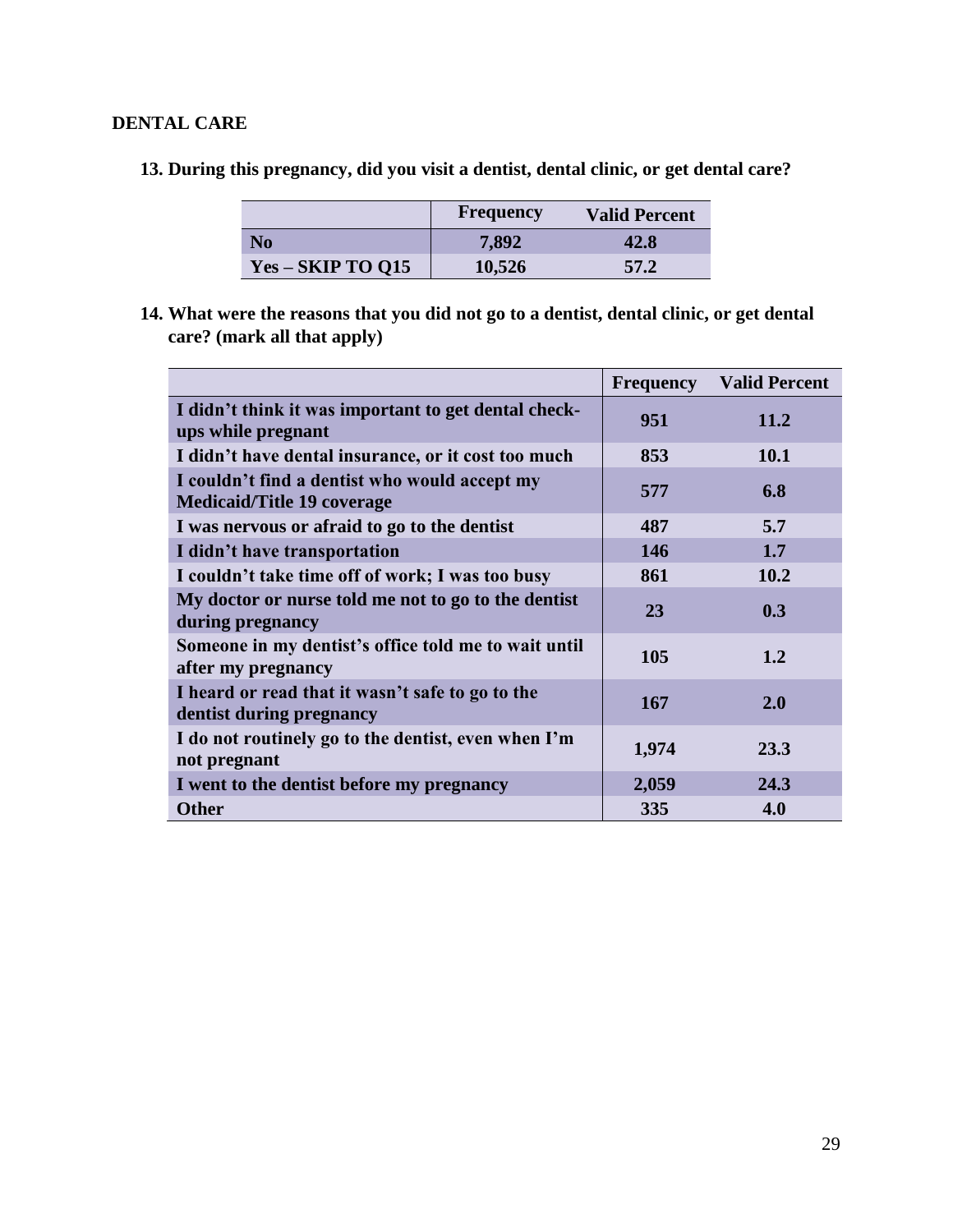# **DURING YOUR PREGNANCY**

**15. Here are a few things that might happen to some women during pregnancy. Please tell us if any of these things happened to you during this pregnancy. (mark all that apply)**

|                                                                            | <b>Frequency</b> | <b>Valid Percent</b> |
|----------------------------------------------------------------------------|------------------|----------------------|
| Close family member was sick and hospitalized                              | 2,396            | 12.6                 |
| Got separated or divorced from my husband<br>or partner                    | 506              | 2.7                  |
| Moved to a new address                                                     | 3,804            | 20.0                 |
| Was homeless (had to sleep outside, in a car, or in<br>a homeless shelter) | 163              | 0.9                  |
| Husband or partner lost their job                                          | 727              | 3.8                  |
| Lost my job                                                                | 948              | 5.0                  |
| Argued with husband or partner more than usual                             | 1,584            | 8.3                  |
| Husband or partner said they didn't want me to<br>be pregnant              | 307              | 1.6                  |
| Had a lot of bills I couldn't pay                                          | 1,183            | 6.2                  |
| Was in a physical fight                                                    | 113              | 0.6                  |
| Husband or partner or I went to jail                                       | 355              | 1.9                  |
| Family member or friend had a problem with<br>drinking or drugs            | 681              | 3.6                  |
| <b>Family member or close friend died</b>                                  | 2,809            | 14.8                 |

**16. During your most recent pregnancy, did your health care provider recommend that you receive progesterone to keep your baby from being born too early? The medication is given in a series of weekly shots called 17p (17 alphahydroxyprogesterone) or Makena or it can be administered in vaginal suppositories.**

|                                             | <b>Frequency</b> | <b>Valid Percent</b> |
|---------------------------------------------|------------------|----------------------|
| Yes, progesterone shots were recommended    | 703              | 3.8                  |
| Yes, vaginal suppositories were recommended | 368              | <b>2.0</b>           |
| No - SKIP TO 018                            | 16,545           | <b>90.0</b>          |
| I don't know/Not sure - SKIP TO Q18         | 761              | 4.1                  |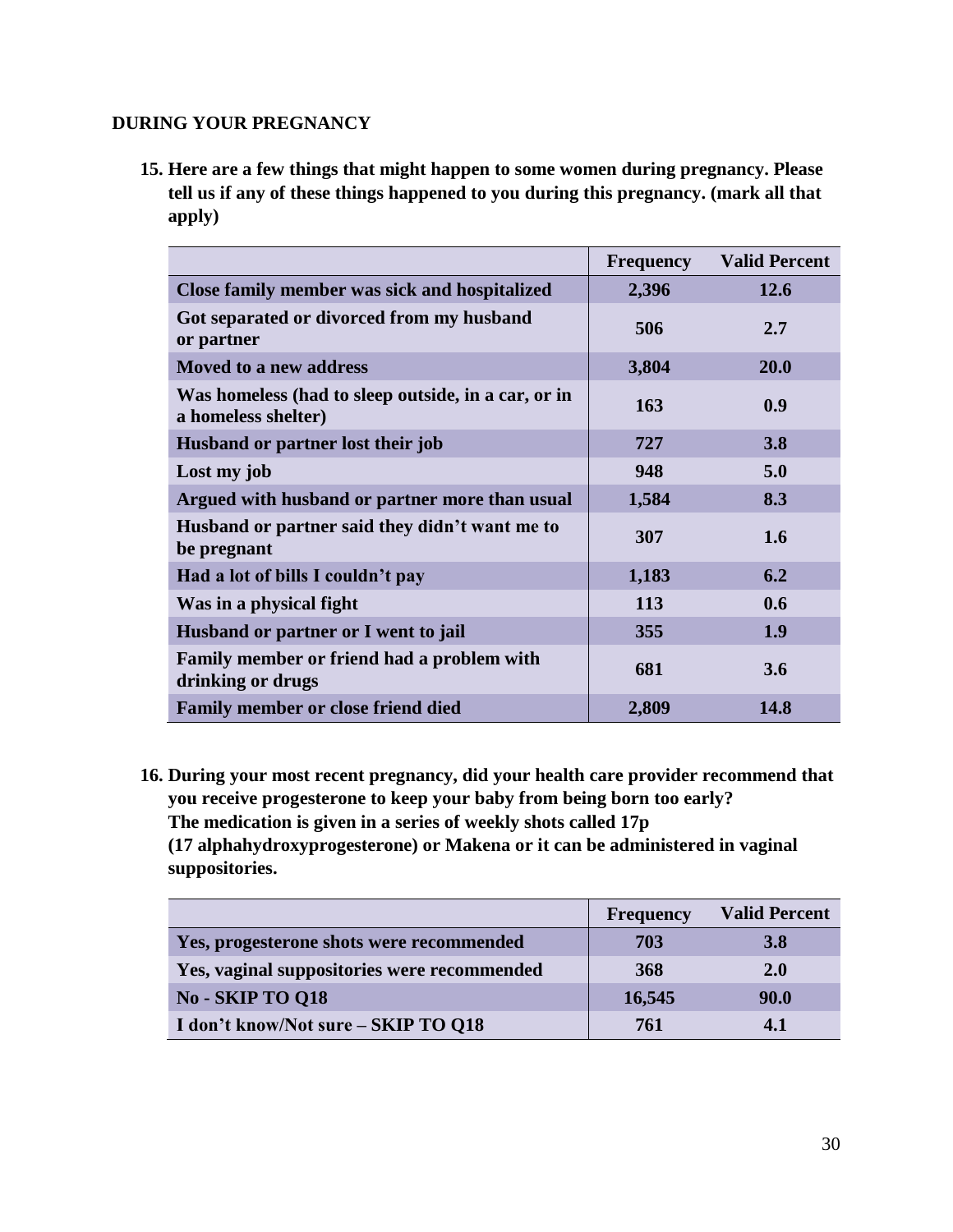**17. Did you encounter any of the barriers below in receiving the 17P, Progesterone or Makena shots or suppositories recommended by your health care provider? (mark all that apply)**

|                                                                             | <b>Frequency</b> | <b>Valid Percent</b> |
|-----------------------------------------------------------------------------|------------------|----------------------|
| Hard to remember to use the suppositories or<br>make appointments for shots | 24               | 2.2                  |
| No way to get to the clinic/doctor's office                                 | 9                | 0.8                  |
| Couldn't take time off from work/school                                     | 11               | <b>1.0</b>           |
| Had no one to take care of my children                                      | 4                | 0.4                  |
| <b>Medicaid did not cover the medicine</b>                                  | 32               | 3.0                  |
| Insurance did not cover the medicine                                        | 123              | 11.5                 |
| Doctor was not able to get the medicine                                     | 3                | 0.3                  |
| Don't like or was afraid of the shots/injections                            | 40               | 3.7                  |
| Afraid of possible side effects for me or my baby                           | 32               | 3.0                  |
| Could not afford the medication or the co-pay                               | 19               | 1.8                  |
| Too busy to get appointments                                                | 11               | <b>1.0</b>           |
| Had no major barriers to receiving the medication                           | 661              | 61.7                 |

**18. At any time during this pregnancy, did a doctor, nurse, or other health care worker diagnose you with depression?**

|                                                            | Frequency | <b>Valid Percent</b> |
|------------------------------------------------------------|-----------|----------------------|
| <b>Yes</b>                                                 | 620       | 3.4                  |
| $No-SKIP TO O21$                                           | 15,624    | 85.2                 |
| No – Diagnosed with depression before I<br>became pregnant | 2,097     | 11.4                 |

**19. At any time during this pregnancy, did you take prescription medicine for your depression?**

|                                                                                           | <b>Frequency</b> | <b>Valid Percent</b> |
|-------------------------------------------------------------------------------------------|------------------|----------------------|
| <b>Yes</b>                                                                                | 1,458            | 52.1                 |
| N <sub>0</sub>                                                                            | 895              | <b>32.0</b>          |
| No, doctor told me to stop taking my medications<br>for depression during pregnancy       | 131              | 4.7                  |
| No, decided on my own to stop taking my<br>medications for depression during my pregnancy | 314              | 11.2                 |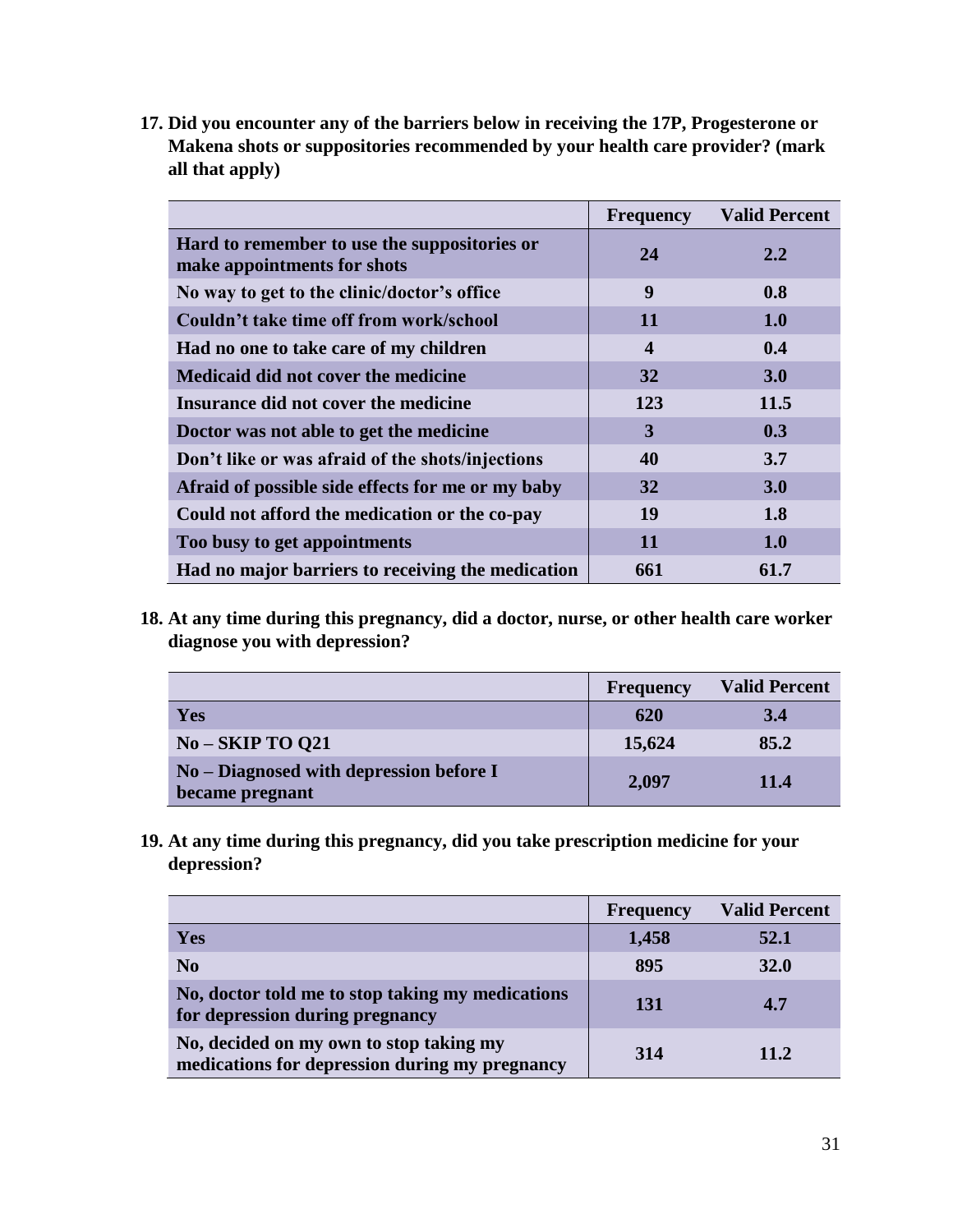|     | <b>Frequency</b> | <b>Valid Percent</b> |
|-----|------------------|----------------------|
| Yes | 819              | 29.2                 |
| No  | 1,986            | 70.8                 |

**20. At any time during this pregnancy, did you get counseling for your depression?**

**21. Have you smoked any cigarettes in the past 2 years?**

|                  | <b>Frequency</b> | <b>Valid Percent</b> |
|------------------|------------------|----------------------|
| <b>Yes</b>       | 3,612            | 19.4                 |
| $No-SKIP TO Q24$ | 14,962           | 80.6                 |

**22. In the 3 months before you got pregnant, how many cigarettes did you smoke on an average day? (If none, fill in 00; a pack has 20 cigarettes)**

|                                 | <b>Frequency</b> | <b>Valid Percent</b> |
|---------------------------------|------------------|----------------------|
| Zero cigarettes per day         | 496              | <b>14.0</b>          |
| 1-10 cigarettes per day         | 1,946            | 54.8                 |
| 11-20 cigarettes per day        | 988              | 27.8                 |
| More than 20 cigarettes per day | 123              | 3.5                  |

**23. In the last 3 months of your pregnancy, how many cigarettes did you smoke on an average of a day? (If none, fill in 00; a pack has 20 cigarettes)**

|                                 | Frequency | <b>Valid Percent</b> |
|---------------------------------|-----------|----------------------|
| Zero cigarettes per day         | 1,907     | 53.9                 |
| 1-10 cigarettes per day         | 1,434     | 40.5                 |
| 11-20 cigarettes per day        | 177       | 5.0                  |
| More than 20 cigarettes per day | 21        | 0.6                  |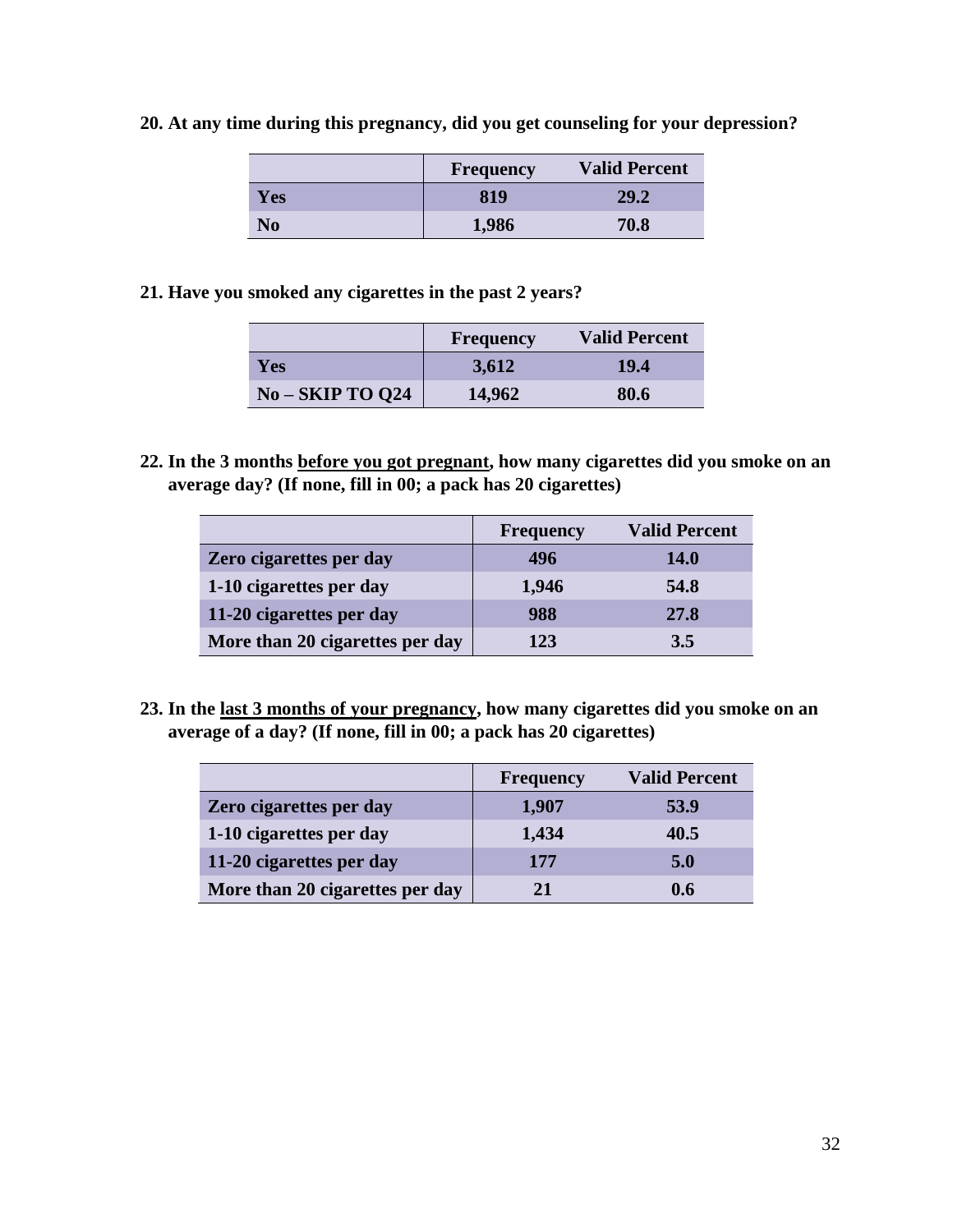**24. Have you used any of the following tobacco products or nicotine delivery systems in the past 2 years? (mark all that apply)**

|                                       | <b>Frequency</b> | <b>Valid Percent</b> |
|---------------------------------------|------------------|----------------------|
| E-cigarettes or other vaping products | 1,484            | 7.8                  |
| Cigars, cigarillos, or little cigars  | 649              | 3.4                  |
| <b>Pipe</b>                           | 29               | 0.2                  |
| <b>Bidis</b>                          | $\mathbf{0}$     | 0.0                  |
| <b>Kreteks</b>                        | $\bf{0}$         | 0.0                  |
| Water pipes or hookahs                | 146              | 0.8                  |
| <b>Other</b>                          | 398              | 2.1                  |

**25. During your most recent pregnancy, how often did someone other than you smoke inside your home?**

|                          | Frequency | <b>Valid Percent</b> |
|--------------------------|-----------|----------------------|
| <b>Daily</b>             | 781       | 4.3                  |
| <b>Weekly</b>            | 173       | <b>1.0</b>           |
| <b>Monthly</b>           | 59        | 0.3                  |
| <b>Less than monthly</b> | 260       | 1.4                  |
| <b>Never</b>             | 16,923    | 93.0                 |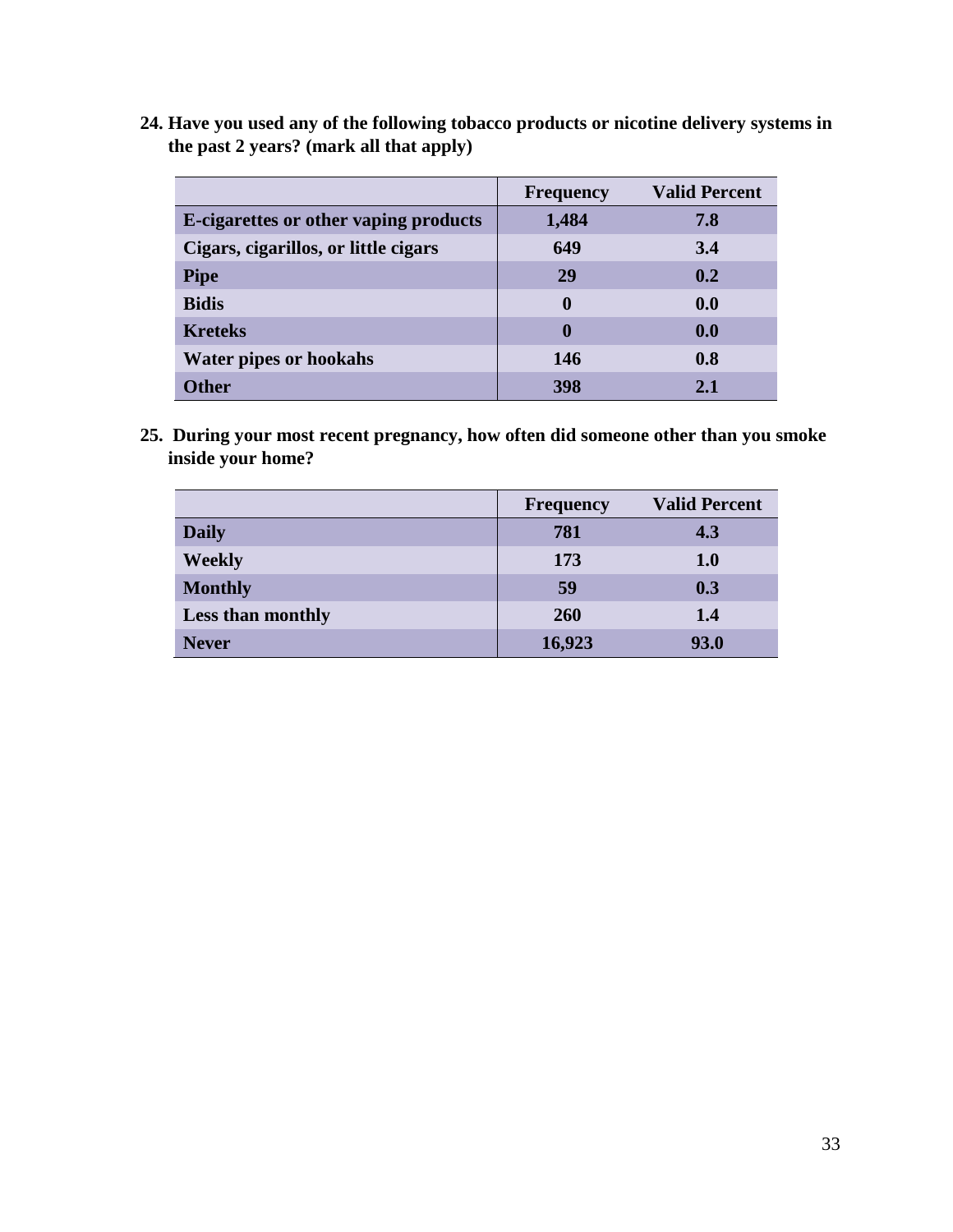## **PRENATAL CARE**

**The next questions are about the prenatal care that you received during this pregnancy. Prenatal care includes visits to a doctor, nurse, or health care worker before your baby was born for checkups and advice about pregnancy.**

**26. During any of your prenatal care visits, did a doctor, nurse, dental provider, or other health care professional provide you with information about any of the things listed below? (mark all that apply)**

|                                                                         | <b>Frequency</b> | <b>Valid Percent</b> |
|-------------------------------------------------------------------------|------------------|----------------------|
| How smoking during pregnancy could<br>affect my baby                    | 9,671            | 50.9                 |
| <b>Breastfeeding my baby</b>                                            | 12,939           | 68.1                 |
| How drinking alcohol during pregnancy could<br>affect my baby           | 9,374            | 49.3                 |
| Using a seat belt during my pregnancy                                   | 7,960            | 41.9                 |
| Medicines that are safe to take during<br>pregnancy                     | 15,451           | 81.3                 |
| How using illegal drugs could affect my baby                            | 7,682            | 40.4                 |
| How using prescription medications could affect<br>my baby              | 9,208            | 48.4                 |
| Doing tests on me or my baby to screen for birth<br>defects or diseases | 14,227           | 74.9                 |
| What to do if feeling depressed during<br>pregnancy/after baby born     | 10,825           | 57.0                 |
| Physical abuse to women by their<br>husbands/partners                   | 5,690            | 29.9                 |
| Signs and symptoms of preterm labor                                     | 11,728           | 61.7                 |
| What to do if labor starts early                                        | 12,593           | 66.3                 |
| Count the kicks, monitor movements                                      | 15,620           | 82.2                 |
| What to do if baby had not felt as active as<br>expected                | 13,726           | 72.2                 |
| The Zika virus                                                          | 5,992            | 31.5                 |
| I was not provided with any of the information<br>listed above          | 753              | 4.0                  |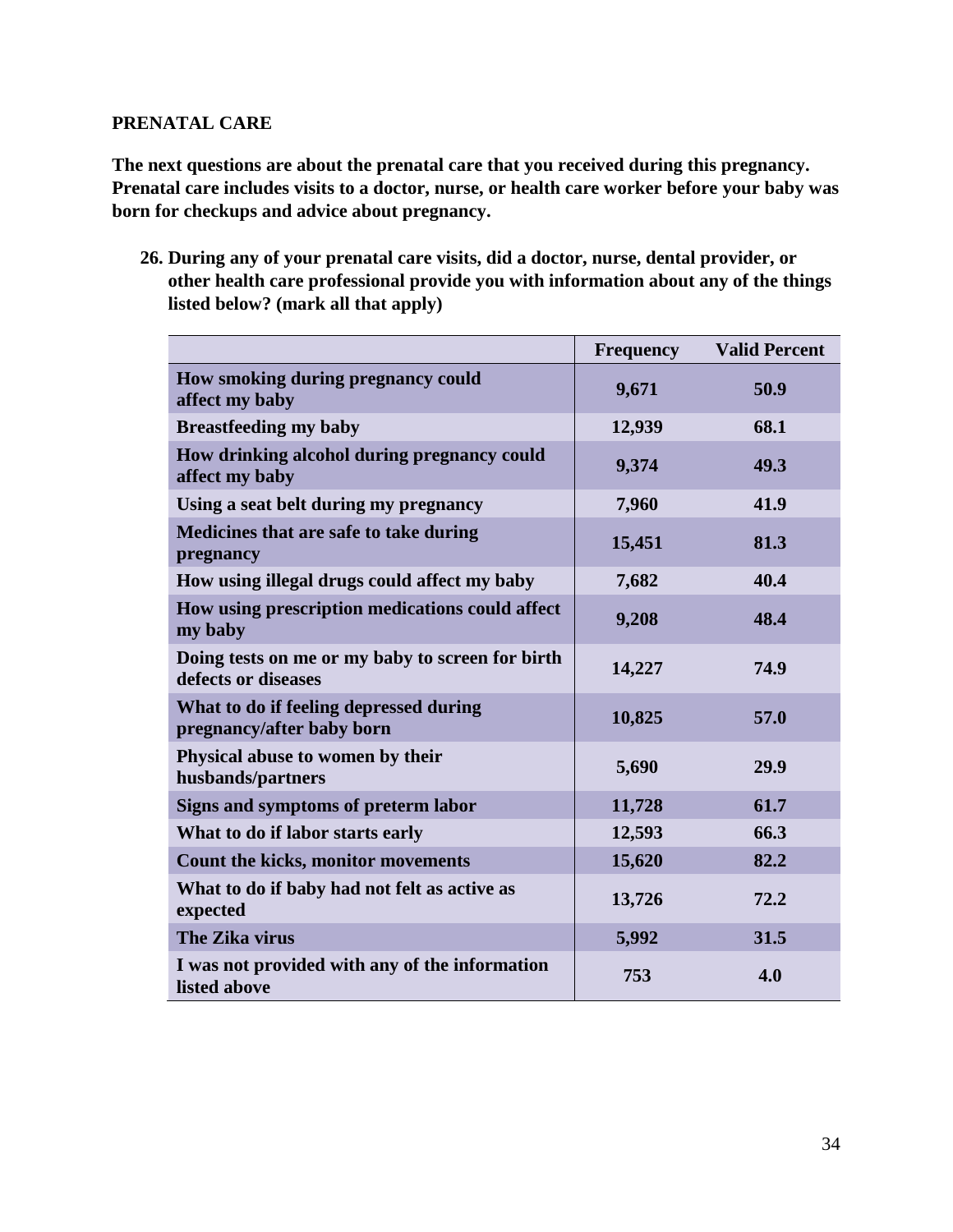**27. Some women experience problems getting prenatal care, while others do not. Here is a list of problems some women can have getting prenatal care. (mark all that applied during this pregnancy)**

|                                                                 | <b>Frequency</b> | <b>Valid Percent</b> |
|-----------------------------------------------------------------|------------------|----------------------|
| Did not have any problems                                       | 17,193           | 90.5                 |
| Couldn't get an appointment when wanted                         | 175              | 0.9                  |
| Difficulty paying for visits                                    | <b>118</b>       | 0.6                  |
| No way to get to doctor's office or clinic                      | 106              | 0.6                  |
| Couldn't take time off work                                     | 91               | 0.5                  |
| Doctor or health plan wouldn't start care as<br>early as wanted | 48               | 0.3                  |
| <b>Problems signing up for Medicaid/Title 19</b>                | 143              | 0.8                  |
| Medicaid coverage was dropped during<br>pregnancy               | 76               | 0.4                  |
| Had no one to take care of my children                          | 71               | 0.4                  |
| Had too many other things going on                              | 81               | 0.4                  |
| Didn't want anyone to know I was pregnant                       | 45               | 0.2                  |
| Some other problem                                              | 56               | 0.3                  |

**28. Were you ever refused prenatal care during this pregnancy?**

|                  | <b>Frequency</b> | <b>Valid Percent</b> |
|------------------|------------------|----------------------|
| Yes              | 148              | 0.8                  |
| $No-SKIP TO Q30$ | 18,162           | 99.2                 |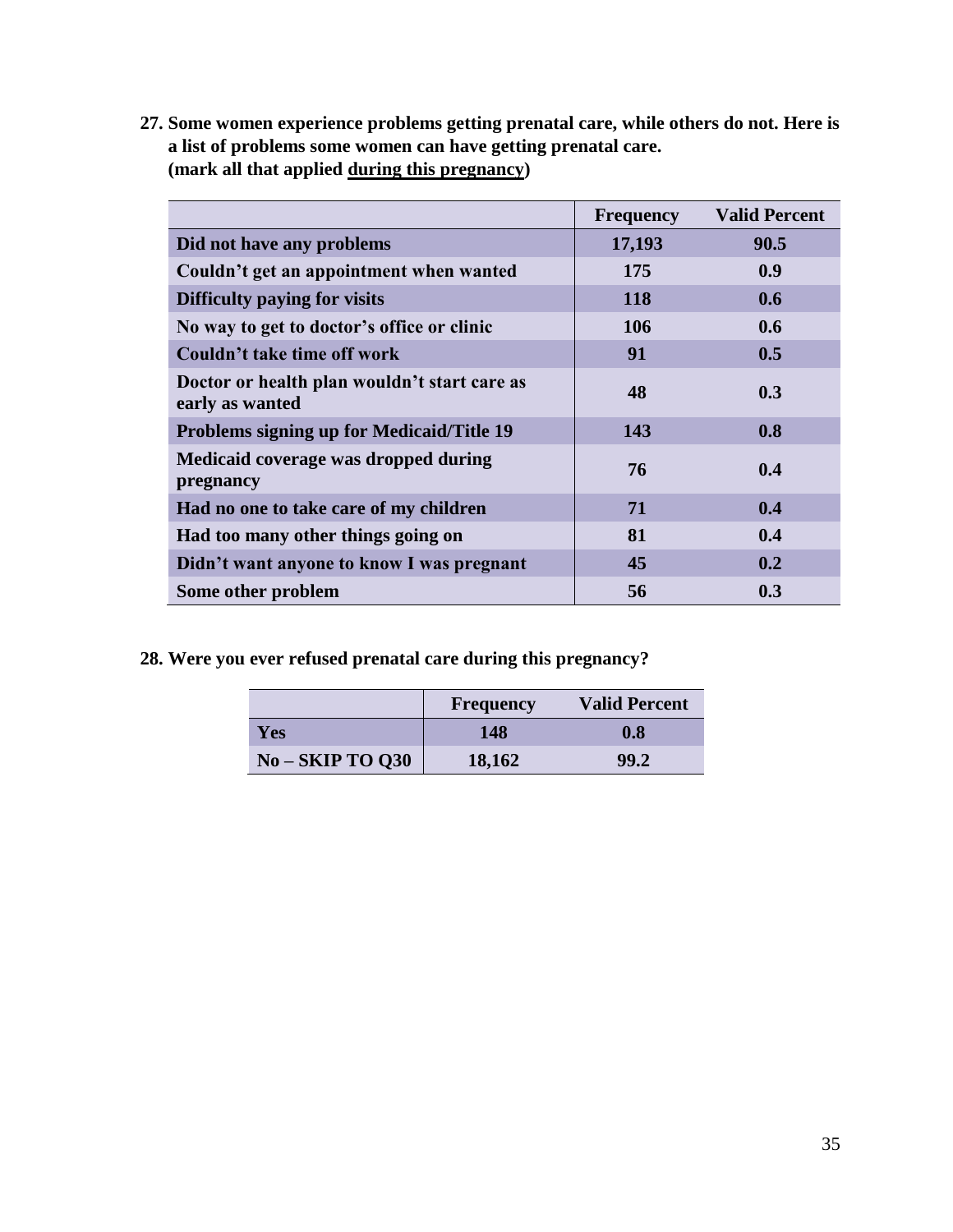**29. Why were you refused care? (mark all that apply)**

|                                                                | <b>Frequency</b> | <b>Valid Percent</b> |
|----------------------------------------------------------------|------------------|----------------------|
| Didn't have insurance                                          | 45               | 5.3                  |
| <b>Had problems with insurance</b>                             | 32               | <b>3.8</b>           |
| Doctor was not accepting new patients                          | <b>12</b>        | 1.4                  |
| Unable to find doctor who accepted<br><b>Medicaid/Title 19</b> | 10               | 1.2                  |
| <b>Pregnancy was high risk</b>                                 | 28               | 3.3                  |
| Too late in pregnancy to change doctors                        | 15               | <b>1.8</b>           |
| Unsure why I was refused care                                  | 27               | 3.2                  |

**30. Were you tested for HIV/AIDS during this pregnancy?**

|                                                              | <b>Frequency</b> | <b>Valid Percent</b> |
|--------------------------------------------------------------|------------------|----------------------|
| <b>Yes</b>                                                   | 8,016            | 43.7                 |
| N <sub>0</sub>                                               | 5,064            | 27.6                 |
| $No - I was offered testing.$<br>I did not want to be tested | 273              | 1.5                  |
| I don't know                                                 | 5,005            | 27.3                 |

**31. Were you tested for syphilis during this pregnancy?**

|                                                              | <b>Frequency</b> | <b>Valid Percent</b> |
|--------------------------------------------------------------|------------------|----------------------|
| Yes                                                          | 6,544            | 35.9                 |
| N <sub>0</sub>                                               | 4,818            | 26.4                 |
| $No - I$ was offered testing.<br>I did not want to be tested | <b>186</b>       | 1.0                  |
| I don't know                                                 | 6,690            | 36.7                 |

**32. How many minutes did it usually take you to get to your prenatal care provider?**

|                      | <b>Frequency</b> | <b>Valid Percent</b> |
|----------------------|------------------|----------------------|
| 1-15 minutes         | 9,898            | 56.2                 |
| 16-30 minutes        | 5,005            | 28.4                 |
| 31-60 minutes        | 2,349            | 13.3                 |
| More than 60 minutes | <b>370</b>       | 2.1                  |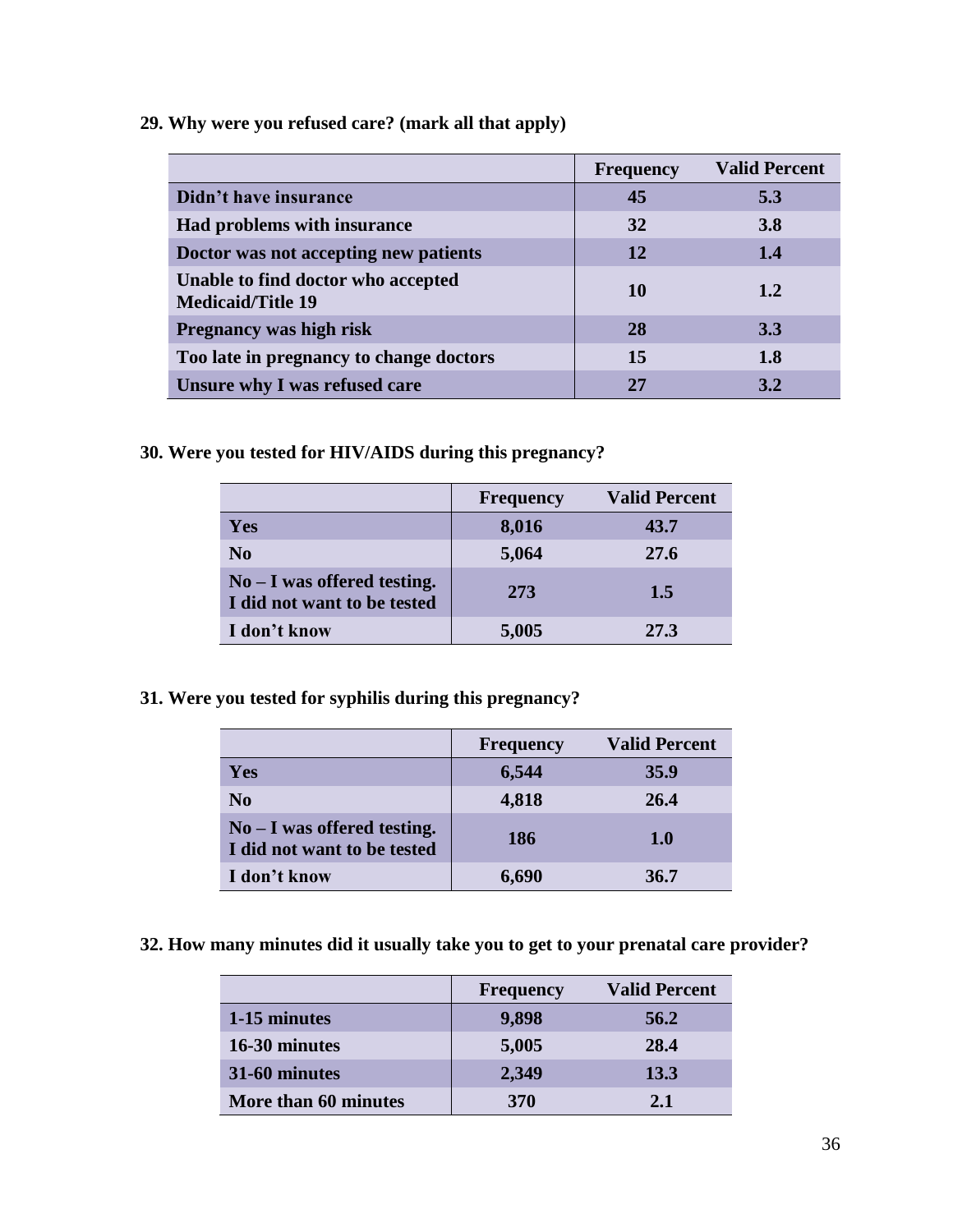## **HOSPITAL CARE**

**33. During the first 24 hours following the birth of your baby, did the hospital staff encourage you to breastfeed?**

|                | <b>Frequency</b> | <b>Valid Percent</b> |
|----------------|------------------|----------------------|
| Yes            | 15,234           | 84.1                 |
| N <sub>0</sub> | 2,402            | 13.3                 |
| Don't remember | 472              | 2.6                  |

**34. During your hospitalization, has a doctor, nurse or other healthcare professional discussed the following topics? (mark all that apply)**

|                                                                                      | <b>Frequency</b> | <b>Valid Percent</b> |
|--------------------------------------------------------------------------------------|------------------|----------------------|
| Action steps to decrease frustration when baby cries                                 | 8,842            | 46.5                 |
| How to lay baby down to sleep                                                        | 11,313           | 59.5                 |
| Dangers of shaking an infant                                                         | 8,573            | 45.1                 |
| Did not receive information and have not<br>scheduled a time to discuss these topics | 5,087            | 26.8                 |

**35. In which of the following positions do you plan to lay your baby down to sleep most of the time?**

|                                                 | <b>Frequency</b> | <b>Valid Percent</b> |
|-------------------------------------------------|------------------|----------------------|
| On his or her back                              | 17,174           | 94.1                 |
| On his or her side                              | 292              | 1.6                  |
| On his or her stomach                           | 50               | 0.3                  |
| No preference – whatever seems most comfortable | 739              | 4.0                  |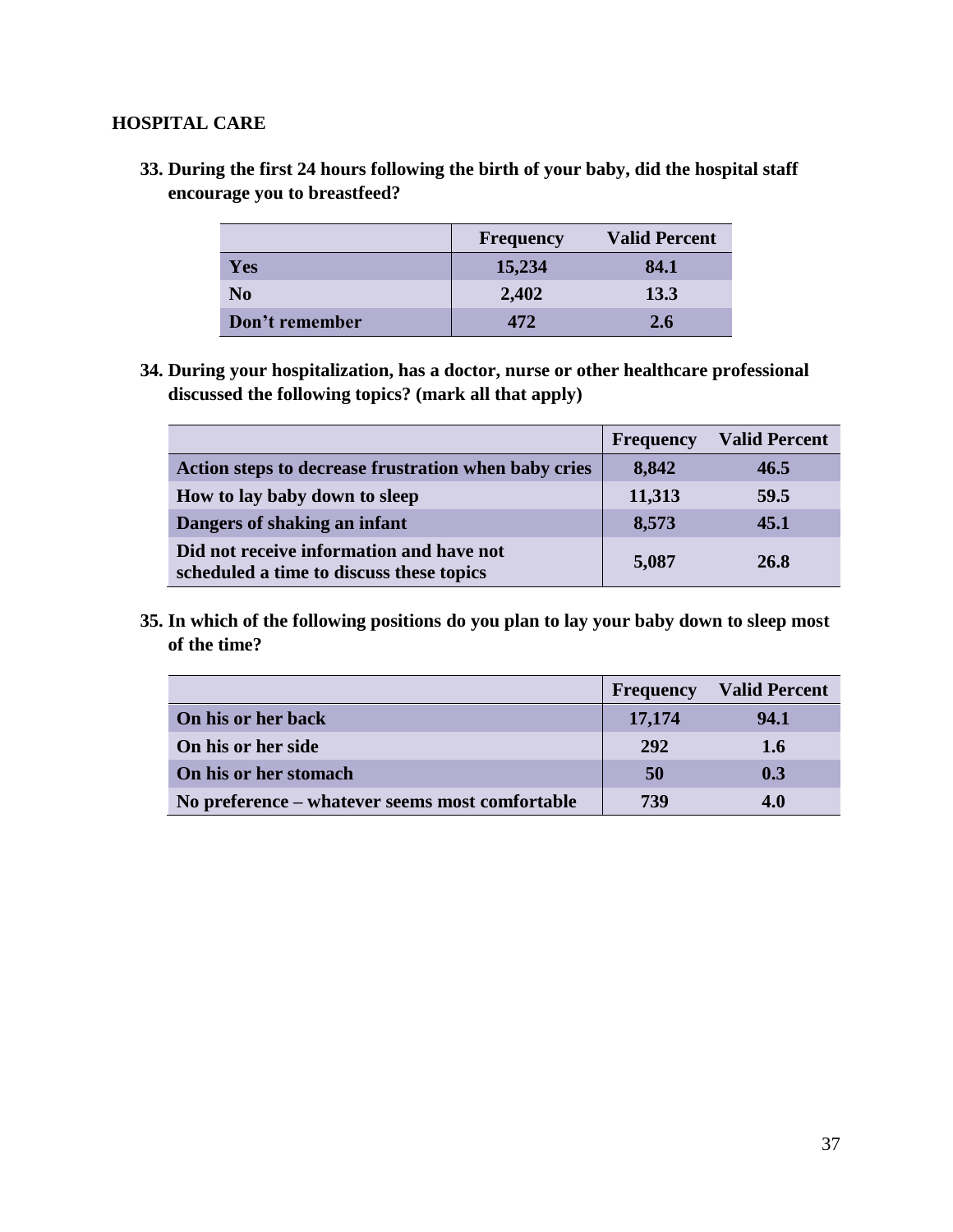**36. Listed below are some locations or descriptions of where a new baby might sleep. For each one, please mark yes, no or not sure for whether you think your baby will ever sleep in a similar way for naps or at night.**

|                | <b>Frequency</b> | <b>Valid Percent</b> |
|----------------|------------------|----------------------|
| Yes            | 18,099           | 99.2                 |
| N <sub>0</sub> | 64               | 0.4                  |
| Not sure       | 86               | I).5                 |

*In a crib, bassinet, or portable crib*

|                | <b>Frequency</b> | <b>Valid Percent</b> |  |
|----------------|------------------|----------------------|--|
| <b>Yes</b>     | 252              | 1.5                  |  |
| N <sub>0</sub> | 16,239           | 96.0                 |  |
| Not sure       | 421              | 2.5                  |  |

*With pillows nearby or under him/her*

# *With bumper pads*

|                | <b>Frequency</b> | <b>Valid Percent</b> |
|----------------|------------------|----------------------|
| Yes            | 918              | 5.5                  |
| N <sub>0</sub> | 15,058           | 89.4                 |
| Not sure       | 861              | 5.1                  |

#### *Covered with a loose blanket*

|                | <b>Frequency</b> | <b>Valid Percent</b> |
|----------------|------------------|----------------------|
| <b>Yes</b>     | 842              | 5.0                  |
| N <sub>0</sub> | 15,353           | 91.1                 |
| Not sure       | 664              | 3.9                  |

# *With stuffed toys*

|                | <b>Frequency</b> | <b>Valid Percent</b> |
|----------------|------------------|----------------------|
| Yes            | <b>100</b>       | 0.6                  |
| N <sub>0</sub> | 16,533           | 98.2                 |
| Not sure       | 203              | 1.2                  |

# *In bed with me or another person*

|                | <b>Frequency</b> | <b>Valid Percent</b> |
|----------------|------------------|----------------------|
| <b>Yes</b>     | 646              | 3.8                  |
| N <sub>0</sub> | 15,290           | 90.3                 |
| Not sure       | 991              | 5.9                  |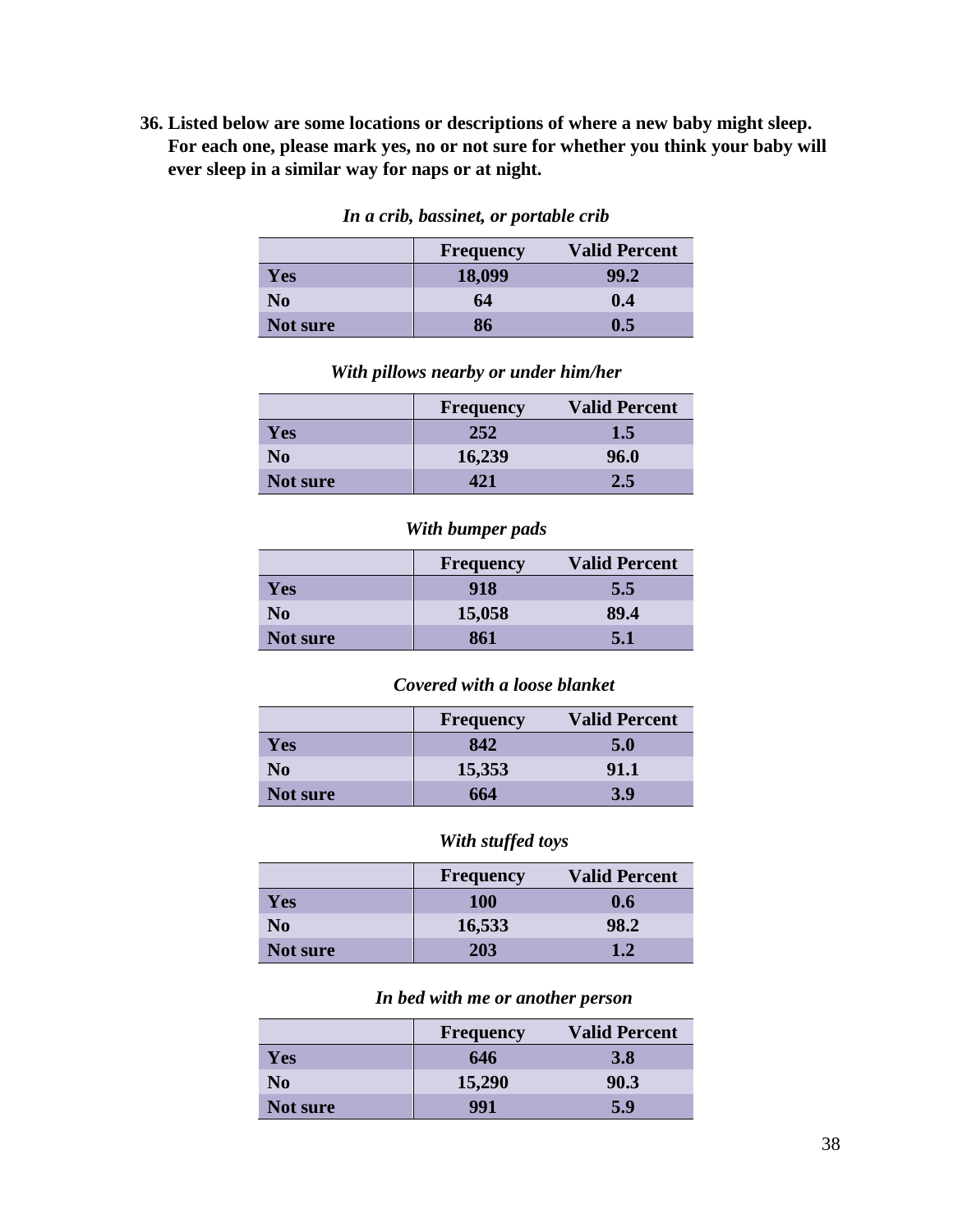**37. How often do you plan to have your new baby sleep in the same bed, in a reclining chair or on a couch with you or anyone else? Sleeping would include both at night and for naps during the day.** 

|                                                       | <b>Frequency</b> | <b>Valid Percent</b> |
|-------------------------------------------------------|------------------|----------------------|
| <b>Daily</b>                                          | 1,238            | 6.9                  |
| <b>Weekly</b>                                         | 1,081            | 6.0                  |
| <b>Monthly</b>                                        | 186              | 1.0                  |
| A few times per year                                  | 832              | 4.6                  |
| Do not plan to have baby sleep with me or anyone else | 14,702           | 81.5                 |

**38. Were you offered a long acting reversible contraceptive (LARC) device (IUD/implant) after your baby was born?**

|                  | Frequency | <b>Valid Percent</b> |
|------------------|-----------|----------------------|
| Yes              | 2,956     | <b>16.9</b>          |
| $No-SKIP TO Q40$ | 14,559    | 83.1                 |

**39. Will you, or have you received a long acting reversible contraceptive (LARC) device (IUD/implant)?**

|                | Frequency | <b>Valid Percent</b> |
|----------------|-----------|----------------------|
| <b>Yes</b>     | 1,195     | 40.8                 |
| N <sub>0</sub> | 1,735     | 59.2                 |

**40. How many minutes did it take you to travel from your home to the hospital where you delivered your baby?** 

|                      | <b>Frequency</b> | <b>Valid Percent</b> |
|----------------------|------------------|----------------------|
| 1-15 minutes         | 8,482            | 47.8                 |
| 16-30 minutes        | 5,684            | <b>32.0</b>          |
| 31-60 minutes        | 3,077            | 17.3                 |
| More than 60 minutes | 514              | 2.9                  |